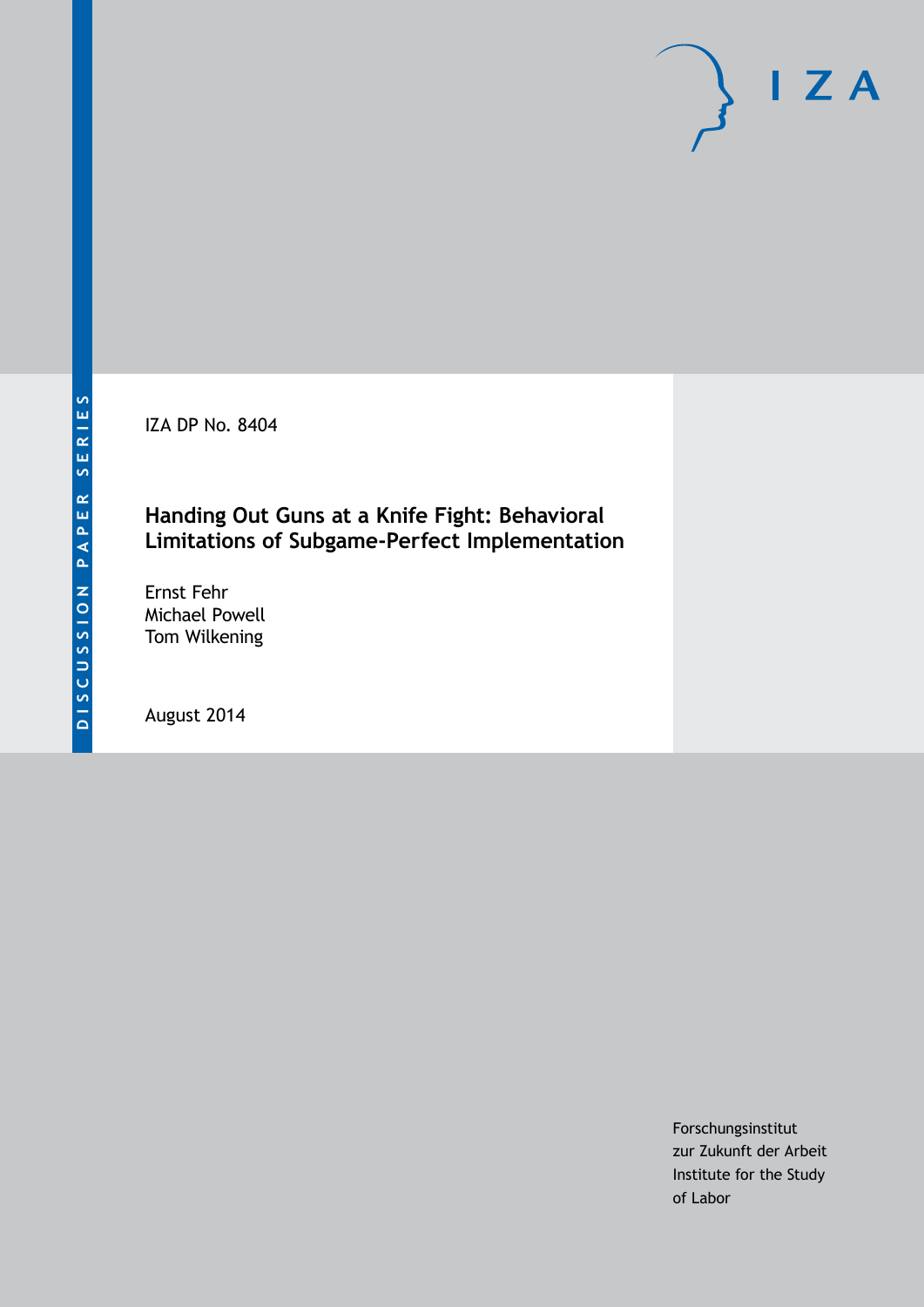# **Handing Out Guns at a Knife Fight: Behavioral Limitations of Subgame-Perfect Implementation**

# **Ernst Fehr**

*Zurich University and IZA*

# **Michael Powell**

*Northwestern University*

# **Tom Wilkening**

*University of Melbourne*

Discussion Paper No. 8404 August 2014

IZA

P.O. Box 7240 53072 Bonn Germany

Phone: +49-228-3894-0 Fax: +49-228-3894-180 E-mail: [iza@iza.org](mailto:iza@iza.org)

Any opinions expressed here are those of the author(s) and not those of IZA. Research published in this series may include views on policy, but the institute itself takes no institutional policy positions. The IZA research network is committed to the IZA Guiding Principles of Research Integrity.

The Institute for the Study of Labor (IZA) in Bonn is a local and virtual international research center and a place of communication between science, politics and business. IZA is an independent nonprofit organization supported by Deutsche Post Foundation. The center is associated with the University of Bonn and offers a stimulating research environment through its international network, workshops and conferences, data service, project support, research visits and doctoral program. IZA engages in (i) original and internationally competitive research in all fields of labor economics, (ii) development of policy concepts, and (iii) dissemination of research results and concepts to the interested public.

<span id="page-1-0"></span>IZA Discussion Papers often represent preliminary work and are circulated to encourage discussion. Citation of such a paper should account for its provisional character. A revised version may be available directly from the author.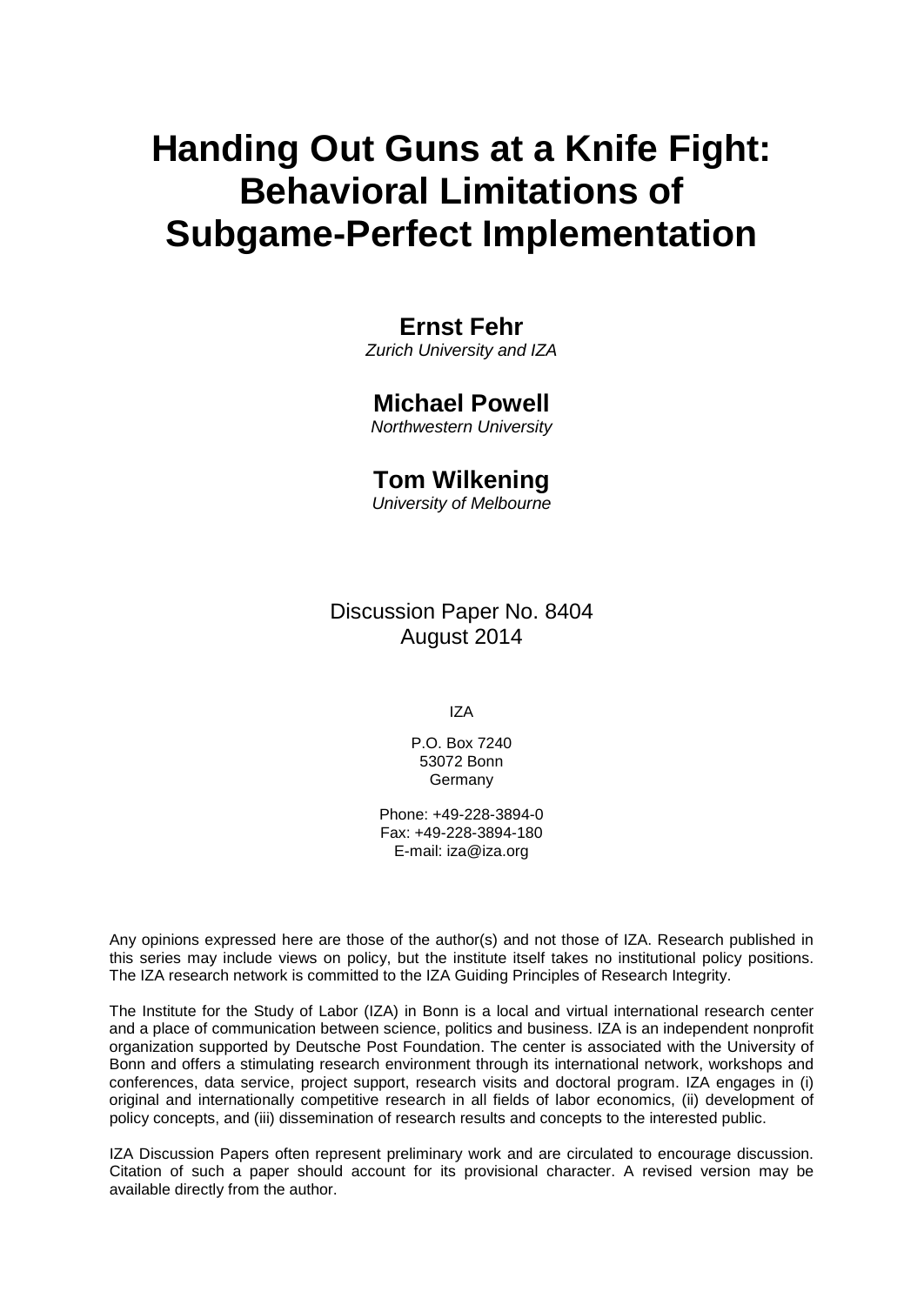IZA Discussion Paper No. 8404 August 2014

# **ABSTRACT**

# **Handing Out Guns at a Knife Fight: Behavioral Limitations of Subgame-Perfect Implementation[\\*](#page-1-0)**

The assumption that payoff-relevant information is observable but not verifiable is important for many core results in contract, organizational and institutional economics. However, subgame-perfect implementation (SPI) mechanisms – which are based on off-equilibrium arbitration clauses that impose fines for lying and the inappropriate use of arbitration – can be used to render payoff-relevant observable information verifiable. Thus, if SPI mechanisms work as predicted, they undermine the foundations of important economic results based on the observable but non-verifiable assumption. Empirical evidence on the effectiveness of SPI mechanisms is, however, scarce. In this paper we show experimentally that SPI mechanisms have severe behavioral limitations. They induce retaliation against legitimate uses of arbitration and thus make the parties reluctant to trigger arbitration. The inconsistent use of arbitration eliminates the incentives to take first-best actions and leads to costly disagreements such that individuals – if given the choice – opt out of the mechanism in the majority of the cases. Incentive compatible redesigns of the mechanism solve some of these problems but generate new ones such that the overall performance of the redesigned mechanisms remains low. Our results indicate that there is little hope for SPI mechanisms to solve verifiability problems unless they are made retaliation-proof and, more generally, robust to other-regarding preferences.

JEL Classification: D23, D71, D86, C92

Keywords: implementation theory, incomplete contracts, experiments

Corresponding author:

Ernst Fehr Department of Economics Zurich University Bluemlisalpstrasse 10 CH-8006 Zurich **Switzerland** E-mail: [ernst.fehr@econ.uzh.ch](mailto:ernst.fehr@econ.uzh.ch)

We thank James Bland and Hans Zhu for excellent research assistance. We also thank Mathias Dewatripont, Martin Dufwenberg, Greg Fischer, Robert Gibbons, Lorenz Goette, Jean Tirole, Christian Zehnder, and seminar participants at the National University of Singapore, the University of Technology, Sydney, and the 2013 Asian Pacific ESA for helpful comments. Funding for these experiments was supplied by the Faculty of Business and Economics at the University of Melbourne and is gratefully acknowledged.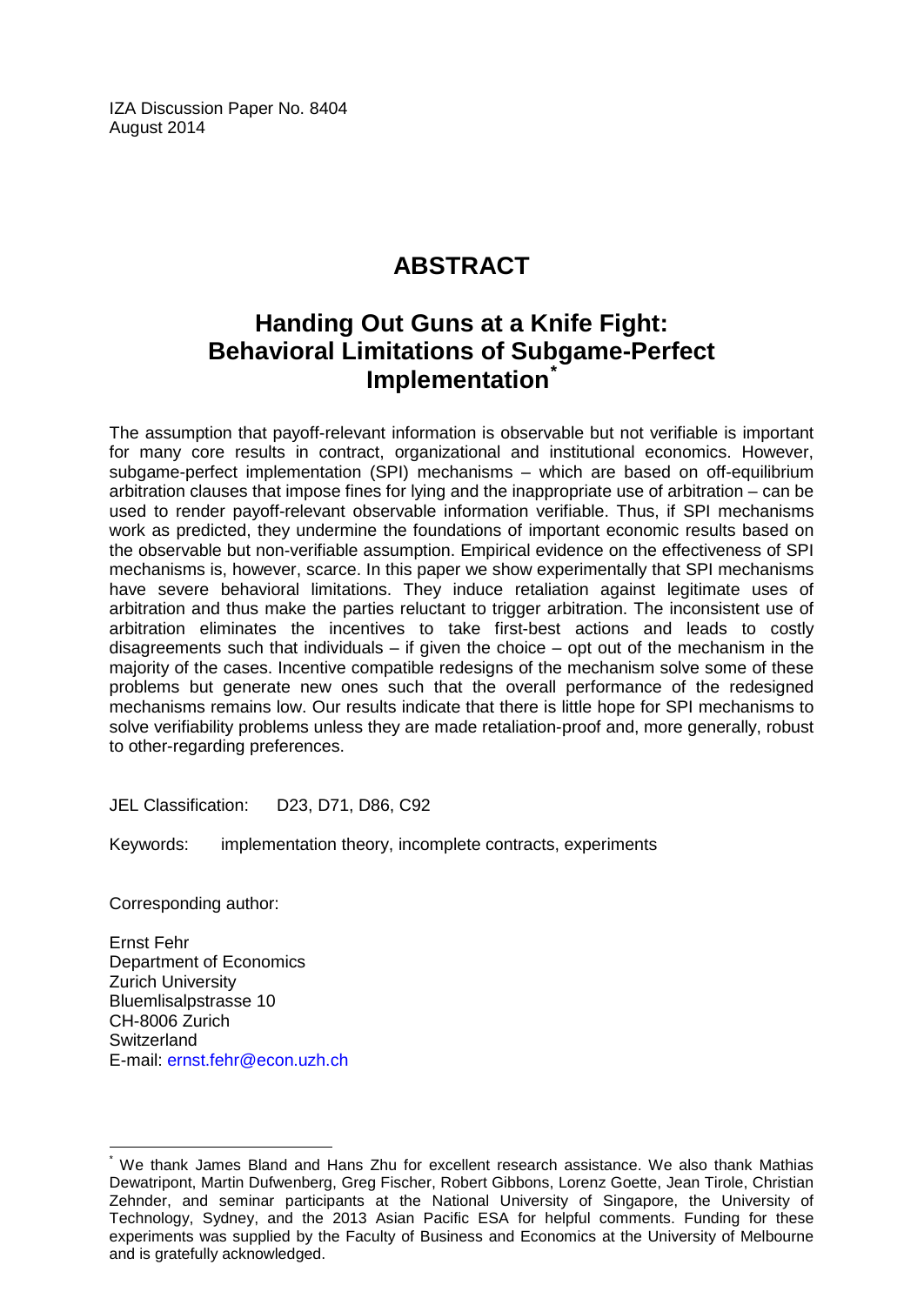"To the extent that [existing institutions] do not replicate the performance of [subgame-perfect implementation], one must ask why the market for institutions has not stepped into the breach, an important unresolved question."

-Eric Maskin (2002)

# 1 Introduction

Incomplete contracts pervade economic and political life. Politicians in executive positions as well as bureaucrats in ministries and agencies act on the basis of loose objectives, and the obligations of employees and managers in private organizations are often described in vague terms. Economists have explored the implications of incomplete contracts by developing models that assume that key payoff-relevant information is observable but not verifiable by a third-party enforcer. Such observable but non-verifiable information implies that third party enforcement of state-contingent contracts is infeasible and that formal contracting is ineffective.

The tractable nature of models using the assumption of observable but non-verifiable information has made them an essential tool for evaluating trade-offs in institutional design. The assumption has been used to understand property rights and firm boundaries (Grossman & Hart 1986; Hart & Moore 1990; Hart 1995), the optimal scope of governments (Hart, Shleifer, & Vishny 1997; Besley & Ghatak 2001), problems of privatization (Schmidt 1996a, 1996b), the control of insiders by outsiders through voting rights (Grossman & Hart 1988; Gromb 1993) and financial contracts (Aghion & Bolton 1992; Dewatripont & Tirole 1994; Hart & Moore 1998), and patterns of international trade and technology adoption (Antras 2003; Nunn 2007; Acemoglu, Antras, & Helpman 2007).

In addition, the observable but non-verifiable assumption often underpins second-best approaches to relational-contracting models in organizational economics (MacLeod & Malcomson 1989; Baker, Gibbons, & Murphy 1994, 2002; Levin 2003) and to efficiency-wage models of motivation (MacLeod & Malcomson 1998; Board & Meyer-ter-Vehn 2014) where signals of past behavior are mutually observable (so that players can coordinate on punishment and rewards) but not verifiable by third parties.

However, despite its widespread influence, the assumption that payoff-relevant information is observable but non-verifiable stands on controversial theoretical foundations. Building on work by Moore & Repullo (1988), Maskin & Tirole (1999) show that if parties commonly observe payoff-relevant information, there often exists an auxiliary extensive form mechanism that can credibly make this information verifiable under subgame perfection. In particular, they point out that there exists a subgame-perfect implementation (SPI) mechanism that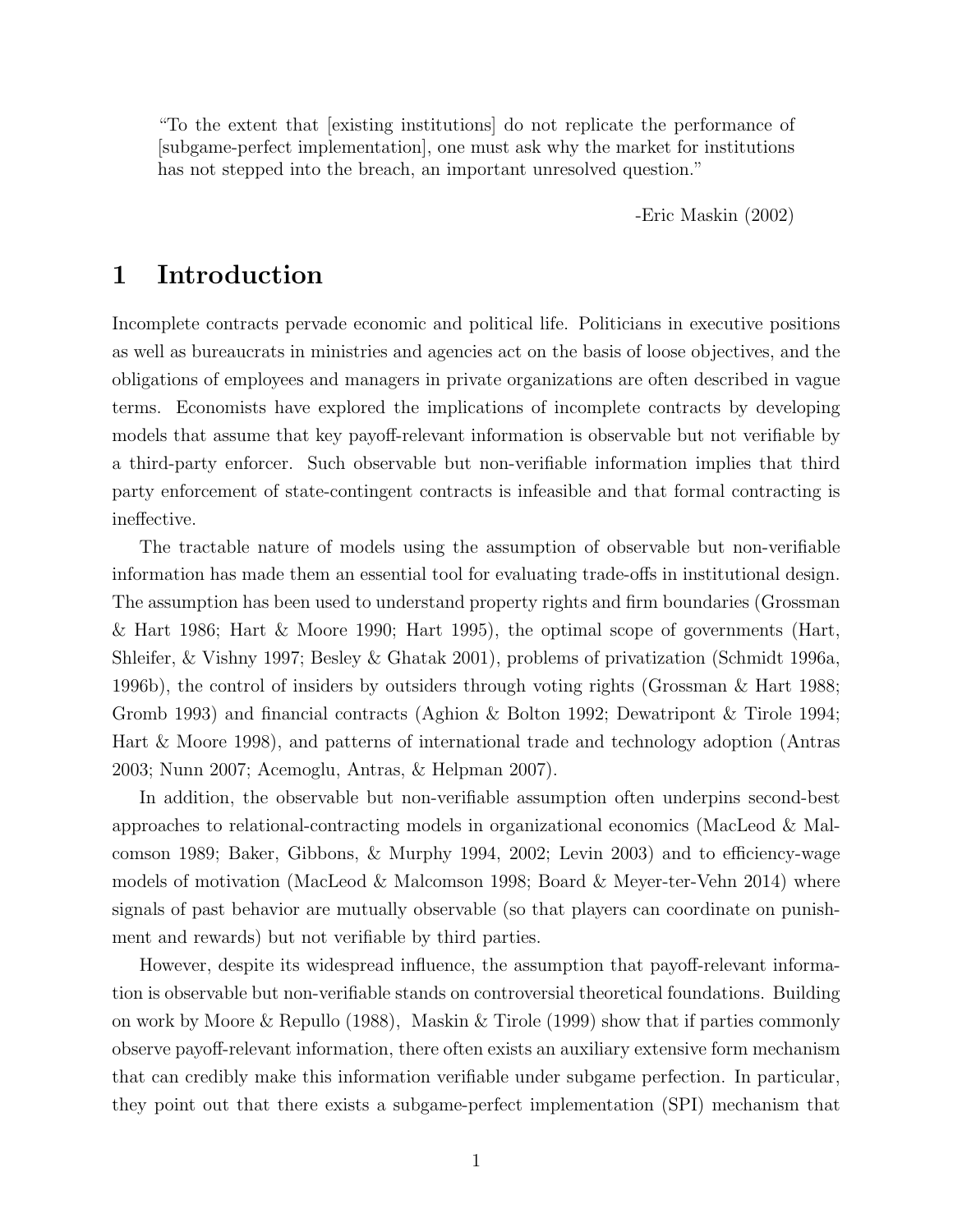is capable of ensuring truthful revelation of mutually known, payoff-relevant information as part of the unique subgame perfect equilibrium. Therefore, even though payoff-relevant information may not be directly observable by third parties, truthful revelation of information via the mechanism allows for indirect verification, which should make first-best outcomes attainable.

Maskin and Tirole's critique of the microfoundation of incomplete contracting models that use the observable but non-verifiable information assumption is troubling in its implications. Comparing the effectiveness of second-best institutional arrangements under incomplete contracts is moot when a mechanism exists that is capable of achieving first-best outcomes. On the other hand, the limited use of implementation mechanisms in environments with observable but non-verifiable information leads one to question the assumptions of Maskin and Tirole's critique itself. Or to put it like Maskin (2002): why does the market not step in and implement institutions that replicate the performance of efficient SPI mechanisms? If that were the case, first best outcomes in many collective action, agency and institutional design problems could be achieved.

In this paper, we explore Maskin's question by studying the performance and adoption of an SPI mechanism described in Maskin & Tirole (1999) that is designed to resolve the holdup problem in bilateral exchange with observable but non-verifiable ex-ante effort. We chose this environment as it is the original environment for which observable but non-verifiable information has been assumed, and because it is one of the canonical models in the theory of the firm.

We find that, although the mechanism is predicted to induce perfect truth-telling and high effort levels, it often fails to do either. In addition, the mechanism frequently has disastrous welfare consequences for the involved parties because their behavior under the mechanism deviates strongly from the predicted subgame-perfect equilibrium and these deviations lead to the imposition of sizeable fines on both parties. Due to the frequently negative welfare consequences of the mechanism, the trading parties opt out of the mechanism in the majority of the cases when given the chance to do so. We believe these findings provide a plausible explanation for the absence of the mechanism in real-world environments.

Why though, does the mechanism perform so badly relative to the theoretical predictions? Answering this question is important because it may help theorists to design mechanisms that are immune to the behavioral forces that render Maskin and Tirole's SPI mechanism so inefficient. To answer this question, we briefly need to describe the essential components of the SPI mechanism.

In our experiment, a seller is selling a good to a buyer and may provide costly ex-ante effort to increase the value of the good. Effort and the value of the good are commonly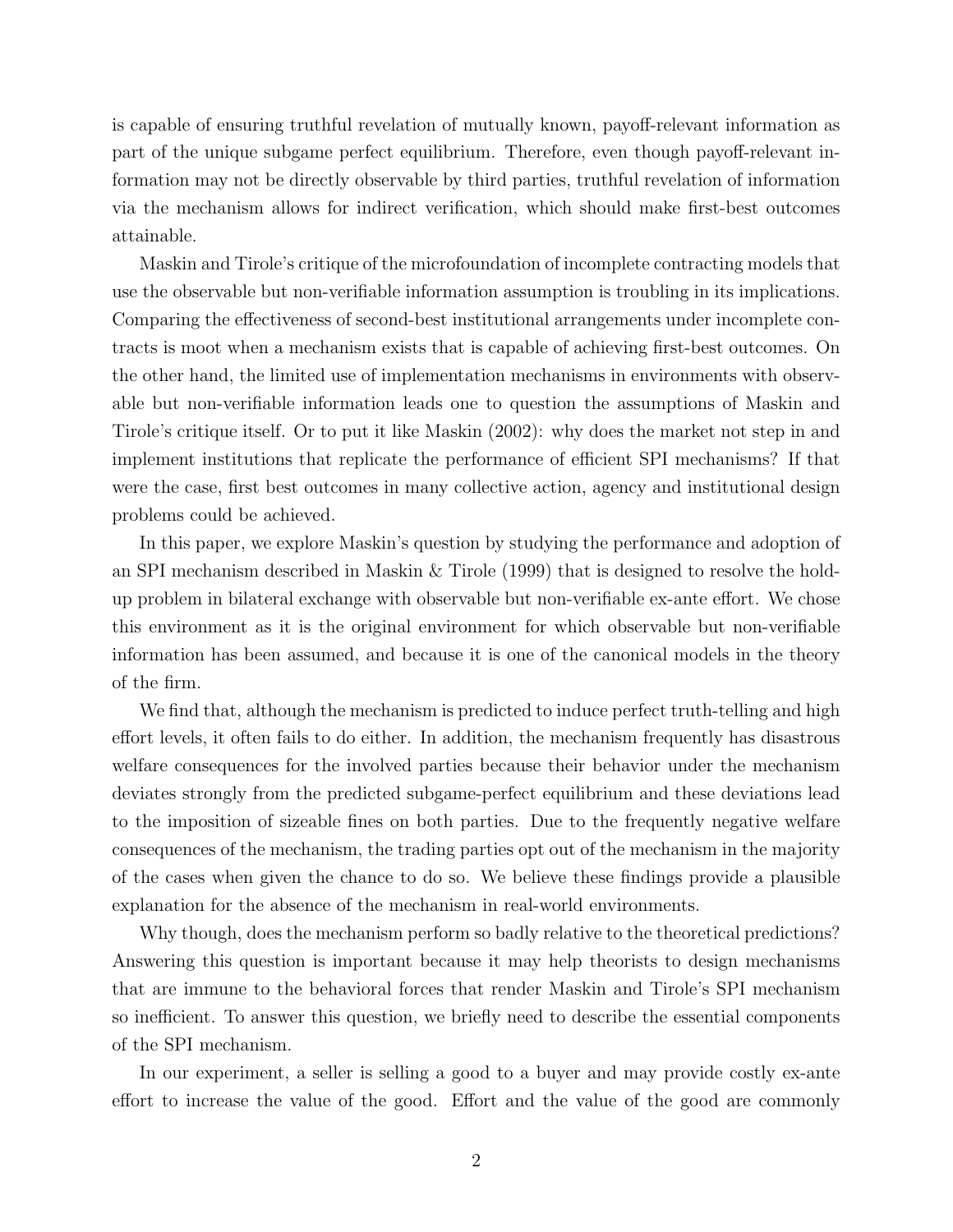known to the trading parties, but they are not verifiable by a third-party court. This implies that the two parties cannot write a contract that conditions payments on effort or the value of the good and hence, any effort made by the seller is prone to hold up.

While effort is not verifiable by a third-party court, public announcements can be recorded and used in legal proceedings. Thus, the two parties can in principle write a contract that specifies trade prices as a function of announcements made by the buyer. If the buyer always tells the truth, then his announcements can be used to set prices that promote efficient effort. One way of doing this is to implement a mechanism that allows announcements to be challenged by the seller and to punish the buyer any time he is challenged. If the seller challenges only when the buyer has told a lie, then the threat of punishment will ensure truth telling.

The crux of the implementation problem, then, is to give the seller the power to challenge announcements, but to prevent "he said, she said" scenarios wherein the seller challenges the buyer's announcement when in fact he has told the truth. A key property of the SPI mechanism is to set up an institution that combines the seller's challenge with a fine for the buyer as well as a test: if the seller challenges the buyer's announcement, the buyer is immediately fined and given a counter offer that he will only accept if he in fact originally told a lie (for example, if the true value of the good is 200 and he announced that he valued the good at 100, offer to sell it to him for 105). If the buyer accepts and thus reveals that he was lying, the mechanism rewards the seller for appropriately challenging the buyer. If, however, the buyer rejects the challenge, the mechanism also fines the seller and no trade occurs.

Since the value of the good is common knowledge between the buyer and the seller, the seller will only challenge if he knows the buyer will fail the test, because otherwise the seller will be fined. Because the buyer understands that the seller has the incentive to only challenge incorrect announcements, he will make a truthful announcement. Truth telling is therefore part of the unique subgame-perfect Nash equilibrium of the announcement game and can be used to promote first-best effort levels.

We liken the SPI mechanism to handing out guns at a knife fight: the capability of escalating potential losses from conflict can resolve disagreement without a shot ever being fired. However, "handing out guns at a knife fight" will only lead to peaceful encounters if important conditions are met. For example, a key requirement for the incentive to challenge is that the sellers believe that buyers who lied will indeed accept the counter offer; if buyers reject counter offers, the seller faces large costs from being fined. Likewise, a key requirement for the buyer to have the incentive to tell the truth is that he expects the seller to challenge him if he lies. Contrary to the prediction that the mechanism induces perfect truth-telling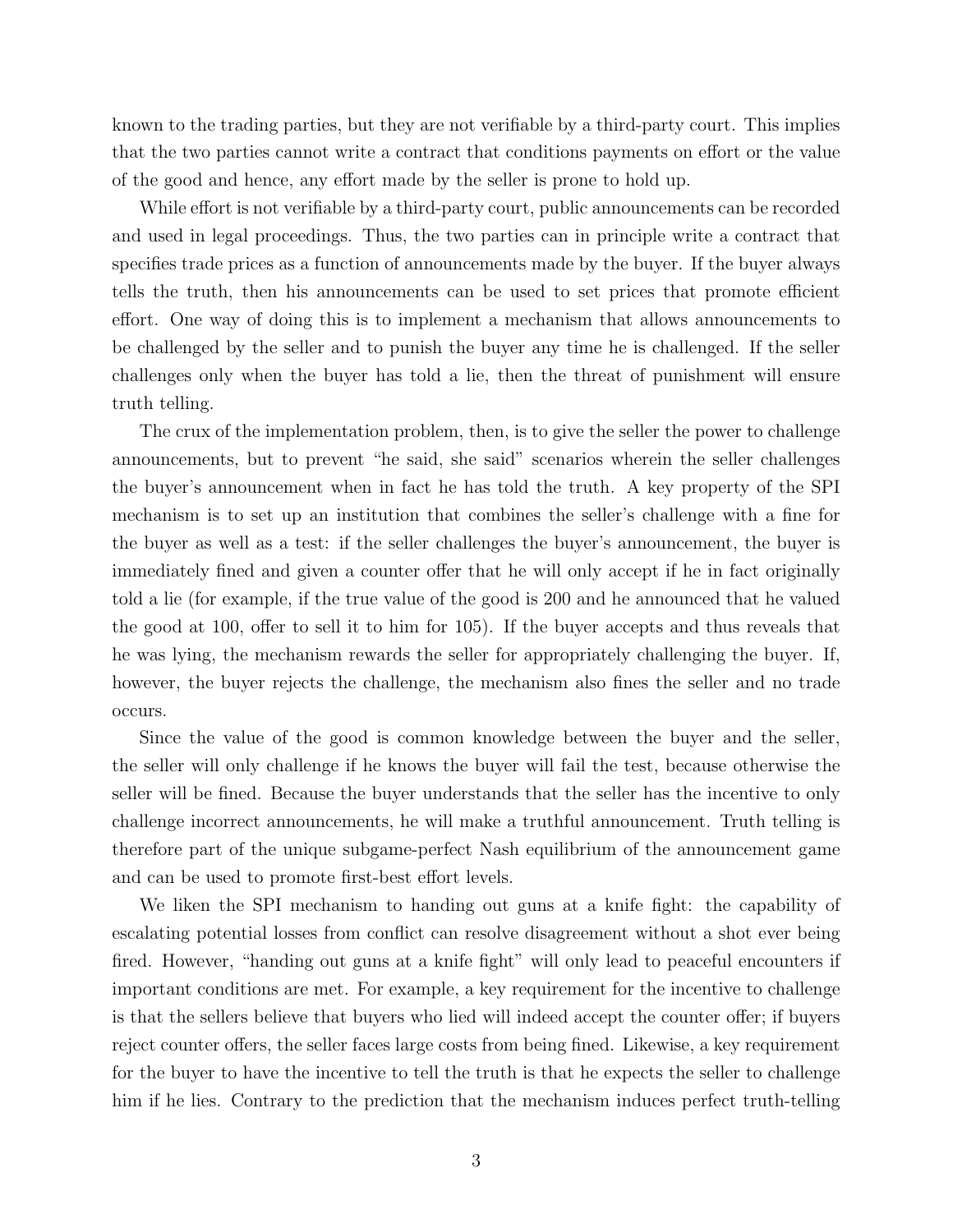and high effort levels, the mechanism frequently fails to achieve either. In addition, sellers often do not challenge buyers' lies and buyers reject counter offers in the large majority (80%) of the cases, leading to disastrous welfare consequences. Handing out guns at a knife fight often escalates conflict rather than bringing about efficient agreements and peace.

While the mechanism fails at all behavioral stages, buyers' and sellers' action profiles and beliefs suggest that deviations from the equilibrium predictions are systematic and internally consistent. Buyers typically underreport the good's value by a small amount. They correctly believe that these "small lies" are unlikely to be challenged. Sellers correctly believe that the buyers are likely to reject the counter offers associated with the challenging of small lies and, therefore, the sellers challenge such lies infrequently. Finally, buyers who have been challenged after a small lie indeed reject the counter offer in the vast majority of cases, which leads to no trade and to both parties having to pay large fines.

No matter what their beliefs are, it is a dominant strategy for buyers to accept counter offers after they have been challenged for small lies. If buyers acted in their pecuniary interests, they would not reject such counter offers, and sellers would not need to fear the high costs of rejected counter offers. The mechanism, therefore, would not unravel. Our results indicate that the key to understanding the failure of the mechanism is to understand buyers' willingness to reject counter offers following appropriate challenges of small lies.

There are two classes of explanations for why buyers reject these counter offers. The first is that these buyers are simply making random mistakes in choosing between two actions when their private cost of mistakes is not very high. However, random errors cannot explain why the buyers' rejection rate is so high because the random mistake hypothesis also implies that buyers accept counter offers when theory predicts they should reject them. The second explanation is that buyers' choices reflect more than just their pecuniary payoffs: buyers may view challenges of small lies as an unkind act and retaliate against these acts by rejecting the counter offer and inflicting costs on the sellers. In other words, the rejection of counter offers is driven by negative reciprocity motives, which have consistently been shown to be important in laboratory games (e.g., Blount 1995; Offerman 2002; Falk, Fehr & Fischbacher 2008) and field settings (e.g., Dohmen, Falk, Huffman,  $\&$  Sunde 2008; Kube, Meréchal,  $\&$ Puppe 2013; Cohn, Fehr, Hermann, & Schneider 2011). It seems quite likely that the buyers view the challenge of a false announcement, in particular if it involved only a small amount of underreporting, as a hostile act, because it triggers the imposition of a large fine on the buyer. However, large fines are a crucial part of SPI mechanisms, because they ensure in theory (i.e., in the absence of non-selfish motives like negative reciprocity) that all incentive compatibility conditions are met.

In the appendix, we introduce negative reciprocity motives into the model and show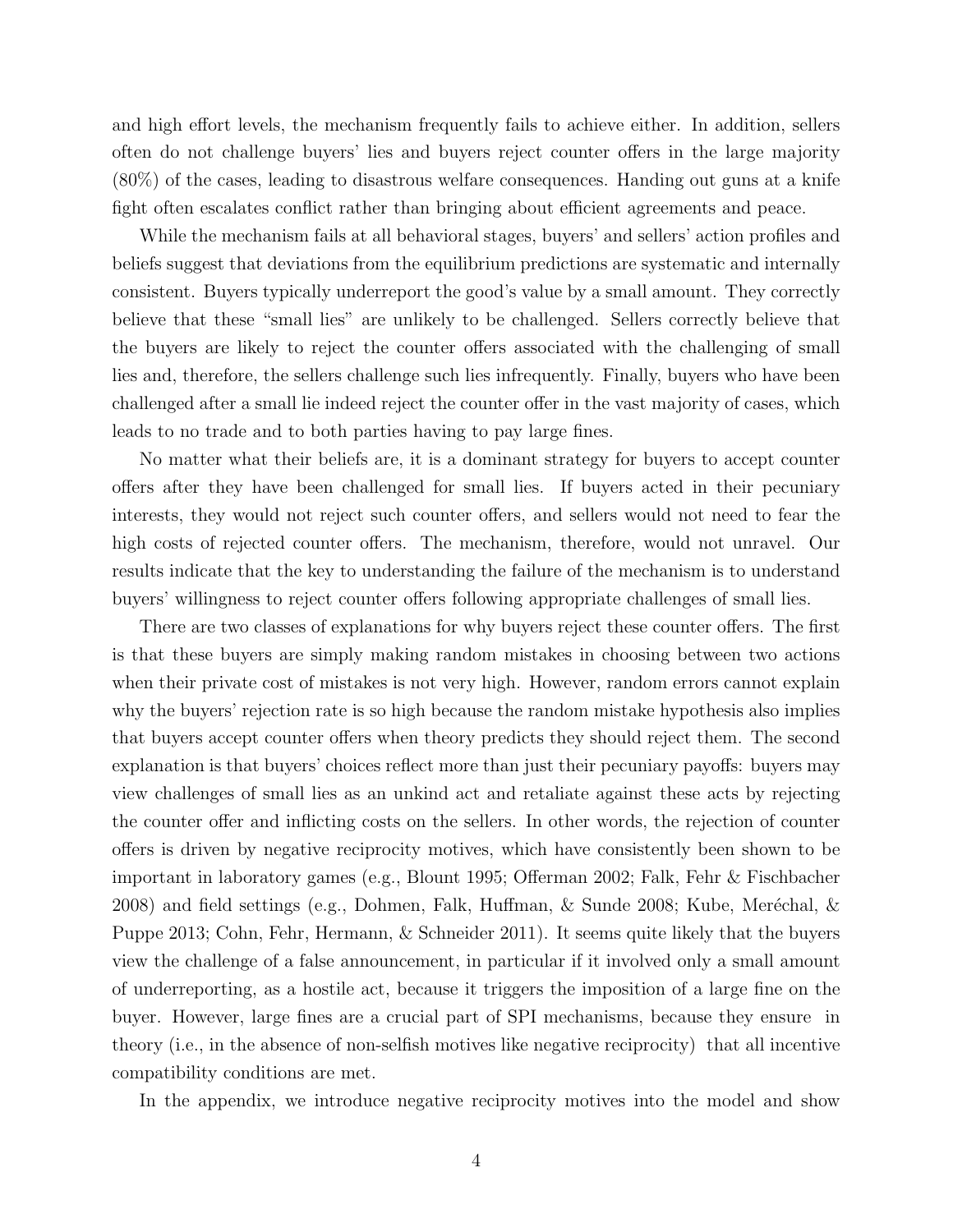that there exist sequential-reciprocity equilibria with behavioral patterns similar to those observed in our experiment. In particular, if subjects are motivated by reciprocity the buyers are willing to reject counter offers after small lies even if they have weak preferences for reciprocity, while the sellers shy away from challenging such announcements even if they have strong preferences for reciprocity.<sup>[1](#page--1-0)</sup> In addition we provide more direct empirical evidence that negative reciprocity plays a role. Two weeks prior to the experiment, we measured subjects' propensity for negative reciprocity with the "reciprocity questionnaire" developed by Perugini, Gallucci, Presaghi, & Ercolani (2002). Buyers who have a strong propensity for negative reciprocity are significantly more willing to make small lies. This makes perfect sense, because these subjects knew that they were willing to reject counter offers after small lies and were likely to be confident that sellers would not challenge such lies.

The failure of the mechanism and the associated behavioral patterns prompted us to run additional treatments where we tried to improve the performance of the mechanism. In response to the high proportion of small lies, we implemented a treatment where the buyers have a stronger incentive to tell the truth.<sup>[2](#page--1-0)</sup> A by-product of this change is that the buyers now earn a larger share of the surplus in equilibrium. These changes in incentives lead to a decrease in small lies and an increase in challenges of such lies. However, we still observed a large number of rejections of counter offers after challenges with the associated bad consequences that both parties pay fines and no trade takes place. Interestingly, this treatment also generates over-reports from some buyers who fear that truthful announcements will be challenged. Overall, this improved mechanism leads to small welfare gains after an initial learning period (during which large welfare losses occurred), but if the trading parties are given the chance to voluntarily opt out of the mechanism, only 35% of the buyer-seller pairs keep the mechanism. Thus, taken together the improved mechanism also does not perform in a promising way.

While the SPI literature is based on the assumption that fines can be unlimited and that performance is likely to improve with fine size, large fines may lead to large losses by the

<sup>&</sup>lt;sup>1</sup>In equilibrium, reciprocal sellers anticipate this rejection of counter offers, and thus view small lies as unkind. However, the impact of their negative reciprocity on the action profile is muted due to an important asymmetry in the mechanism. When the seller decides whether to retaliate against the buyers' anticipated rejection of a counter offer he can still avoid paying the fine by refraining from the challenge. This implies that negatively reciprocating an unkind action by challenging is very costly for him. In contrast, when the buyer decides whether to reject a counter offer, the fine has already been imposed on him and thus does not count as a cost of rejection. For buyers, retaliation is much cheaper, implying that relatively weak reciprocity motives may already trigger the buyers' rejection of counter offers.

<sup>&</sup>lt;sup>2</sup>This has been achieved by lowering the initial-price offer that is associated with the buyers' announcement while keeping the counter offer in case of a challenge the same as before. In this treatment, the buyers have a stronger incentive to tell the truth because if they are not challenged they have to pay a lower initial price.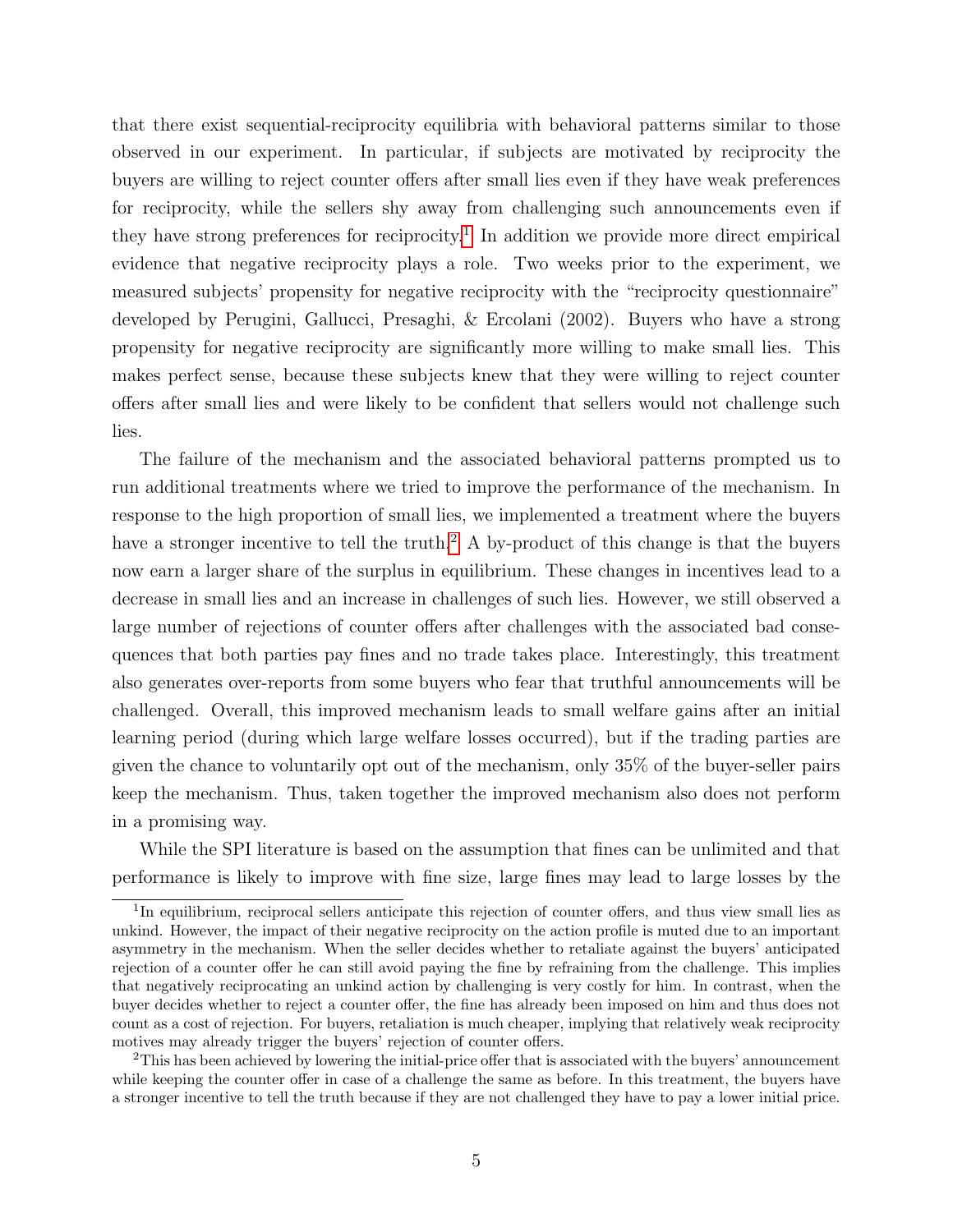buyer after a challenge and may be a driver of reciprocal behavior. Thus, in principle, a reduction of the fine could reduce buyer retaliation and promote efficiency. Therefore, we implemented a further treatment in which we reduced the fine substantially relative to the main treatment, but we still ensured that all incentive compatibility conditions were met. We hypothesized that a lower fine may reduce the perceived unkindness of a challenge and may thus reduce the buyers' rejection of counter offers, which may then lead to an increased willingness to challenge among the sellers. As a consequence, both parties may display a higher willingness to adopt the mechanism in the presence of smaller, yet still incentive compatible, fines. However, behavior in the low-fine treatment does not lead to a substantial improvement of the mechanism. The reduction of the fine leads to a substantial share of large underreports, followed by an acceptance of the counter offer. This strategy makes sense for a buyer who believes that truth-telling after high effort is also challenged; it is then better to report the lowest possible value of the good – which ensures a low counter-offer price – and accept the fine for being challenged. However, it leads to an aggregate truth-telling rate of only 34.5%. In addition, the buyers' rejection of counter offers after small underreports is still very high (65%). Thus, the mechanism with smaller, yet incentive compatible, fines is also not performing well and, as a consequence, the parties keep the mechanism only in 36% of the cases if they have the chance to opt out.

Taken together, our results suggest that the design of real-world mechanisms must account for the non-pecuniary characteristics of subjects' preferences. Subgame-perfect implementation mechanisms designed under the assumption that participants are self-interested perform poorly and are abandoned by participants. Our findings suggest that reciprocity and other-regarding preferences may cripple proposed mechanisms in many settings. Viable real world mechanisms need to be robust to the retaliatory inclinations of the people and to beliefs about other players' envy and retaliatory propensities. Our findings thus provide exactly the kind of evidence that was asked for in the review paper in Moore (1992) who stated: "Implementation theory should, I believe, be largely driven by applications; and in principle each application should bring with it some assumption about how the agents in that specific situation will plausibly behave." Our results provide the type of information that is needed to assess whether mechanisms are viable and induce truth-telling, and if they fail to do so, why they fail. In addition, they have potentially important implications for Maskin and Tirole's critique of the micro-foundation of incomplete contracts that is based on the observable but not verifiable assumption. The severe behavioral limitations of subgame perfect implementation mechanisms documented in this paper may be one of the reasons why the market for institutions has not stepped in and why incomplete contracts are so frequent.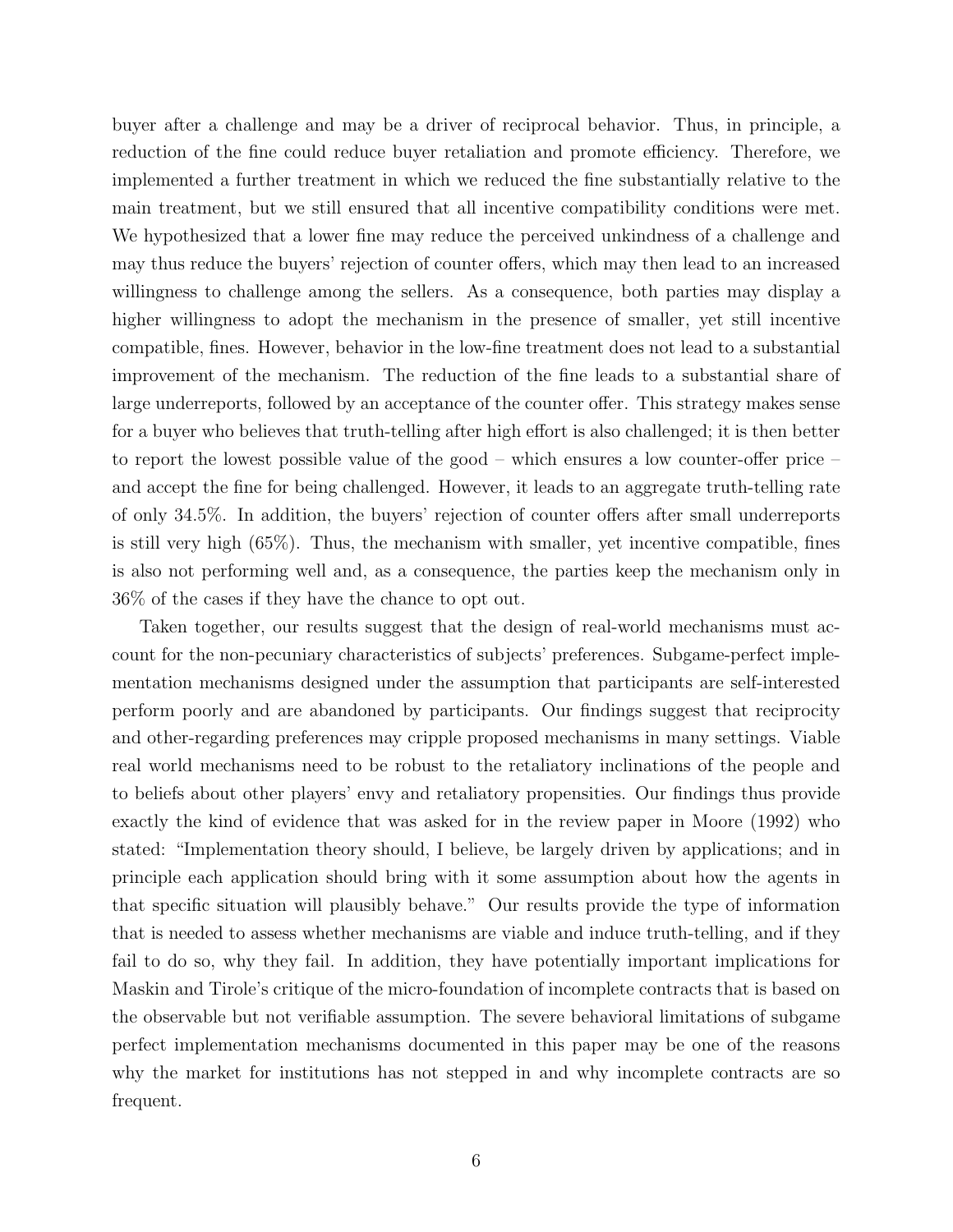Apart from speaking to the debate on the micro-foundation of incomplete contracts and the justifiability of the observable but not verifiable assumption, our paper is also related to the theoretical literature on the role of reciprocity in contract (Englmaier & Leider 2012; Netzer & Volk 2014) and mechanism design (Bierbrauer & Netzer 2012<sup>[3](#page--1-0)</sup>), as well as to the experimental literature that examines how negative reciprocity affects behavior in settings with a hold up problem (e.g., Dufwenberg, Smith, & Essen 2011). However, none of these papers empirically studies and identifies the behavioral limitations of subgame perfect implementation mechanisms.

Finally, our paper also contributes to the experimental literature on implementation. Sefton & Yavas (1996) study extensive-form Abreu-Matsushima mechanisms that vary in the number of stages and find that incentive-compatible mechanisms with 8 and 12 stages perform worse than a mechanism with four stages that is not incentive compatible. Katok, Sefton, & Yavas (2002) study both simultaneous and sequential versions of the Abreu-Matsushima mechanism and conclude that individuals use only a limited number of iterations of dominance and steps of backward induction. Based on these papers, we limited our attention to mechanisms that required only two levels of backward induction.[4](#page--1-0) Our paper is also related to the recent experimental work of Aghion, Fehr, Holden, & Wilkening (2014), which tests the theoretical predictions of Aghion, Fudenberg, Holden, Kunimoto, & Tercieux (2012). The theory paper shows that the absence of common knowledge about the state of nature limits the performance of SPI mechanisms, and the experimental paper confirms this prediction. This paper is thus complementary to the current paper which demonstrates that subjects' propensity to retaliate, and subjects' beliefs about others' social preferences and retaliatory tendencies thoroughly undermines SPI mechanisms. In addition, the current paper directly studies how the SPI mechanism contributes to the solution of a hold-up problem, whether subjects would be better off with the mechanism, and whether they voluntarily accept the mechanism.

<sup>3</sup>Bierbrauer & Netzer (2012) use the Bayes-Nash fairness equilibrium as solution concept and provide conditions under which a mechanism can be made robust to intention-based reciprocity. They show that two-party problems such as the one studied here cannot be made fully robust to reciprocity since the insurance property cannot be satisfied. The insurance property means that players cannot affect the other players' payoffs by unilaterally deviating from truth-telling.

<sup>4</sup>An extensive experimental literature also exists looking at efficiency of implementation mechanisms in the public goods provision problem. Chen & Plott (1996), Chen & Tang (1998), and Healy (2006) highlight the importance of supermodularity in Groves–Ledyard mechanisms in improving public goods provision. Andreoni & Varian (1999) and Falkinger, Fehr, Gachter, & Winter-Ebmer (2000) study two-stage compensation mechanisms that build on work from Moore-Repullo (1988), while Harstad & Marese (1981, 1982), Attiyeh, Franciosi, & Isaac (2000), Arifovic & Ledyard (2004), and Bracht, Figuieres, & Ratto (2008) study the voluntary contribution game, Groves–Ledyard, and Falkinger mechanisms respectively. Masuda, Okano & Saijo (2014) study approval mechanisms and emphasize the need for implementation mechanisms to be robust to multiple reasoning processes and behavioral assumptions.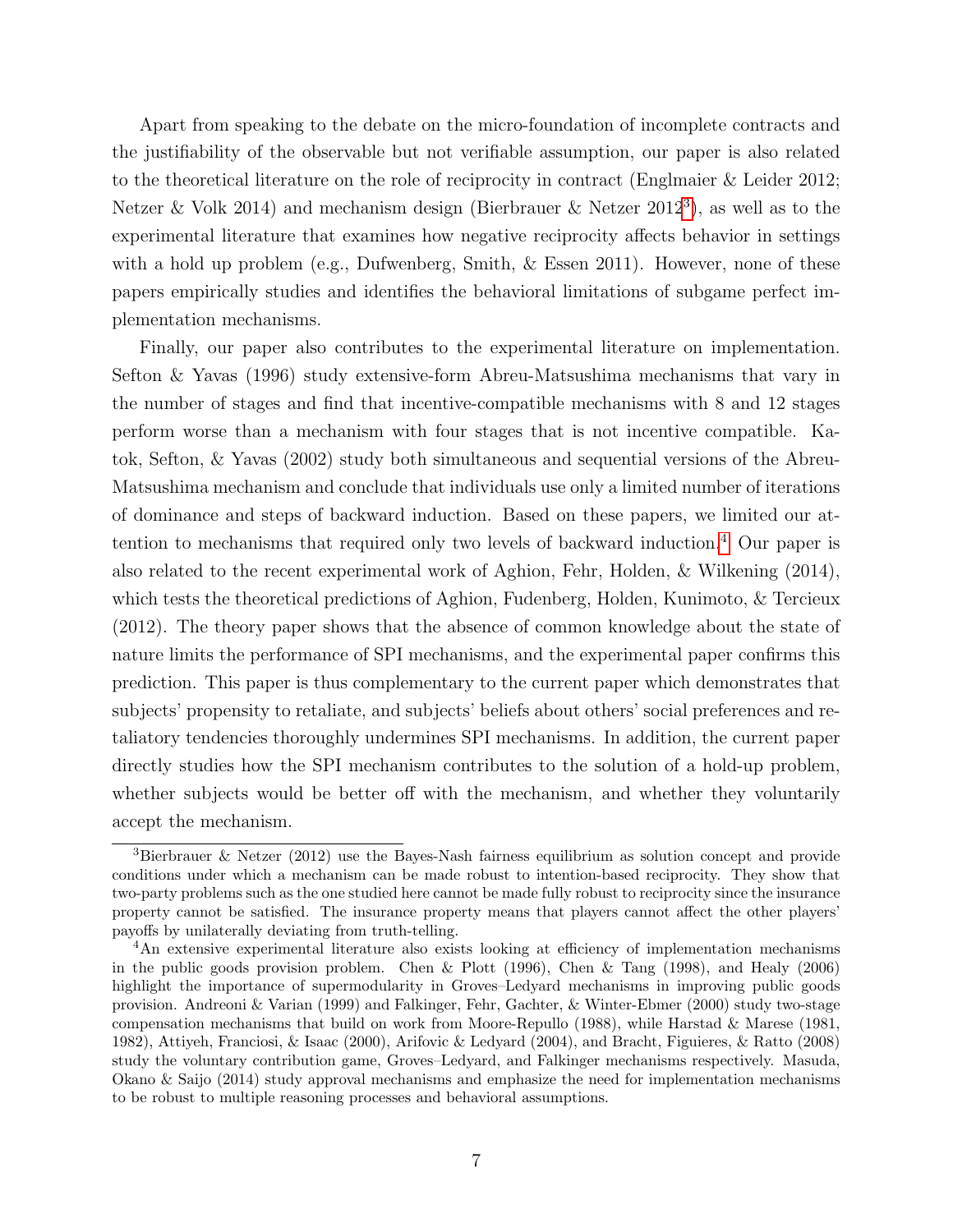# 2 Subgame-Perfect Implementation

We begin with a description of a simplified version of the Maskin and Tirole mechanism and highlight how it can solve the classic hold-up problem when effort is non-contractible. A seller  $(S)$  and buyer  $(B)$  bargain over the production and exchange of a good. S can choose an effort level  $e \in \{e_L, e_H\}$ , with  $e_H > e_L$ , to produce a good for B that has outside value for the seller of  $\underline{v}$ . Effort is privately costly to S but increases the value of the good to B. Let  $v<sub>L</sub>$  and  $v<sub>H</sub>$  denote B's valuation when S chooses  $e<sub>L</sub>$  and  $e<sub>H</sub>$ . Assume throughout that  $v_H - e_H > v_L - e_L$  so that high effort is socially efficient.

The good's value to  $B$  is *observable* to both parties but *non-verifiable* by a court. To highlight the hold-up problem, assume that after  $S$ 's effort choice has been sunk,  $B$  makes a take-it-or-leave-it offer to S, resulting in a trade price of  $p = v$ . Since the trade price does not depend on S's effort choice, S has no incentive to choose high effort even though doing so would be socially efficient. Consequently, both parties would prefer a trade price that is more sensitive to the actual value of the good, as such a price schedule would provide incentives for S to choose high effort. Formal contracts written directly on this value cannot be used. However, Maskin and Tirole suggest an indirect contract that can achieve the first-best outcome if the parties use the following mechanism, which is based on Moore & Repullo (1988):

- 1. B and S sign a contract with a third party, whom we will call the arbitrator. The contract specifies (i) an **initial-price schedule**  $p(\hat{v})$  at which trade may occur, given an announcement  $\hat{v}$  that B makes in stage 3 and *(ii)* a **counter-offer schedule**  $\hat{p}(\hat{v})$ and fine  $F$ , which may jointly be used to mediate disagreement and will be discussed below. Note that both p and  $\hat{p}$  are based only on B's announcement, which can be made publicly observable (and therefore verifiable).
- 2. S chooses effort e to produce a good of value  $v(e) \in V$ , which is commonly observed by  $B$  and  $S$ .
- 3. B announces  $\hat{v} \in \hat{V} = \{v_0, v_1, \ldots, v_N\}$ , where  $v_0 \le v_L < v_H \le v_N$  and  $V \subset \hat{V}$ .  $\hat{v}$  is observable to S and the arbitrator.
- 4. S may challenge the announcement. If he does not, trade occurs at price  $p(\hat{v})$ , and the game ends. If he does,  $B$  pays a fine  $F$  to the arbitrator, and play proceeds.
- 5. B is given a counter offer  $\hat{p}(\hat{v})$ . If B accepts the counter offer and buys, he pays  $\hat{p}(\hat{v})$ and receives the good, and  $S$  is paid  $F$  by the arbitrator.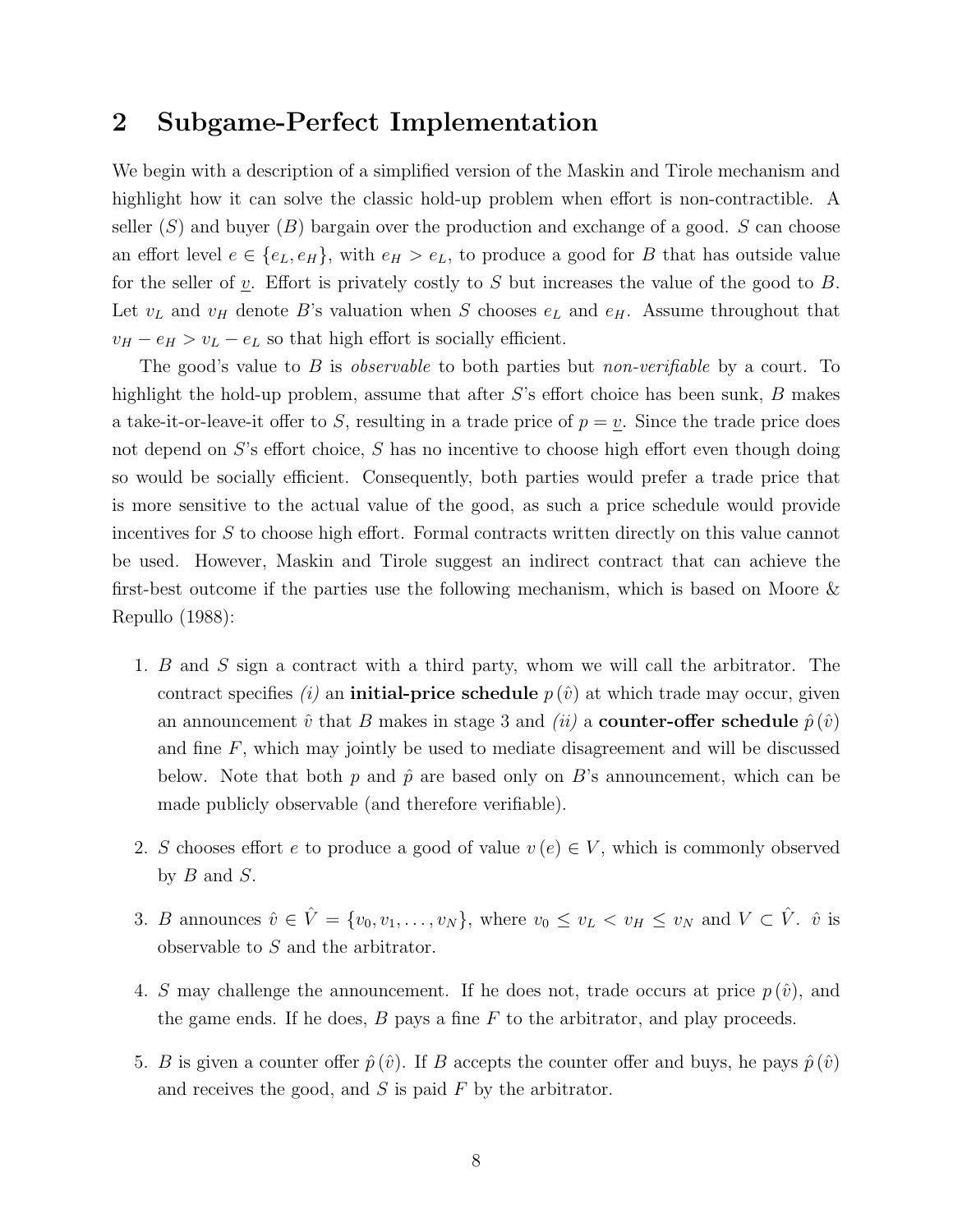6. If B does not buy, S gives the good to the arbitrator, and it is destroyed. Additionally,  $S$  must also pay a fine  $F$  to the arbitrator.

A SPI mechanism, which we will denote by  $\mu$ , is therefore a collection  $(p(\cdot), \hat{p}(\cdot), \hat{V}, F)$ consisting of an initial-price schedule, a counter-offer schedule, an announcement space, and a fine level. The logic of this mechanism is that the initial-price and counter-offer schedules are constructed so that if B and S are commonly known to be sequentially rational, B never has an incentive to announce a  $\hat{v} \neq v (e)$ . For this to be true, the SPI mechanism  $\mu$  must satisfy three conditions.

- (a) Counter-Offer Condition. B must prefer to accept any counter offer for which he has announced  $\hat{v} < v(e)$  and reject any counter offer for which he has announced  $\hat{v} \geq v(e)$ .
- (b) Appropriate-Challenge Condition.  $S$  must prefer to challenge announcements  $\hat{v} < v(e)$  and not challenge announcements  $\hat{v} \ge v(e)$ .
- (c) Truth-Telling Condition. B must prefer to announce  $\hat{v} = v(e)$  rather than  $\hat{v} \neq$  $v(e)$ .

We refer to a challenge after  $\hat{v} < v(e)$  as an **appropriate challenge** and refer to a challenge after  $\hat{v} \ge v(e)$  as an **inappropriate challenge**. The counter-offer condition requires that after an appropriate challenge the counter offer price is below the value of the good, i.e., for each  $\hat{v} \langle v(e), \hat{p}(\hat{v}) \rangle \langle v(e), \hat{v}(\hat{e}) \rangle$  is the sequires that after an inappropriate challenge the counter offer price is above the value of the good, i.e., for each  $\hat{v} \geq v(e)$ ,  $\hat{p}(\hat{v}) \ge v(e)$ . The counter-offer condition implies that

$$
\hat{p}(v_i) \in [v_i, v_{i+1}) \tag{1}
$$

for all  $i < N$ . Note that the difference between  $\hat{p}(v_i)$  and  $v_i$  cannot be larger than the difference between  $v_{i+1}$  and  $v_i$ . Thus the maximum return to accepting a counter offer is constrained by the coarseness of the announcement space.

Under a counter-offer schedule that satisfies the Counter-Offer Condition, B will reject counter offers following inappropriate challenges and will accept counter offers following appropriate challenges, so the Appropriate-Challenge Condition is satisfied if S has an incentive to challenge only in cases where  $B$  will accept such a challenge (i.e., when  $B$  lied). The return to S of appropriately challenging an announcement  $\hat{v} < v(e)$  relative to not challenging is

$$
\Delta_S(\hat{v}, F) = \hat{p}(\hat{v}) + F - e - (p(\hat{v}) - e)
$$
  
=  $\hat{p}(\hat{v}) + F - p(\hat{v}).$  (2)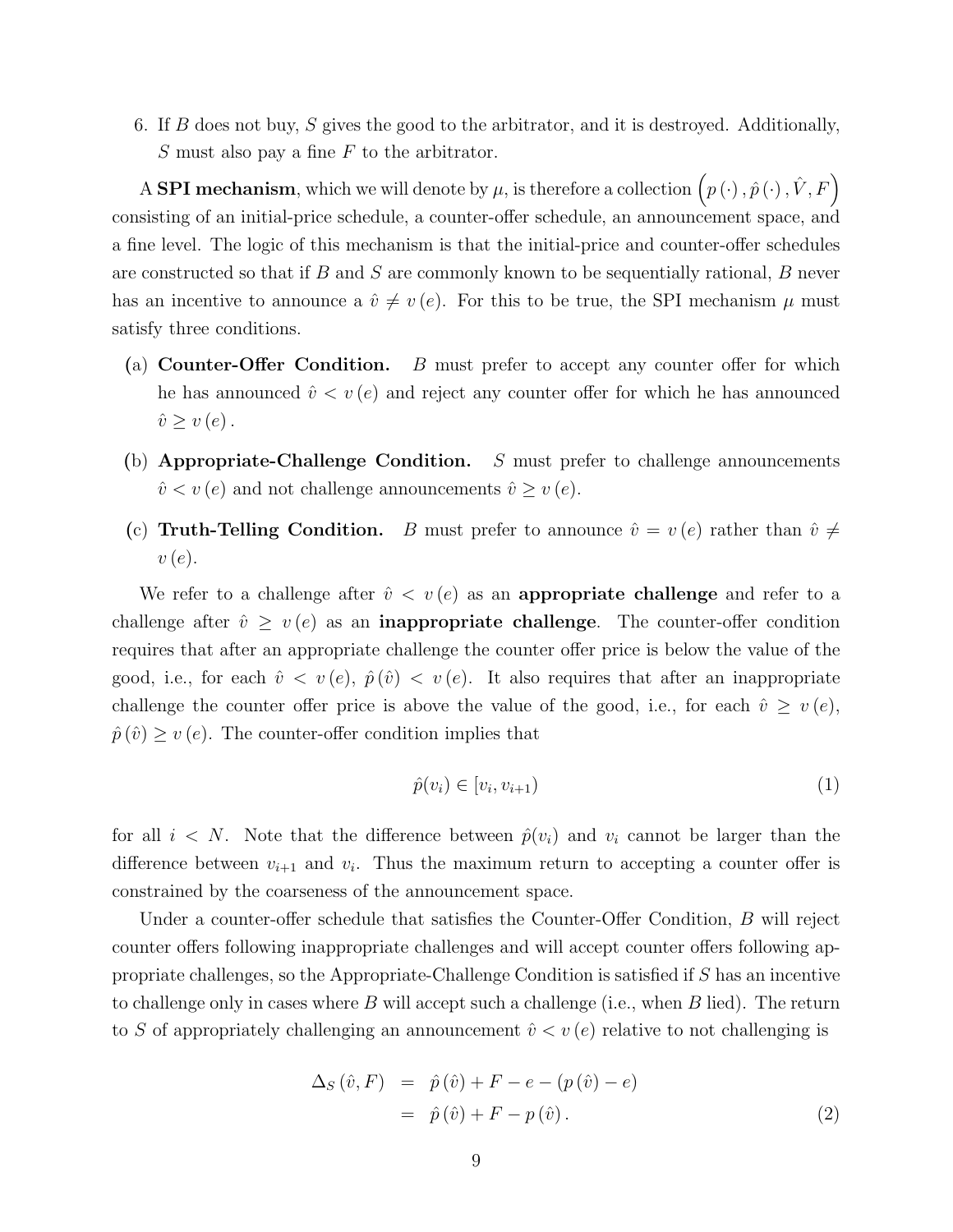Thus, the Appropriate-Challenge Condition is satisfied if  $\Delta_S(\hat{v}, F) > 0$  for all  $\hat{v} \in \hat{V}$ . This will be the case as long as the counter-offer price exceeds the initial price for each announcement (i.e.,  $\hat{p}(\hat{v}) > p(\hat{v})$  for all  $\hat{v}$ ) and F is positive.

Finally, for the Truth-Telling Condition to be satisfied, B must prefer to report the actual value over any other value. If  $p(\hat{v})$  is strictly increasing in  $\hat{v}$ , then overreported values  $\hat{v} > v(e)$  (which by (b) will not be challenged by S) are never optimal for B. B's pecuniary returns to announcing the actual value  $v(e)$  relative to an underreported value  $\hat{v} < v(e)$  are

$$
\Delta_B(\hat{v}, v, F) = v - p(v) - (v - \hat{p}(\hat{v}) - F)
$$
  
=  $\hat{p}(\hat{v}) + F - p(v)$ . (3)

If  $\Delta_B(\hat{v}, v, F) > 0$  is satisfied for all  $v \in V, \hat{v} \in \hat{V}$ , then the Truth-Telling Condition is satisfied. Since  $\hat{p}(\hat{v})$  and  $p(v)$  are strictly increasing in  $\hat{v}$  and v, respectively,  $\Delta_B(\hat{v}, v, F) > 0$ is guaranteed for all  $\hat{v}$  and  $v$  if

$$
\hat{p}(v_0) + F \ge p(v_H). \tag{4}
$$

The fine  $F$  is thus set to ensure that making the lowest announcement possible is not more profitable than telling the truth.

Maskin and Tirole show that if  $F$  is allowed to be arbitrarily large, initial-price and counter-offer schedules can be constructed such that a unique SPNE exists in which the Counter-Offer, Appropriate-Challenge, and Truth-Telling Conditions hold, and B always announces  $v$  truthfully in this SPNE. Because announcements are verifiable, the price schedule  $p(\hat{v})$  can then act as a complete contract, restoring S's incentives to choose high effort. Since total surplus is increased when S chooses high effort, prices can be set so that both players prefer to subject themselves to the mechanism rather than to go without it.

# 3 Experimental Design

In section 3.1, we describe the SPI stage game we implement experimentally and highlight the patterns of play that SPI theory predicts. Section 3.2 discusses several of our experimental design features, and section 3.3 discusses our experimental protocol as well as secondary tasks that we used to measure heterogeneity in preferences for negative reciprocity and aversion to gambles.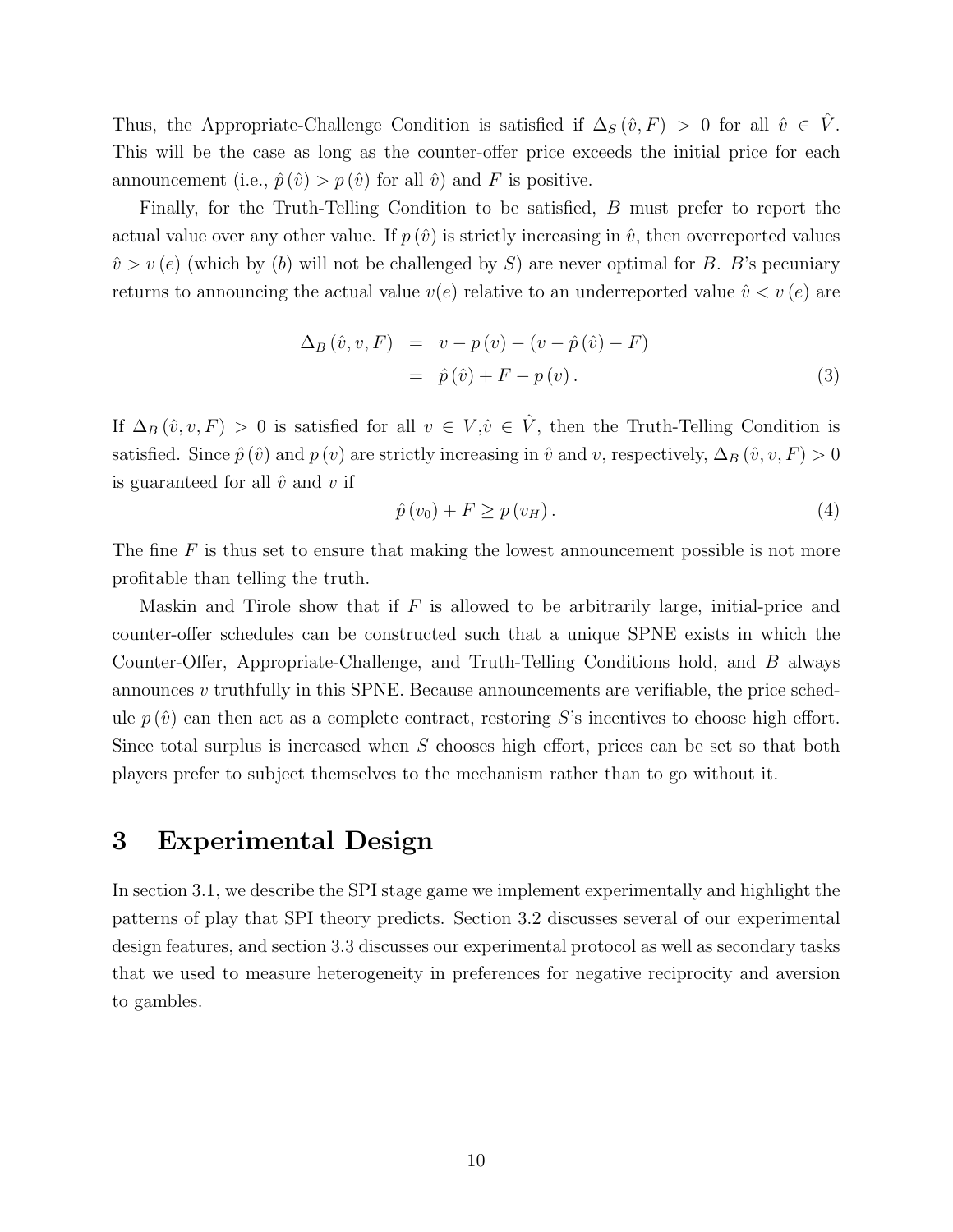|                         |                           |                                                              |                                                            | <b>Low Effort</b><br>(True Value = 120, Cost of Effort = 30) |                                                                   |                                                            | <b>High Effort</b><br>(True Value = 260, Cost of Effort = 120) |                                                                   |
|-------------------------|---------------------------|--------------------------------------------------------------|------------------------------------------------------------|--------------------------------------------------------------|-------------------------------------------------------------------|------------------------------------------------------------|----------------------------------------------------------------|-------------------------------------------------------------------|
| Value<br>Announced<br>ŷ | to Seller<br>$p(\hat{v})$ | Price Offered   Counter-Offer<br>Price<br>$\hat{p}(\hat{v})$ | <b>Buyer's Surplus if</b><br>No Challenge<br><b>Occurs</b> | Seller's Surplus if<br>No Challenge<br>Occurs                | <b>Buyer's Net Profit of</b><br><b>Accepting Counter</b><br>Offer | <b>Buyer's Surplus if</b><br><b>No Challenge</b><br>Occurs | Seller's Surplus if<br>No Challenge<br>Occurs                  | <b>Buyer's Net Profit of</b><br><b>Accepting Counter</b><br>Offer |
| 100                     | 70                        | 105                                                          | 50                                                         | 40                                                           | 15                                                                | 190                                                        | $-50$                                                          | 155                                                               |
| 120                     | 85                        | 125                                                          | 35                                                         | 55                                                           | $-5$                                                              | 175                                                        | $-35$                                                          | 135                                                               |
| 140                     | 100                       | 145                                                          | 20                                                         | 70                                                           | $-25$                                                             | 160                                                        | $-20$                                                          | 115                                                               |
| 160                     | 115                       | 165                                                          | 5                                                          | 85                                                           | $-45$                                                             | 145                                                        | -5                                                             | 95                                                                |
| 180                     | 130                       | 185                                                          | $-10$                                                      | 100                                                          | -65                                                               | 130                                                        | 10                                                             | 75                                                                |
| 200                     | 145                       | 205                                                          | $-25$                                                      | 115                                                          | -85                                                               | 115                                                        | 25                                                             | 55                                                                |
| 220                     | 160                       | 225                                                          | $-40$                                                      | 130                                                          | $-105$                                                            | 100                                                        | 40                                                             | 35                                                                |
| 240                     | 175                       | 245                                                          | $-55$                                                      | 145                                                          | $-125$                                                            | 85                                                         | 55                                                             | 15                                                                |
| 260                     | 190                       | 265                                                          | $-70$                                                      | 160                                                          | $-145$                                                            | 70                                                         | 70                                                             | $-5$                                                              |
| 280                     | 205                       | 285                                                          | $-85$                                                      | 175                                                          | $-165$                                                            | 55                                                         | 85                                                             | $-25$                                                             |
| 300                     | 220                       | 305                                                          | $-100$                                                     | 190                                                          | $-185$                                                            | 40                                                         | 100                                                            | $-45$                                                             |

<span id="page-13-0"></span>Table 1: Correspondence Between Announcement, Prices, and Outcomes in Main Treatment

Grey boxes in the "Buyer's Net Profit if No Challenge Occurs" columns show announcements for which a selfish buyer would accept the counter offer if challenged. A selfish buyer will make the lowest possible announcement that is not challenged. This will be an announcement of 260 after high effort and 120 after low effort. As these are the true values, this mechanism induces truth telling.

### 3.1 Main Treatment

At the center of our experimental design are two phases of the SPI mechanism described in section 2. Both phases are computerized and vary only in the rules governing the mechanism's adoption.

**Phase 1:** In the initial 10 periods of each session, a seller S is perfect-stranger matched with a buyer B and chooses an effort level for the production of a tradeable good. S has two possible effort choices. Low effort generates a good B values at 120 at a cost of 30 to S. High effort generates a good  $B$  values at 260 at a cost of 120 to  $S$ .  $B$  observes the actual value of the good.

B then announces  $\hat{v} \in \hat{V} = \{100, 120, ..., 260, 280, 300\}$ . Note that  $\hat{V}$  includes (*i*) the true value for each potential effort choice,  $(ii)$  small lies below each true value, and  $(iii)$ generous offers above each true value. We discuss this choice of announcement space in Section 3.3.

The announcement  $\hat{v}$  affects both the price offered to B,  $p(\hat{v})$ , and the counter offer made by the arbitrator,  $\hat{p}(\hat{v})$ , should S challenge  $\hat{v}$ . The price function is given by

$$
p(\hat{v}) = 70 + 0.75 (\hat{v} - 100),
$$

which is shown in column 2 of Table [1](#page-13-0) for all possible announcements.

S may then accept the price  $p(\hat{v})$  or challenge  $\hat{v}$  by calling the arbitrator, who makes a counter offer to B. If S challenges  $\hat{v}$ , B immediately pays a fine of  $F = 250$  and the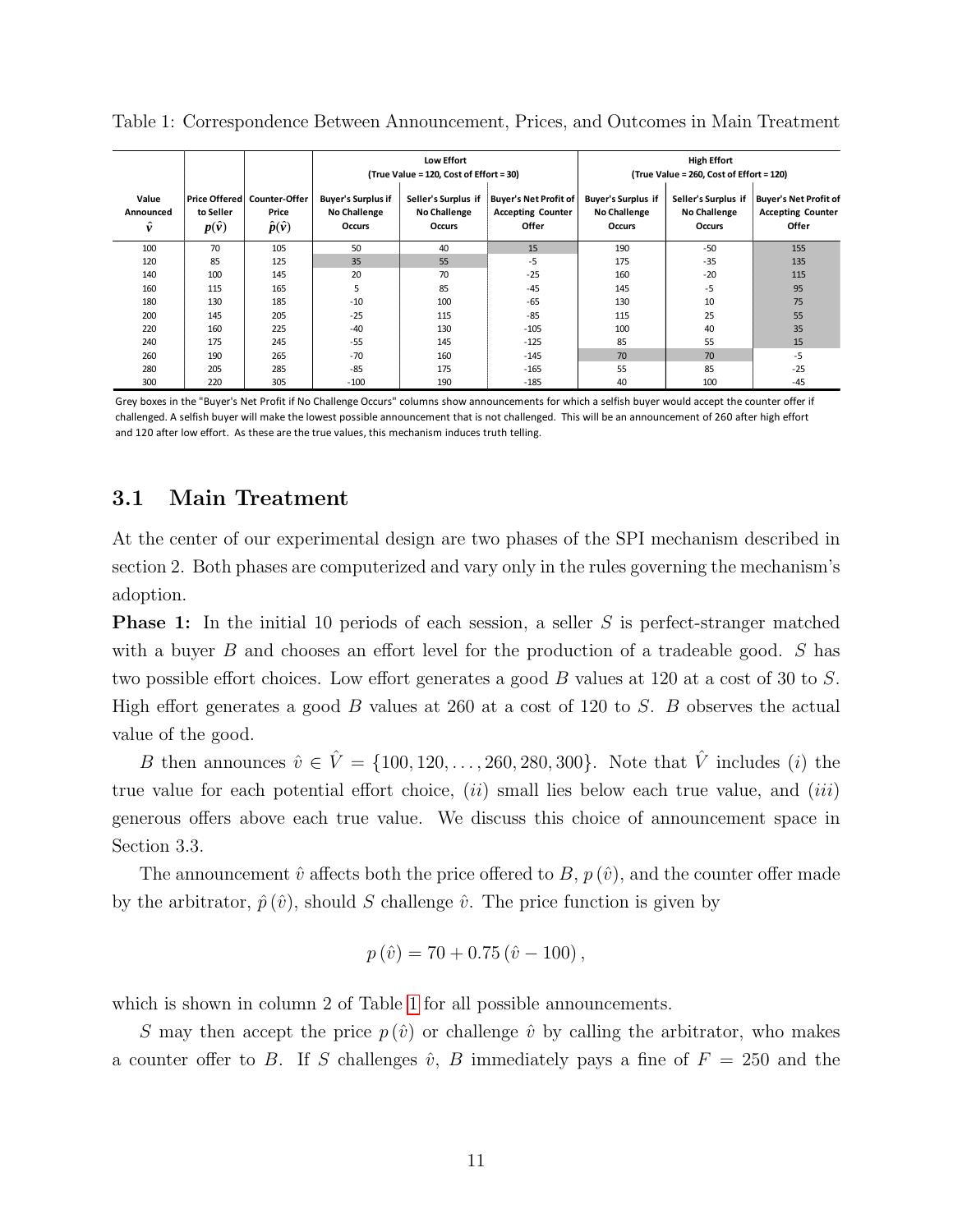counter-offer price is

$$
\hat{p}\left(\hat{v}\right) = \hat{v} + 5.
$$

If B accepts the counter offer, trade occurs at  $\hat{p}(\hat{v})$ , and S receives  $F = 250$  from the arbitrator. If B rejects the counter offer, no trade occurs, and S is also fined  $F = 250$ . Note that the cost of production has been sunk at the production phase. Under this parametrization, S has the incentive to challenge  $\hat{v} < v(e)$  if he expects B to accept the counter offer if and only if he has lied, since

$$
\Delta_S(\hat{v}, F) = \hat{p}(\hat{v}) + F - p(\hat{v}) = 0.25\hat{v} + 260 > 0.
$$

B always has the incentives to tell the truth if he anticipates a challenge otherwise, since

$$
\Delta_B (100, 260, F) = 165 > 0.
$$

**Phase 2:** In periods  $11 - 20$ , B and S are given the choice to opt in or opt out of the mechanism prior to S's effort choice. We framed opting out of the mechanism as "dismissing the arbitrator," so that opting in is the status quo. If  $B$  and  $S$  opt in, they are informed that the arbitrator is available, and play continues as in the first ten periods. If either party opts out, the game is identical to the game in the first phase, except that S may not challenge  $\hat{v}$ , and trade must occur at price  $p(\hat{v})$ . Both parties are informed about whether the arbitrator is available but are not informed about the dismissal decision of the other party. This implies that if a subject opts out, he cannot determine whether his counterparty opted in or out.

The mechanism  $\mu$ , summarized in Table [1,](#page-13-0) satisfies the Counter-Offer, Appropriate-Challenge, and Truth-Telling Conditions. As a result, the unique subgame-perfect equilibrium involves the following pattern of play.

SPI Hypothesis 1. The path of play under the SPI mechanism involves high effort, a truthful announcement of 260, and no challenges. If S challenges an announcement of  $\hat{v}$ , B accepts the counter offer if and only if  $\hat{v} < v(e)$ .

We refer to the behavior described in SPI Hypothesis 1 as **efficient truth-telling be**havior and the resulting outcome as the efficient outcome. Note that in this equilibrium B earns 70 and S earns 70. If either party opts out of the mechanism in the second phase, the arbitrator is not available, and B will make the lowest possible announcement,  $\hat{v} = 100$ , regardless of the true value. S has no incentive to choose high effort in this case and will therefore choose low effort. Consequently, the SPNE payoffs if either party opts out are 50 for the buyer and 40 for the seller, so both parties are better off with the mechanism than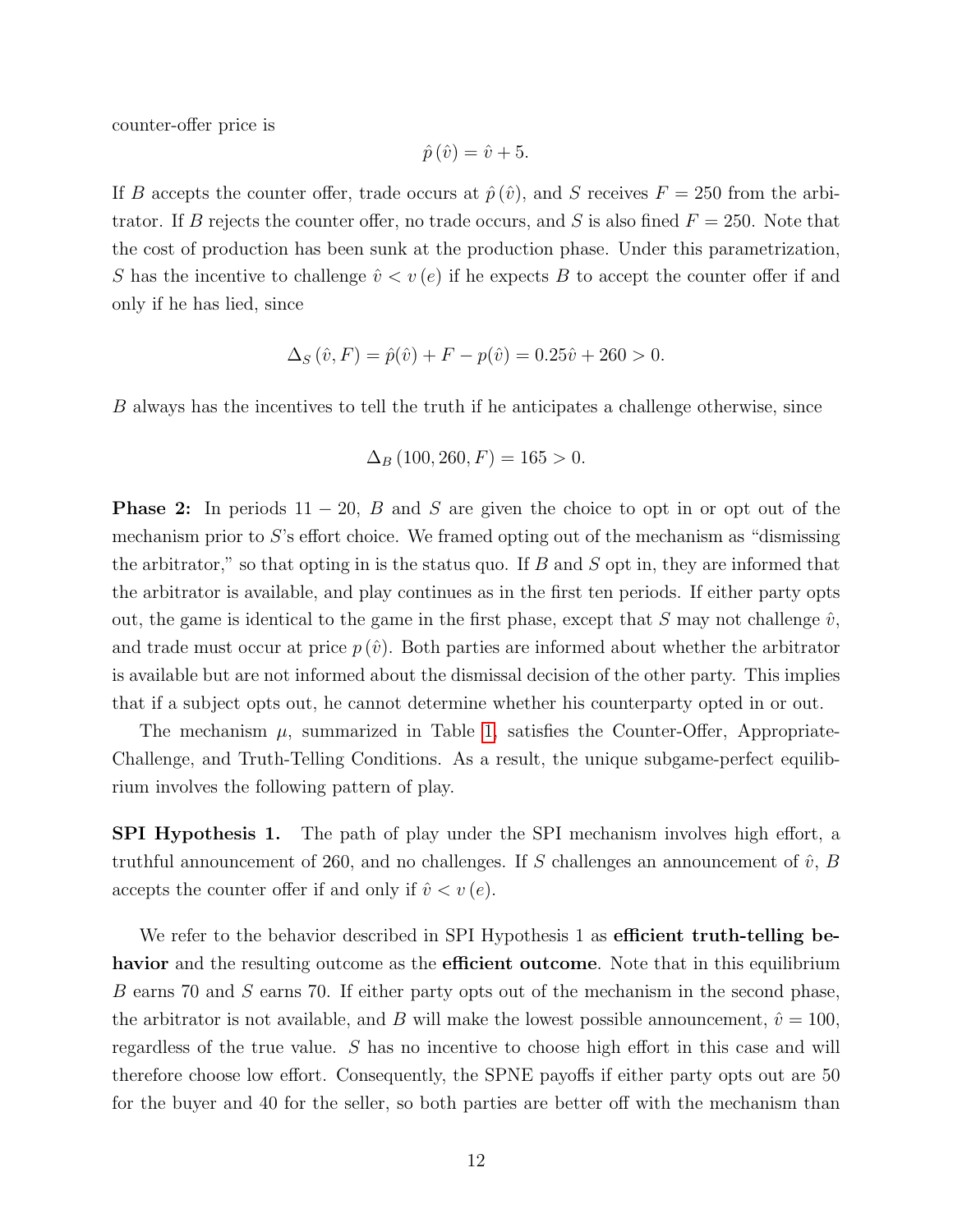without it. The SPNE thus predicts:

**SPI Hypothesis 2.** B and S opt into the mechanism in periods  $11 - 20$ .

#### 3.2 Discussion of Design Features

As the goal of our experiment is to assess the plausibility of using SPI mechanisms in realworld contracting environments, we make a number of design choices that can be divided into roughly two categories: features that make the mechanism easier to implement experimentally and features that broaden the applicability of the mechanism to richer settings.

To work toward this first objective, we focus on a subset of SPI mechanisms in which the counter-offer schedule is independent of the good's actual value. In more general environments, following B's announcement, S chooses a particular counter-offer that depends on B's announcement as well as the good's actual value. For example, if the good is worth v, and B announces any value other than v, S offers to sell the good to B at a price strictly between  $B$ 's announcement and v. Additionally, to further reduce the cognitive complexity of the experiment, we assume there are only two effort choices and two possible values for the good.

Our choice of initial-price and counter-offer schedules is intended to favor the SPNE, in which  $B$ 's and  $S$ 's receive an equal payoff of 70. Our expectation is that preferences for equity, for which there is substantial evidence in laboratory experiments, makes the SPNE more salient. Additionally, in designing the counter-offer schedule, we chose a parametrization that gives most of the possible surplus from the counter offer to  $B$ . This increases  $B$ 's value of accepting a challenge, again biasing play in favor of the SPI hypotheses. We also transferred the entire fine  $F$  to the seller in the case of a successful challenge to maximize S's expected value to challenging.

Finally, to ensure that  $B$  has strict incentives to adopt the mechanism in the second phase, we give  $B$  some of the surplus generated from efficient effort. Absent the mechanism, the unique SPNE involves S choosing  $e = 30$  and B announcing  $\hat{v} = 100$ , yielding payoffs of 50 to B and 40 to S. If the mechanism induces efficient behavior, B's gains from adopting it are 20, and S's gains are 30.

Moore and Repullo show that in a broad class of environments that they refer to as "economic environments," any social choice function can be implemented using a threestage mechanism. In simpler environments, some social choice functions can be implemented using two-stage mechanisms. For example, in our environment, the efficient outcome can be implemented using a two-stage "option contract" (see, for example, Nöldeke  $\&$  Schmidt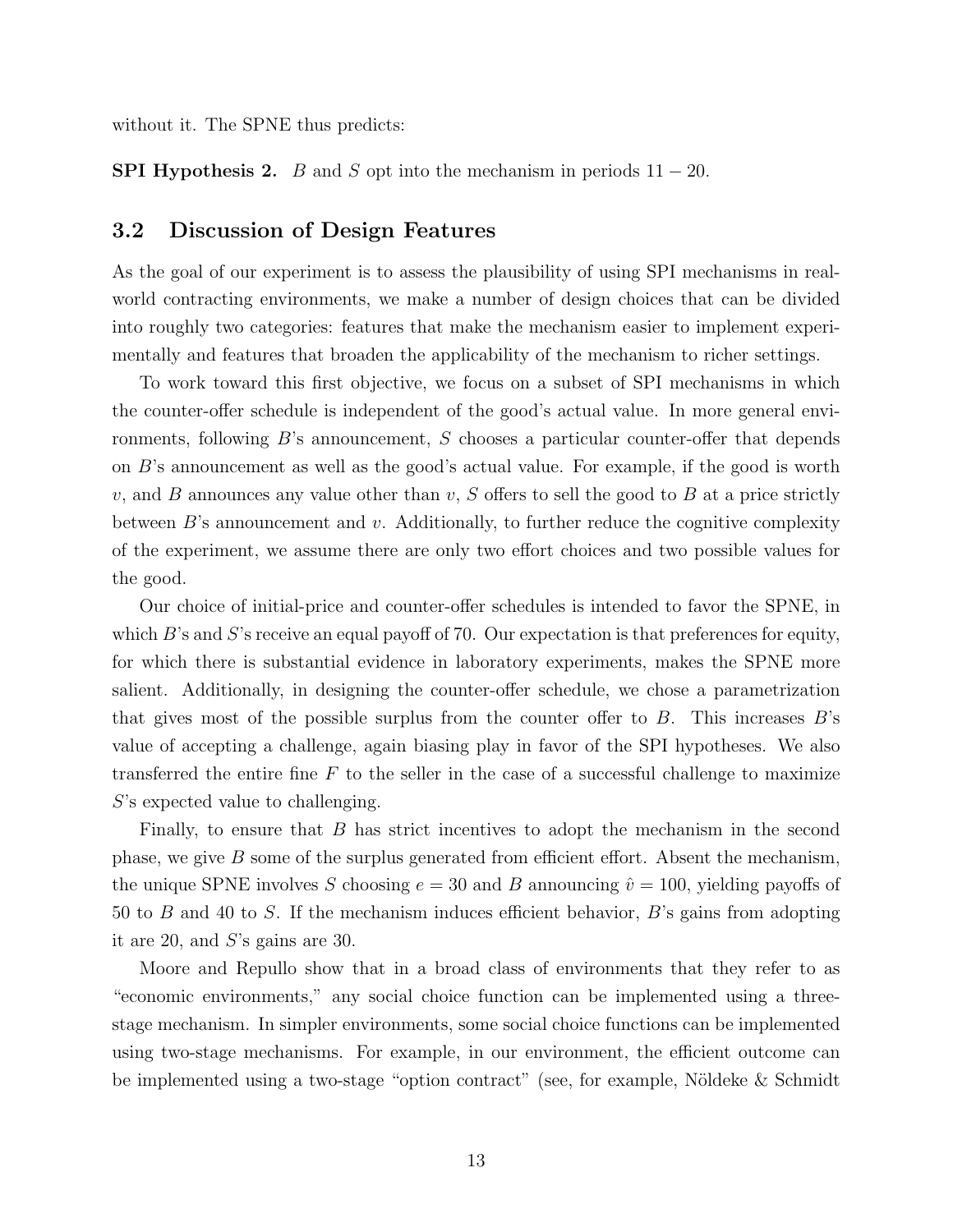$(1995)$  $(1995)$  $(1995)$ .<sup>5</sup> We deliberately explore the performance of a three-stage mechanism in our simple environment with one-sided hold-up and no uncertainty, because if such mechanisms fail to work well in a simple environment, they are even more likely to fail in the more complex environments that necessitate their use.

The specific three-stage mechanism we chose is richer than is necessary to generate efficient truth-telling behavior as the unique SPNE in our simple setting. For example, a mechanism  $\mu'$  with the more coarse announcement space  $\hat{V}' = \{120, 260\}$  but otherwise identical initial-price and counter-offer schedules and fees to  $\mu$  would still generate efficient truth-telling behavior in our environment. However, in a richer environment with more possible effort choices for the seller (and therefore a richer space of valuations), the mechanism  $\mu'$  would be unable to generate truth-telling behavior, and if there are different states of the world in which different effort choices are jointly desirable, such a mechanism would not yield efficiency. Enriching  $\mu'$  to include more potential announcements therefore expands the applicability of the mechanism but also allows  $B$  to make small lies about the value of the good. Of course, in the unique SPNE of the mechanism, these additional possible announcements are irrelevant.

Finally, a larger fine slackens the Appropriate-Challenge and Truth-Telling Conditions, and in our main treatment both are satisfied for any fine  $F > 85$ . According to SPI Hypothesis 1, since a larger fine would also satisfy these conditions, our choice of  $F = 250$  should not affect the performance of the mechanism. We deliberately chose a high fine, because one of the key steps in the constructive proofs of SPI mechanisms in the literature is showing that all incentive-compatibility constraints can be satisfied if arbitrarily large fines are allowed.

#### 3.3 Experimental Protocol

The experiments were run in the Experimental Economics Laboratory at the University of Melbourne in May and September of 2009 and were conducted using z-Tree (Fischbacher (2007)). All 280 subjects used in the Main Treatment and follow-up treatments (described in Section 5) were undergraduate students at the University and were randomly invited from a pool of more than 3000 volunteers using ORSEE (Greiner (2004)). Session sizes varied from 20 to 26.

Two weeks prior to the experiment, subjects participated in a Personal Norms of Reciprocity (PNR) survey developed by Perugini et. al. (2003). This survey consisted of 27 questions related to a subject's inclination to punish hostile or reward kind acts. Using principal-components analysis, these questions were combined into orthogonal measures of

 ${}^{5}$ Hoppe & Schmitz (2011) experimentally study simple single-price option contracts in a one-sided hold-up environment and find promising efficiency improvements even when renegotiation is allowed.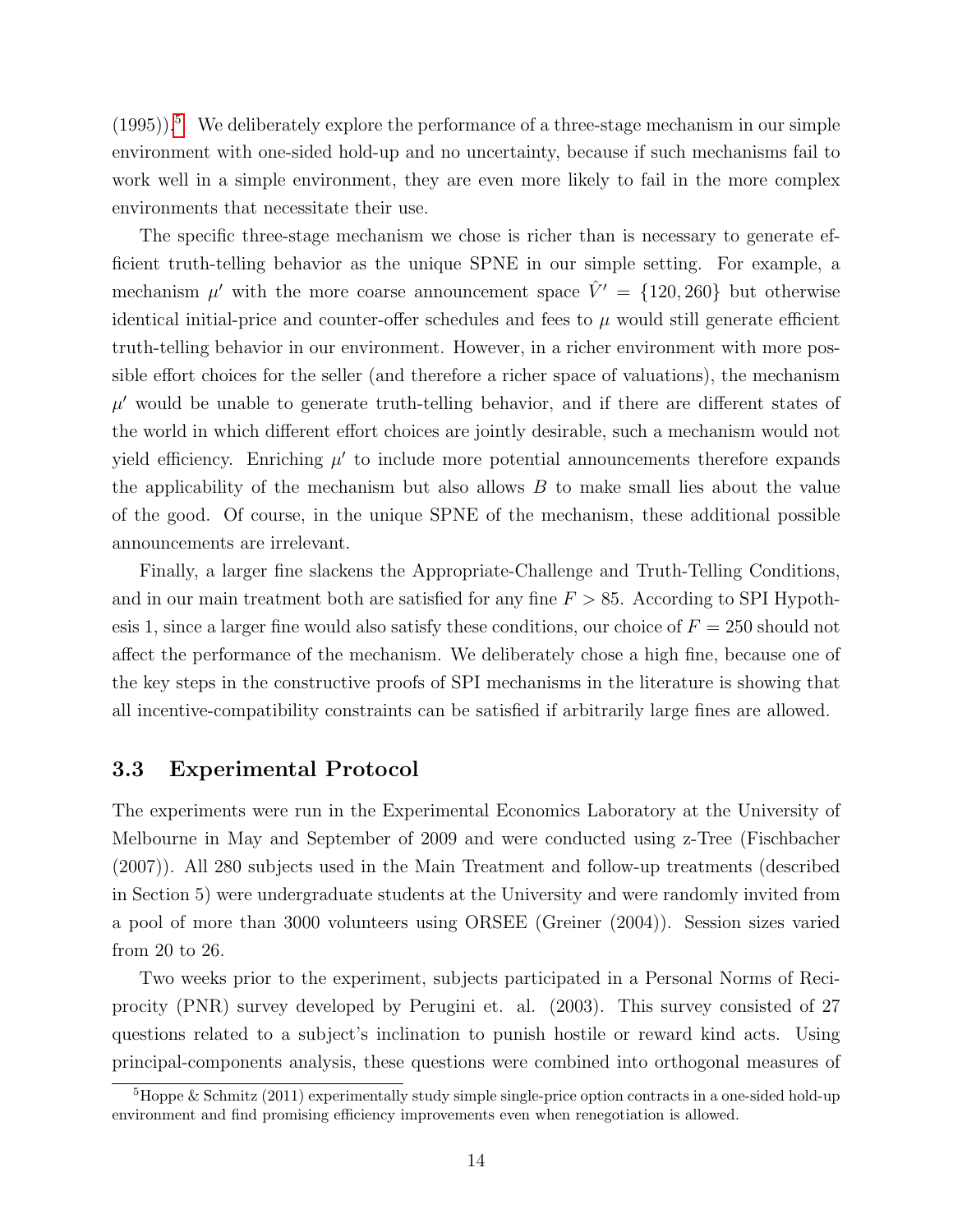positive and negative reciprocity for each subject. Subjects earned \$10 for the survey and a \$10 show-up fee, which were used to insulate individuals from bankruptcy. The reciprocity measures were done at the sign-up point rather than during the lab session in order to mitigate demand effects that might occur from running the main treatment and survey sequentially.

Upon arrival to the laboratory, subjects began by playing a lottery game to elicit aversion to gambles. Each subject was presented with the opportunity to participate in six different lotteries, each having the following form:

Win \$12 with probability  $1/2$ , lose X with probability  $1/2$ . If subjects reject the lottery, they receive \$0.

The six lotteries varied in the amount X that could be lost, where  $X \in \{4, 6, 8, 10, 12, 14\}$ . One of the six gambles was randomly selected at the end of the experiment and paid.<sup>[6](#page--1-0)</sup> These lotteries enable us to construct a measure of heterogeneity in the willingness to accept actuarially fair gambles. Discussion of the lottery task can be found in Fehr & Goette (2007) and Fehr, Herz & Wilkening (2013).

Following the lottery task, subjects were assigned the role of  $B$  or  $S$ , which was fixed for the duration of the experiment. Subjects were then asked to read the instructions and answer a series of practice questions that were checked by the experimenter. These instructions explained the first phase of the experiment (in which the arbitrator is exogenously available) as well as the rules regarding random matching and payment. The instructions were accompanied by a detailed payment chart showing the price and counter offer for each announcement as well as the payment to B and S for each potential outcome of the game. The instructions explicitly explained how to read this chart, and subjects were required to work through examples of play with announcements of 180 and 260 to ensure that everyone understood the incentives of  $B$  and  $S$  after a truthful announcement and a lie.

Once the answers of all subjects were checked, the experimenter read aloud a summary of the instructions. The purpose of the summary was to ensure that the main features of the experiment were common knowledge amongst the participants. The oral instructions also explained that there would be a second phase of the experiment and that instructions would be handed out for this phase after the first phase was complete. Subjects were explicitly informed that the second phase would be similar to the first and that their actions in the first phase would have no influence on the rules and potential earnings of the second phase.

<sup>&</sup>lt;sup>6</sup>The lottery treatment was run prior to the experiment to prevent strategic choices by subjects with large losses from the main experiment who might have negative earnings under a subset of the lotteries. The lottery treatment was resolved after the experiment to prevent endowment effects from impacting decisions made in the experiment.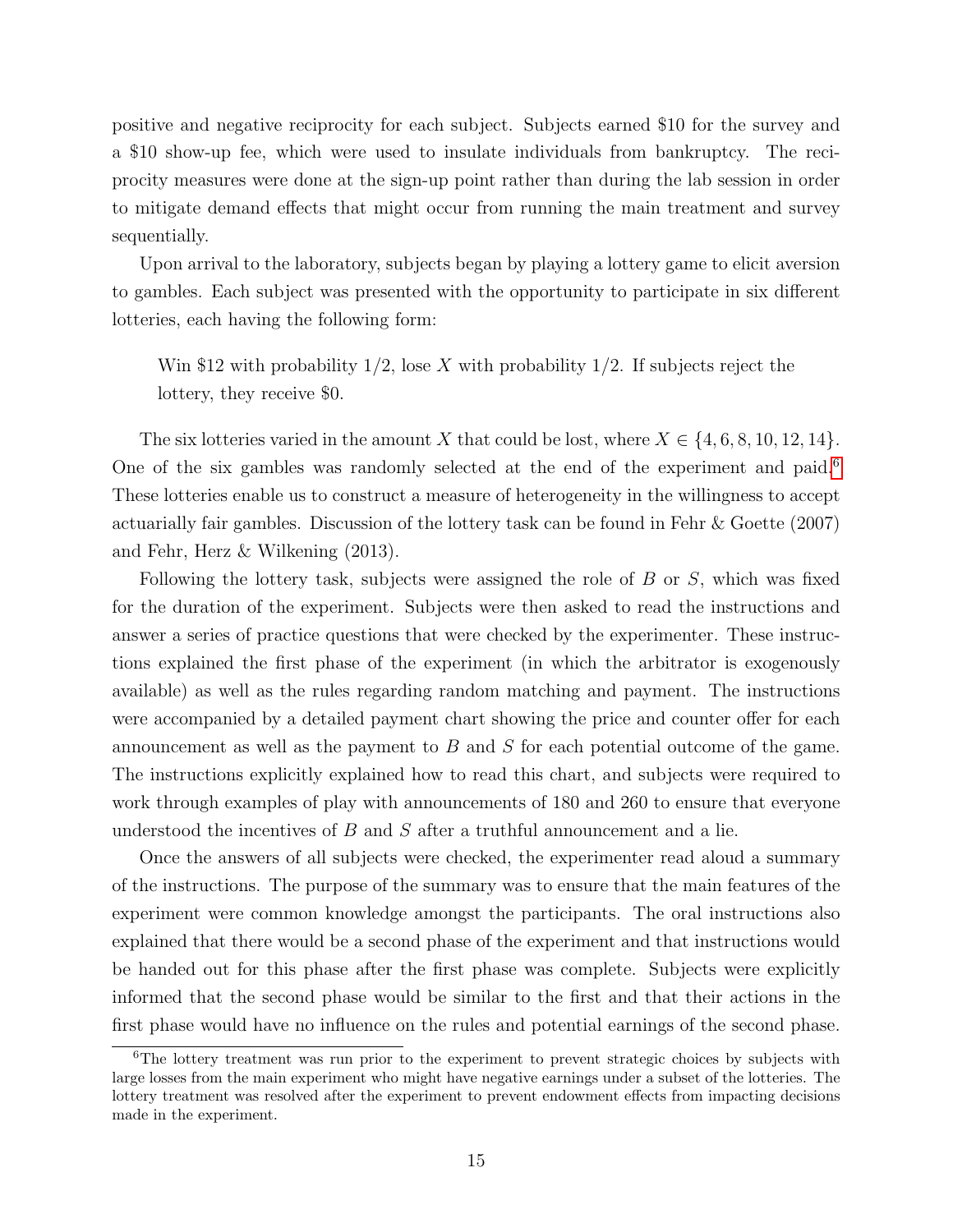To better understand the rationale for subjects' choices, we also elicited beliefs about  $B$ 's and  $S$ 's beliefs about the other parties' likely actions. For  $B$ 's, we elicited the likelihood that S would challenge for each of the possible announcements given the effort level actually chosen by the S. These likelihoods were elicited using a 4-point likert scale (Never/Unlikely/Likely/Always) in each period following B's announcement. Similarly, we asked each S the likelihood that their challenge would be rejected if they were to challenge B's announcement. This belief was elicited directly after the decision to challenge or not challenge B's announcement.

The choice of unpaid beliefs for our main experiment were based on three considerations. First, we wanted to have a full set of belief information including beliefs about counterfactual actions. In order to elicit these beliefs in an incentive compatible way, we would have had to use the strategy method for eliciting S's challenges and B's acceptance or rejection decision. Given that the solution concept of subgame perfection is such an important part of the implementation mechanism, we were averse to using the strategy method at interior nodes. Second, we felt explaining an additional belief elicitation mechanism would take attention away from the main experiment. Third, in games where both beliefs and action are compensated, risk averse individuals may find it optimal to hedge risk by stating beliefs which differ from their true estimates.<sup>[7](#page--1-0)</sup>

The large fine size in the main treatment opened up the possibility that subjects could go bankrupt. As such, the protocol for bankruptcy was made explicit to all subjects. Subjects began the experiment with a \$10 show-up fee and the \$10 from the online survey. If a subject accumulated \$10 in losses, their money from the online survey payment was liquidated, and they received a warning. If they lost all \$20 of their initial endowment, they were removed from the experiment. Over the main treatment and all follow-up sessions, two subjects were removed from the experiment. In these cases, the lab manager took over the terminal and played the SPNE equilibrium path actions as the  $B$  and exerted high effort and never challenged any announcement as a  $S^8$  $S^8$ .

# 4 Experimental Results of the Main Treatment

We describe the results of the Main Treatment in this section. Section 4.1 explores SPI Hypothesis 1, examining play in the first ten periods of the experiment. Section 4.2 uses data on beliefs to interpret some of the results in Section 4.1. Section 4.3 explores SPI Hypothesis

<sup>7</sup>See Blanco, Engelmann, Koch, & Normann (2010) for a discussion of hedging.

<sup>&</sup>lt;sup>8</sup>All observations with the lab manager are excluded from the analysis. Bankruptcies occurred in one session of the Main treatment and one session of the No-False-Challenge treatment. Removing these sessions does not significantly affect the results.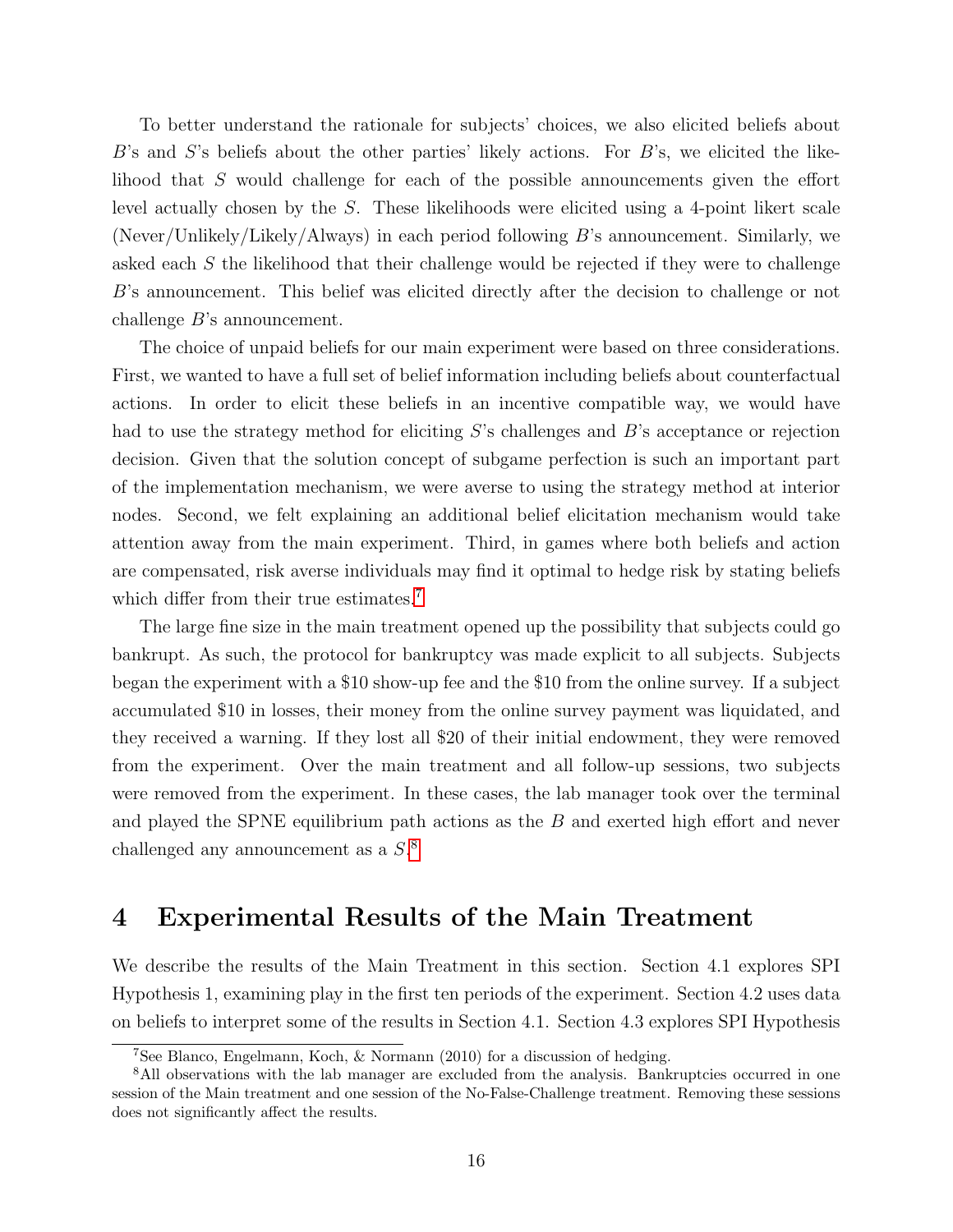2. For purposes of categorizing data, we define to  $\hat{v} < v(e)$  as a lie,  $v(e) - 60 \leq \hat{v} < v(e)$ as a small lie,  $\hat{v} = v(e)$  as a truthful announcement, and  $\hat{v} > v(e)$  as a generous announcement. We continue to define an appropriate challenge as a challenge of a lie and an inappropriate challenge as a challenge of a truthful announcement or a generous announcement.

#### 4.1 Behavior Under the Mechanism

Under SPI Hypothesis 1, our experimental design generates sharp predictions about the course of play: S will always choose high effort, B will always announce the actual value of the good,  $S$  will challenge if and only if doing so is appropriate, and  $B$  will accept counter offers if and only if they result from an appropriate challenge. The data from periods  $1 - 10$ of our Main Treatment provide strikingly little support for SPI Hypothesis 1.

**Result 1** (a) In a majority of cases B's make small lies, (b) the large majority of these lies are not challenged by the S's, (c) the B's reject counter offers in most cases, and (d), the mechanism does not induce high effort in many cases. On average, (e) the parties would be better off without the mechanism.

Figure 1 displays the patterns of play we observed in the first ten periods of the experiment. The left column examines play following low effort  $(N = 200)$ , and the right column examines play following high effort  $(N = 260)$ . Panel (a) summarizes B's announcement decisions, Panel  $(b)$  summarizes S's challenge decisions for different announcements, and Panel (c) summarizes B's decisions to accept or reject counter offers. An observation is a dyad-period.

Panel (a) shows that in the majority of observations, B's lied: following high (low) effort, only  $38\%$  (30%) of B's announce the actual value of the good, while  $54\%$  (61%) make small lies. Downward lies are increasingly less frequent the larger they are.

Panel (b) shows the proportion of S's who challenge each announcement  $\hat{v}$ . SPI Hypothesis 1 predicts that S's challenge 100 percent of the time after a lie and never challenge after a truthful or generous announcement. In the data, the challenge probability for small lies is less than 30 percent.

Further, SPI Hypothesis 1 predicts that  $B$ 's will accept all counter offers following appropriate challenges and reject all counter offers following inappropriate challenges. Panel (c) shows that in the case of low effort, 21 out of 27 appropriate challenges are rejected; in the case of high effort, 43 out of 52 appropriate challenges are rejected.

Finally, average surplus in periods  $1 - 10$  of the experiment for a buyer and seller pair was only 7. To put this into perspective, average total surplus under the efficient outcome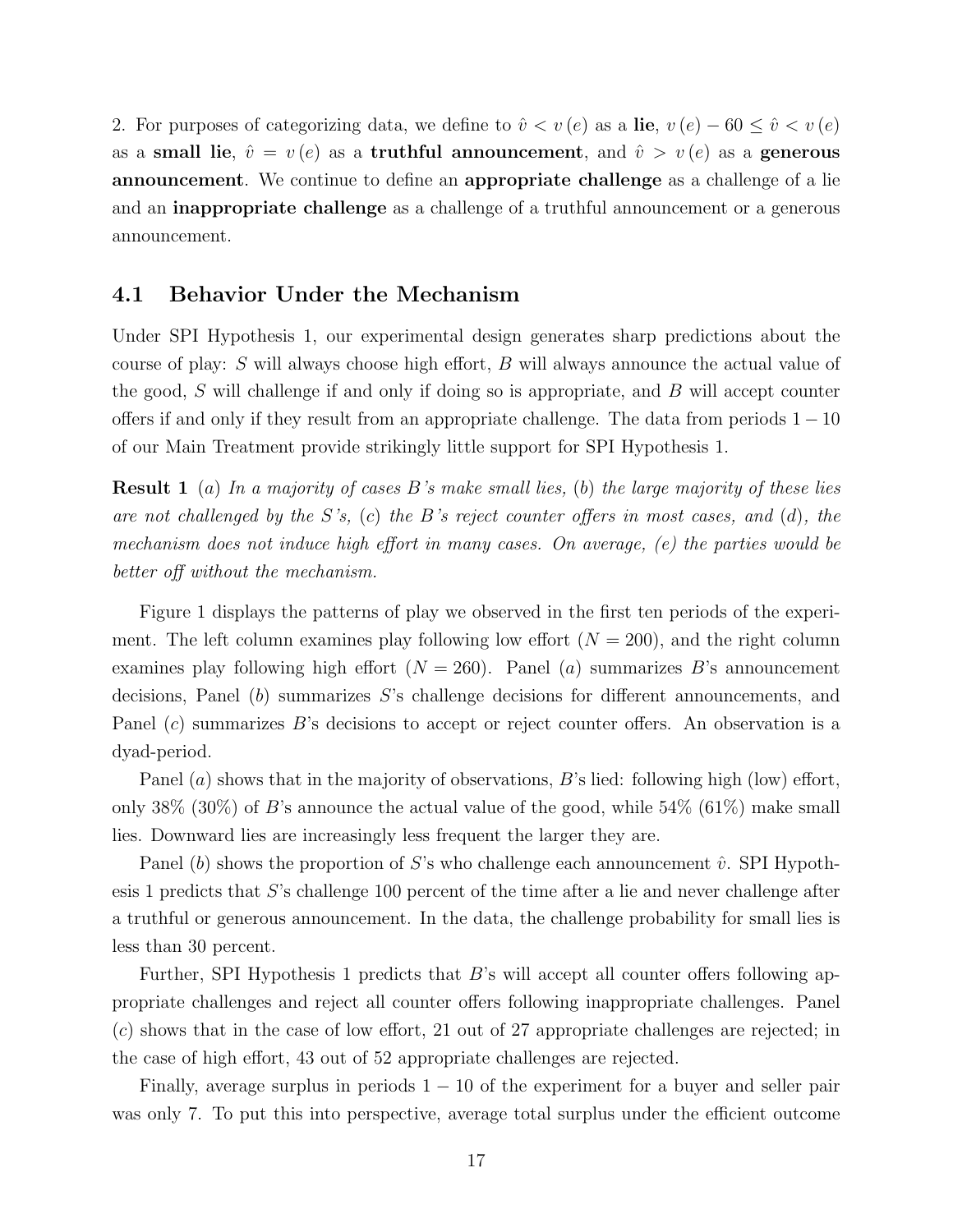is 140. Average total surplus under the unique SPNE when the mechanism is unavailable is 90. The realized gains from this mechanism relative to the maximum potential gains are then  $\frac{7-90}{140-90} = -166\%.$ 

While the results in Figure [1](#page-21-0) are presented as the aggregate of all 10 periods, there is very little change in the pattern of play when looked at on a period by period basis. Figure [2](#page-22-0) shows how effort, announcements and challenges of small lies evolve over the first ten periods. As can be seen in panel (a), the proportion of sellers exerting high effort is relatively stable over time with roughly 55% of the sellers exerting high effort each period.

Panel (b) shows the proportion of small lies, truthful announcements, and large lies or generous offers over time. The proportion of small lies is stable and constitute roughly 55 percent of observations. The proportion of truthful announcements is increasing while the proportion of individuals making other announcements (i.e., large lies or generous offers) decreases rapidly. Only small lies and truthful announcements are observed by period 10.

While small lies are stable, the likelihood of a seller challenging such an announcement is actually decreasing over time. As can be seen in panel (c), which shows the proportion of small lies being challenged each period, sellers are very unlikely to challenge a small lie in later periods. This reluctance makes sense given that the likelihood a buyer accepts a counter offer is very low. This implies that the mechanism is actually moving away from the truth-telling equilibrium since sellers are becoming more reluctant to challenge over time.

#### 4.2 The Role of Beliefs

We next explore the role of a subject's beliefs in shaping his or her decisions under the mechanism. If S's believe that counter offers following an appropriate challenge of a small lie will be rejected, they will be reluctant to challenge such announcements. Likewise, if B's believe that small lies will not be challenged, they ought to be willing to underreport the value of the good. We find evidence that  $S$ 's and  $B$ 's have these beliefs, and that  $S$ 's and B's who have these beliefs act accordingly.

Result 2 (a) Most B's believe that being challenged for a small lie is unlikely or will never occur. B's who have these beliefs are more likely to lie than those who believe that S's will challenge them. (b) Most S's believe that a challenge of a small lie is likely to be rejected or will always be rejected. S's who believe that their challenges will be rejected are significantly less likely to challenge a small lie.

Recall that in each period, we elicited B's beliefs about the likelihood of being challenged for each potential announcement using a 4-point likert scale (Never/Unlikely/Likely/Always).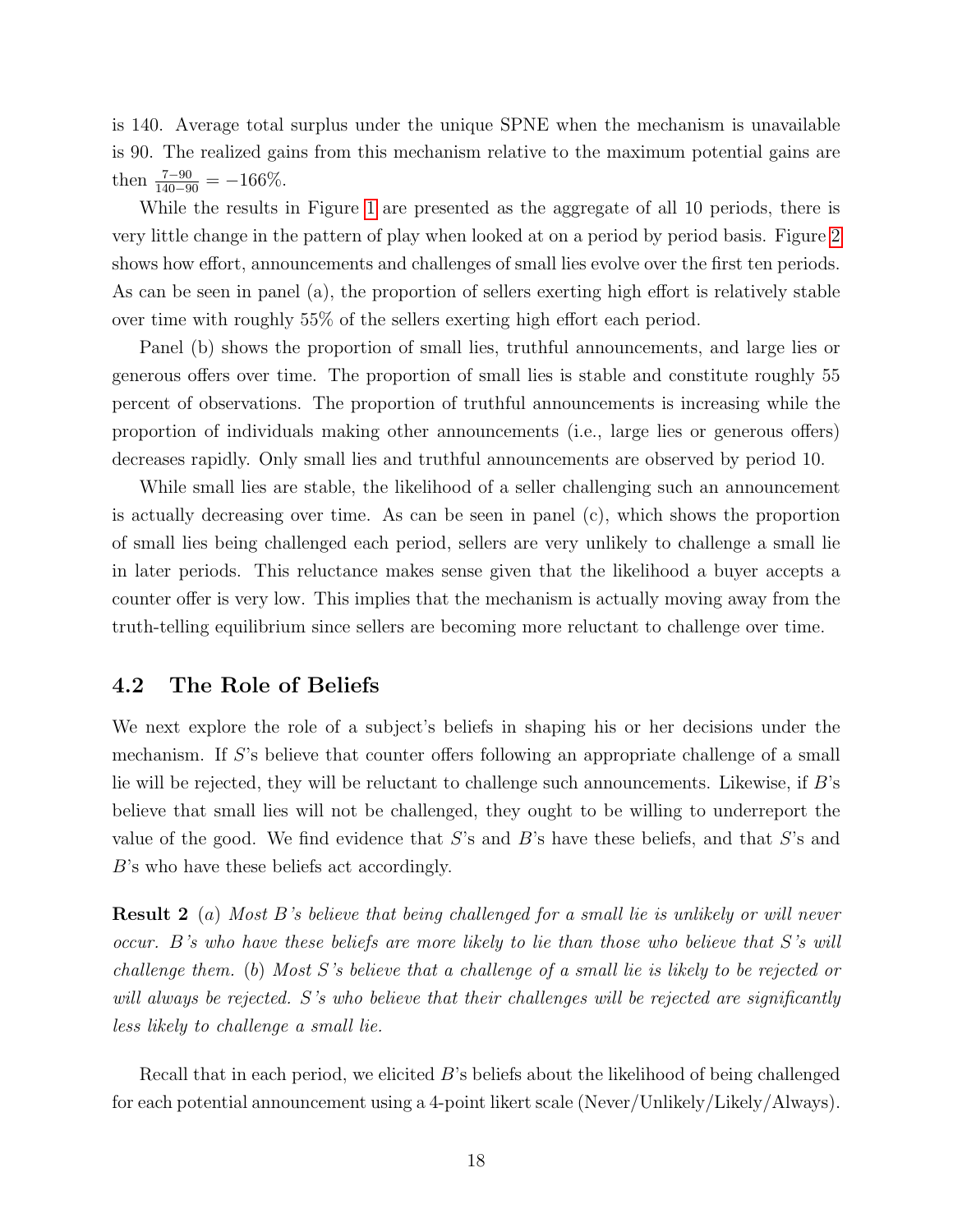#### (a) Distribution of Announcements after Low and High Effort

<span id="page-21-0"></span>

(b) Likelihood of a challenge after each announcement

Likelihood of challenges after low effort and buyer's announcement is observed



Likelihood of challenges after high effort and buyer's announcement is observed



#### (c) Number of challenges accepted and rejected (c) Number of challenges accepted and

Number of challenges accepted and rejected after low effort, given announcement and a seller challenge

| Announcement                                      | <b>Challenge Accepted</b> | <b>Challenge Rejected</b> |  |  |
|---------------------------------------------------|---------------------------|---------------------------|--|--|
| 100                                               |                           |                           |  |  |
| 120                                               |                           |                           |  |  |
| Croy house are prodicted action by CDI bunothesis |                           |                           |  |  |

Grey boxes are predicted action by SPI hypothesis

Number of challenges accepted and rejected after high effort, given announcement and a seller challenge

| Announcement  | <b>Challenge Accepted</b> | <b>Challenge Rejected</b> |
|---------------|---------------------------|---------------------------|
| Less than 200 |                           |                           |
| 200           |                           |                           |
| 220           |                           | 15                        |
| 240           |                           | 14                        |
| 260           |                           |                           |

Grey boxes are predicted action by SPI hypothesis

#### Figure 1: Pattern of Play in First 10 Periods of Main Treatment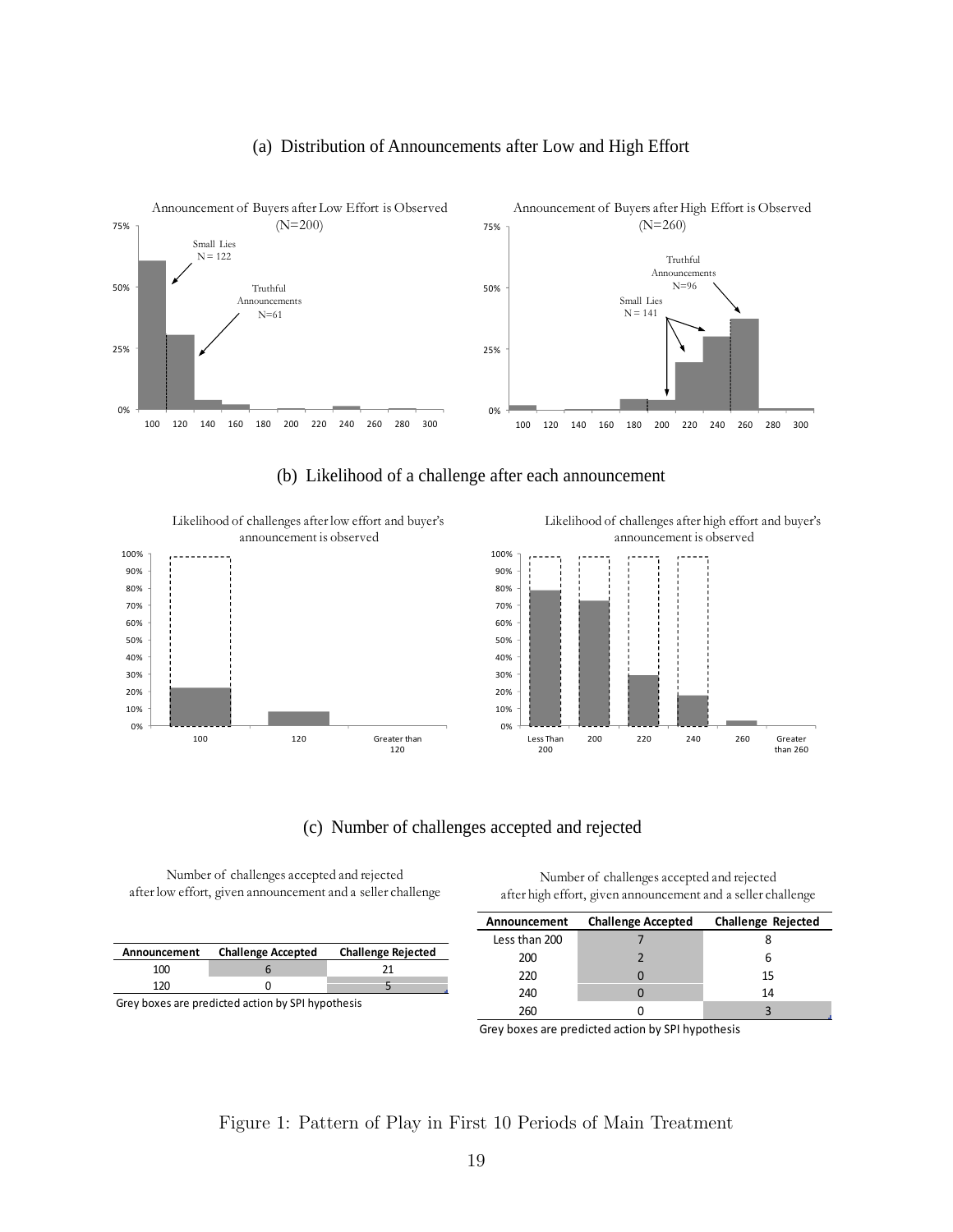<span id="page-22-0"></span>(a) Proportion of sellers exerting high effort in each period



#### (b) Likelihood of a small lie, truthful announcement, and other announcement in each period



#### (c) Proportion of small lies challenged each period



Figure 2: Evolution of Play in First 10 Periods of Main Treatment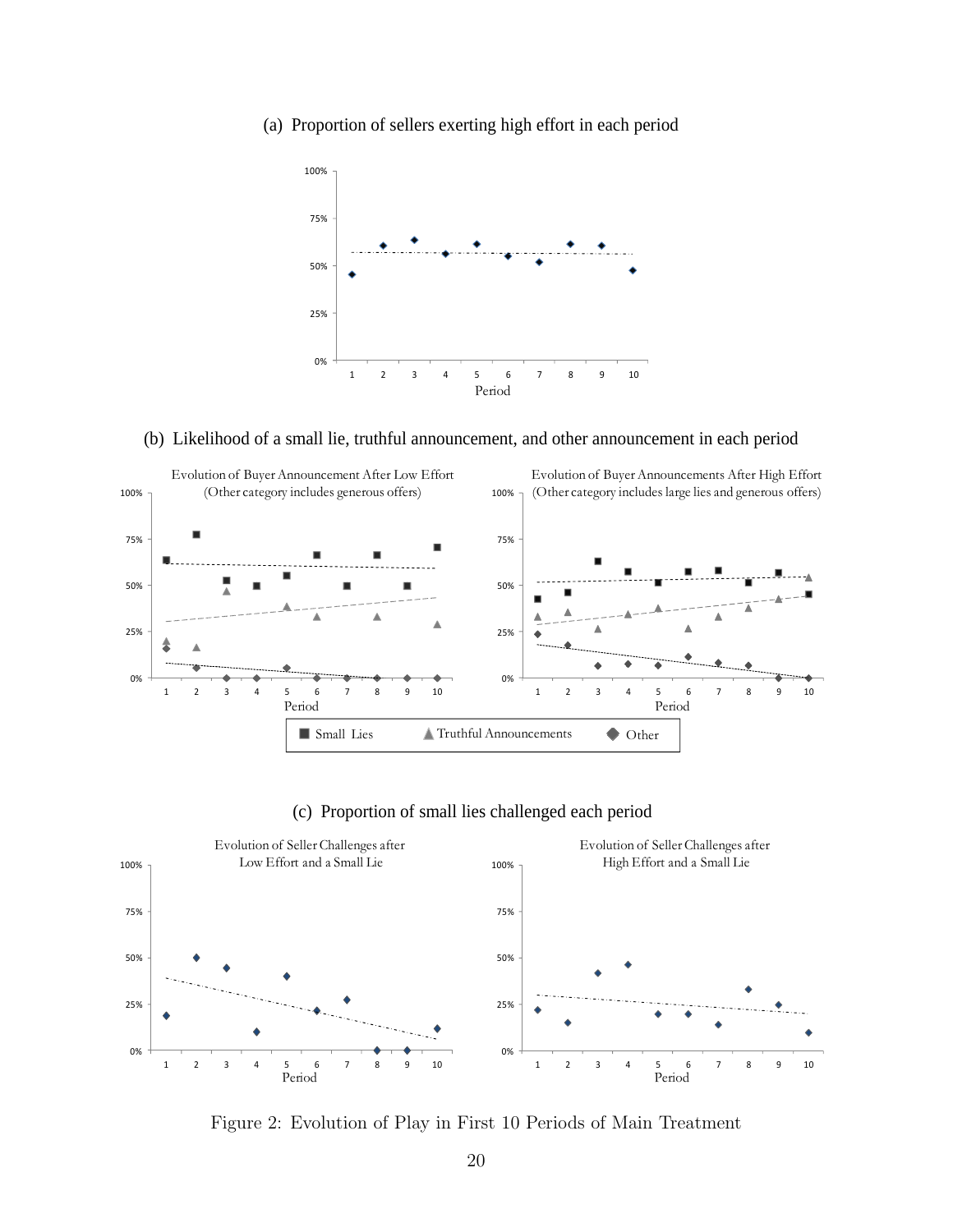Figure [3](#page-23-0) shows the proportion of  $B$ 's who indicated "Never" or "Unlikely" for each announcement after the seller exerts high effort.  $82\%$  of B's believe that announcements of 240 are never challenged or are unlikely to be challenged, and  $66\%$  believe that an announcement of 220 is never challenged or is unlikely to be challenged. Similar results hold following low 0 effort choices where  $52\%$  of B's believe that S is "Unlikely" to challenge or will "Never" challenge an announcement of 100. These results suggest that  $B$ 's correctly forecast that many S's are reluctant to challenge a small lie.  $\ddot{\phantom{0}}$ rat am ate<br>of 2 kely to be ch example in an announcement length of the challenged, and 66% believe that an announcement length or is unlikely to be challenged. Similar results hold following low to 52% of  $B$ 's believe that  $S$  is "Unlikely" to challe

<span id="page-23-0"></span>

Figure 3: Proportion of buyers who believe that a given announcement will "Never" be challenged or is "Unlikely" to be challenged after observing high effort.

To better understand the role that beliefs have in B's announcements we look at the decision of B's to make small lies based on his belief about being challenged after such lies. Table [2](#page-25-0) reports the results of a probit regression where the dependent variable is 1 if a buyer makes a small lie and 0 if the buyer makes a truthful announcement. We report regressions for choices after high effort in regressions (1) and (2), choices after low effort in regressions (3) and (4), and choices after both high and low effort in regressions (5) and (6).

In regressions (1), the small lie indicator is regressed on the belief that an announcement of 240 — the smallest possible lie — will be challenged in cases where high effort occurs.<sup>[9](#page--1-0)</sup> Likewise, in regression (3), the indicator for small lies is regressed on the belief that an announcement of 100 will be challenged in the case of low effort. We combine these beliefs in regression  $(5)$ . To allow for potential non-linearities in the belief data we treat  $B$ 's beliefs as categorical data and split the 4-point likert scale into a series of dummy variables. We use the category "Never" as the omitted dummy category. Errors are clustered at the individual level for all regressions.

 $9$ We used the belief on 240 to keep the high and low effort regressions the same. Alternative specifications that use combined measures from announcements of 200, 220, and 240 have similar coefficients and predictive power.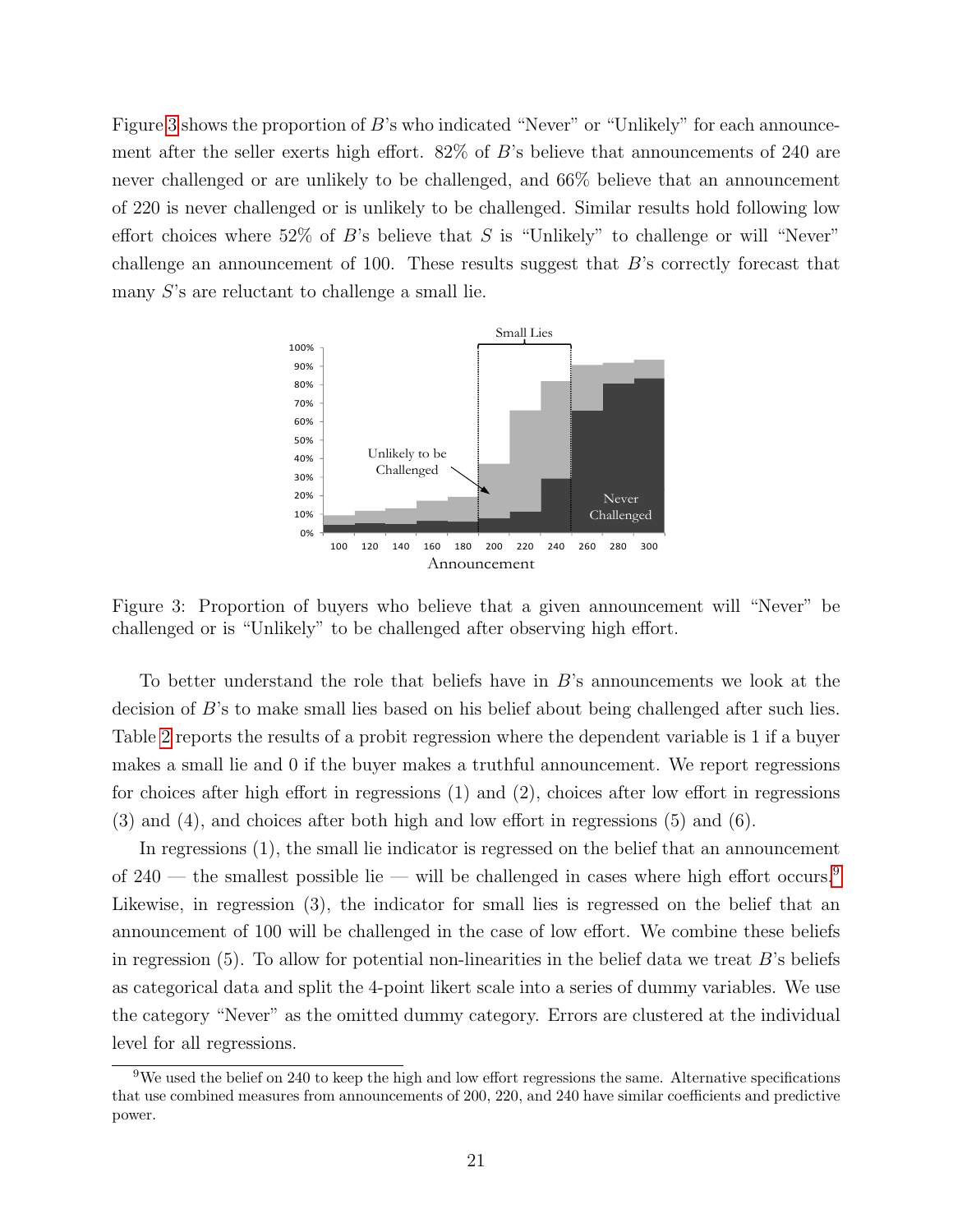Beliefs about the likelihood of being challenged are a good predictor of B's likelihood of making a small lie. Based on the marginal effects of a probit regression, B's are 36.6 percentage points less likely to lie after high effort if they believe that being challenged is "Likely" relative to individuals who believe that this will "Never" occur. Likewise, they are 56.2 percentage points less likely to make a small lie after low effort if they believe that being challenged is "Likely." The probability of making a small lie is decreasing as an individual's belief moves to more pessimistic categories suggesting a monotonic relationship between beliefs and announcements.

As can be seen by referring back to Figure [3,](#page-23-0) while most  $B$ 's believe that truthful announcements will "Never" be challenged, a small subset of B's have more pessimistic beliefs. As the decision to make a small lie is based on the expected value of lying relative to the expected value of telling the truth, such pessimistic beliefs should increase the likelihood of B's to make a small lie. To test for this relationship, we extend the probit regression in equations  $(2)$ ,  $(4)$ , and  $(6)$  to also include beliefs about being challenged after a truthful announcement. As expected, individuals are more likely to lie as they become more pessimistic about being challenged after a truthful announcement. Thus optimistic beliefs about being challenged after a lie and pessimistic beliefs about being challenged after a truthful announcement appear to influence B's announcement decision.

Turning to the beliefs of S's, 72\% (62\%) of S's who are confronted with a small lie after high (low) effort believe that an appropriate challenge will "Never" be accepted or is "Unlikely" to be accepted. Thus,  $S$ 's also correctly forecast that  $B$ 's are likely to reject appropriate challenges.

As with B's, S's are not only correctly forecasting that appropriate challenges will be rejected, they appear to use these beliefs to guide their decisions. Table [3](#page-26-0) reports the marginal effects of a probit regression where we regress an indicator for S's challenge decision on his beliefs. Data in these regressions are restricted to cases where the buyer makes a small lie and are divided into the low effort case, the high effort case, and the combined case. As can be seen in column  $(1)$ , S's who exert high effort and believe that it is "Likely" that their challenge will be accepted are 39.1 percentage points more likely to challenge than S's who believe that their challenge will "Never" be accepted. Similarly, S's who exert low effort and believe that their challenge is "Likely" to be accepted are 81.7 percentage points more likely to challenge than S's who believe that their challenge will "Never" be accepted.

Taken together, our belief data suggests that individuals are correctly predicting deviations from the SPI predictions in later stages of the game and are responding to these beliefs in a consistent manner. The consistency in the data suggests that the model may be missing an important force which exerts a systematic influence on beliefs and behavior. We return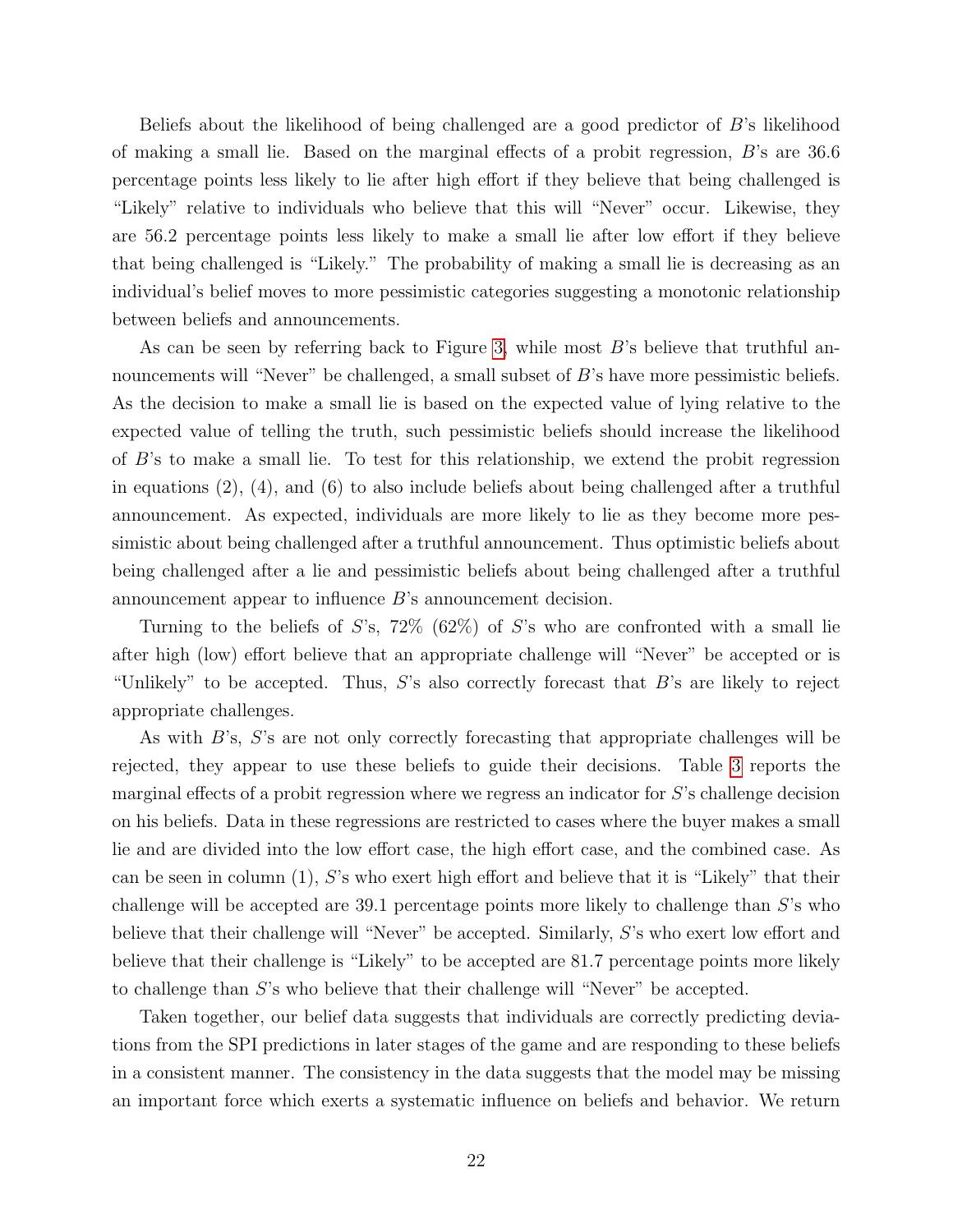<span id="page-25-0"></span>

|                                                                              | <b>High Effort</b>      |                         | Low Effort              |                                 | Combined                          |                         |
|------------------------------------------------------------------------------|-------------------------|-------------------------|-------------------------|---------------------------------|-----------------------------------|-------------------------|
|                                                                              | (1)                     | (2)                     | (3)                     | (4)                             | (5)                               | (6)                     |
| <b>Buyer's Belief that Seller Will</b><br><b>Challenge Smallest Lie:</b>     |                         |                         |                         |                                 |                                   |                         |
| "Unlikely"                                                                   | $-0.242$ **<br>(0.116)  | $-0.320$ ***<br>(0.116) | $-0.297$ $*$<br>(0.174) | $-0.404$ ***<br>(0.187)         | $-0.245$ <sup>**</sup><br>(0.098) | $-0.336$ ***<br>(0.102) |
| "Likely"                                                                     | $-0.366$ **<br>(0.154)  | $-0.549$ ***<br>(0.147) | $-0.562$ ***<br>(0.159) | $-0.685$ ***<br>(0.123)         | $-0.404$ ***<br>(0.109)           | $-0.600$ ***<br>(0.094) |
| "Always"                                                                     | $-0.487$ ***<br>(0.160) | $-0.614$ ***<br>(0.104) | $-0.639$ ***<br>(0.151) | $-0.934$ ***<br>(0.029)         | $-0.491$ ***<br>(0.118)           | $-0.704$ ***<br>(0.063) |
| <b>Buyer's Belief that Seller will</b><br>Challenge a Truthful Announcement: |                         |                         |                         |                                 |                                   |                         |
| "Unlikely"                                                                   |                         | $0.232$ **<br>(0.109)   |                         | 0.180<br>(0.126)                |                                   | $0.228$ ***<br>(0.083)  |
| "Likely"                                                                     |                         | $0.359$ ***<br>(0.099)  |                         | $0.193$ <sup>*</sup><br>(0.114) |                                   | $0.271$ ***<br>(0.073)  |
| "Always"                                                                     |                         | 0.225<br>(0.226)        |                         | $0.633$ ***<br>(0.061)          |                                   | $0.358$ ***<br>(0.068)  |
| Psuedo R $2$                                                                 | 0.061                   | 0.100                   | 0.148                   | 0.220                           | 0.076                             | 0.116                   |
| Observations                                                                 | 237                     | 237                     | 183                     | 183                             | 420                               | 420                     |

#### Table 2: Probit Regression of Small Lies by Buyers

Marginal effects from a probit regression are reported in the table where the dependent variable is 1 if the buyer makes a small lie and 0 if the buyer makes a truthful announcement. Standard errors in parentheses, clustered by individual. The ommited category is Seller "Never" Challenges. Regression (1) and (2) restrict the sample to periods where High effort is chosen. Regressions (3) and (4) restrict the sample to periods where Low effort is chosen. \*,\*\*,\*\*\* denote siginificance at the 10%, 5% and 1%‐level, respectively.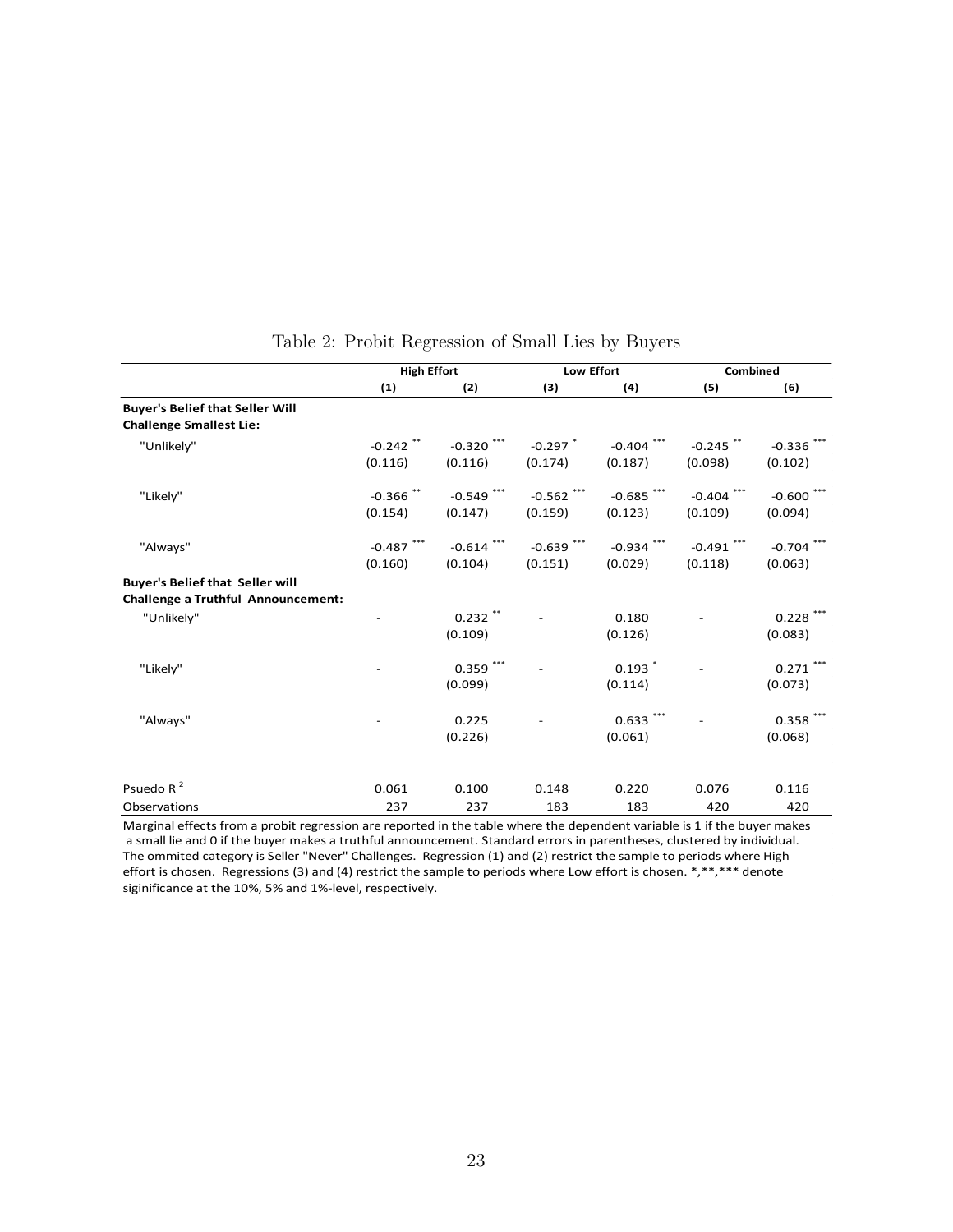<span id="page-26-0"></span>

|                                                                | <b>High Effort</b> | <b>Low Effort</b> | Combined |
|----------------------------------------------------------------|--------------------|-------------------|----------|
|                                                                | (1)                | (2)               | (3)      |
|                                                                |                    |                   |          |
| Sellers Belief: Acceptance of Appropriate Challenge "Unlikely" | 0.165              | 0.083             | 0.108    |
|                                                                | (0.131)            | (0.131)           | (0.088)  |
| Sellers Belief: Acceptance of Appropriate Challenge "Likely"   | ***<br>0.391       | 0.817             | 0.604    |
|                                                                | (0.121)            | (0.089)           | (0.089)  |
| Sellers Belief: Appropriate Challenge "Always" Accepted        | 0.504              | $0.678$ ***       | 0.586    |
|                                                                | (0.187)            | (0.155)           | (0.111)  |
| Psuedo R $2$                                                   | 0.110              | 0.471             | 0.252    |
| <b>Observations</b>                                            | 122                | 141               | 263      |

#### Table 3: Probit Regression of Challenges of Sellers After A Small Lie

Marginal effects from a probit regression are reported in the table where the dependent variable is 1 if the seller challenges a small lie and 0 if the seller doesn't challenge. Standard errors in parentheses, clustered by individual. The omitted category is Buyer "Never" Accepts. Regression (1) restricts the sample to periods with High Effort and a Small Lie. Regressions (2) restricts the sampe to periods with Low Effort and a Small Lie. \*,\*\*,\*\*\* denote significance at the 10%, 5%, 1%-level, respecively.

to this issue after reporting the results from the second phase of the experiment.

#### 4.3 Selection of the Mechanism

We now examine data from the second phase of the experiment, where subjects were given the option to opt out of the mechanism. SPI Hypothesis 2 predicts all  $B$ 's and  $S$ 's would opt into the mechanism, since absent the mechanism, S's would always choose low effort. The results are largely inconsistent with this hypothesis.

**Result 3** A majority of dyads opt out of the mechanism. Although the proportion of  $S$ 's who choose high effort is greater when the mechanism exists, both B's and S's are better off when the mechanism is unavailable than when it is available.

Panel (a) of Figure [4](#page-28-0) shows the opt-out behavior for buyers and sellers over the last 10 periods of the experiment. On average, 65% of dyads have at least one subject choosing to opt out of the mechanism. While this opt-out rate is decreasing over periods 11-15, the opt-out rate continues to be high, with at least 50% of groups opting out of the mechanism in every period. B's are much more likely to opt out of the mechanism (as they did in 58% of the cases) than S's are. The latter opt out of the mechanism in only  $16\%$  of the cases.

In the unique SPNE of the game without the mechanism available, the hold-up problem is predicted to be unresolved: S's are predicted to choose low effort and B's are predicted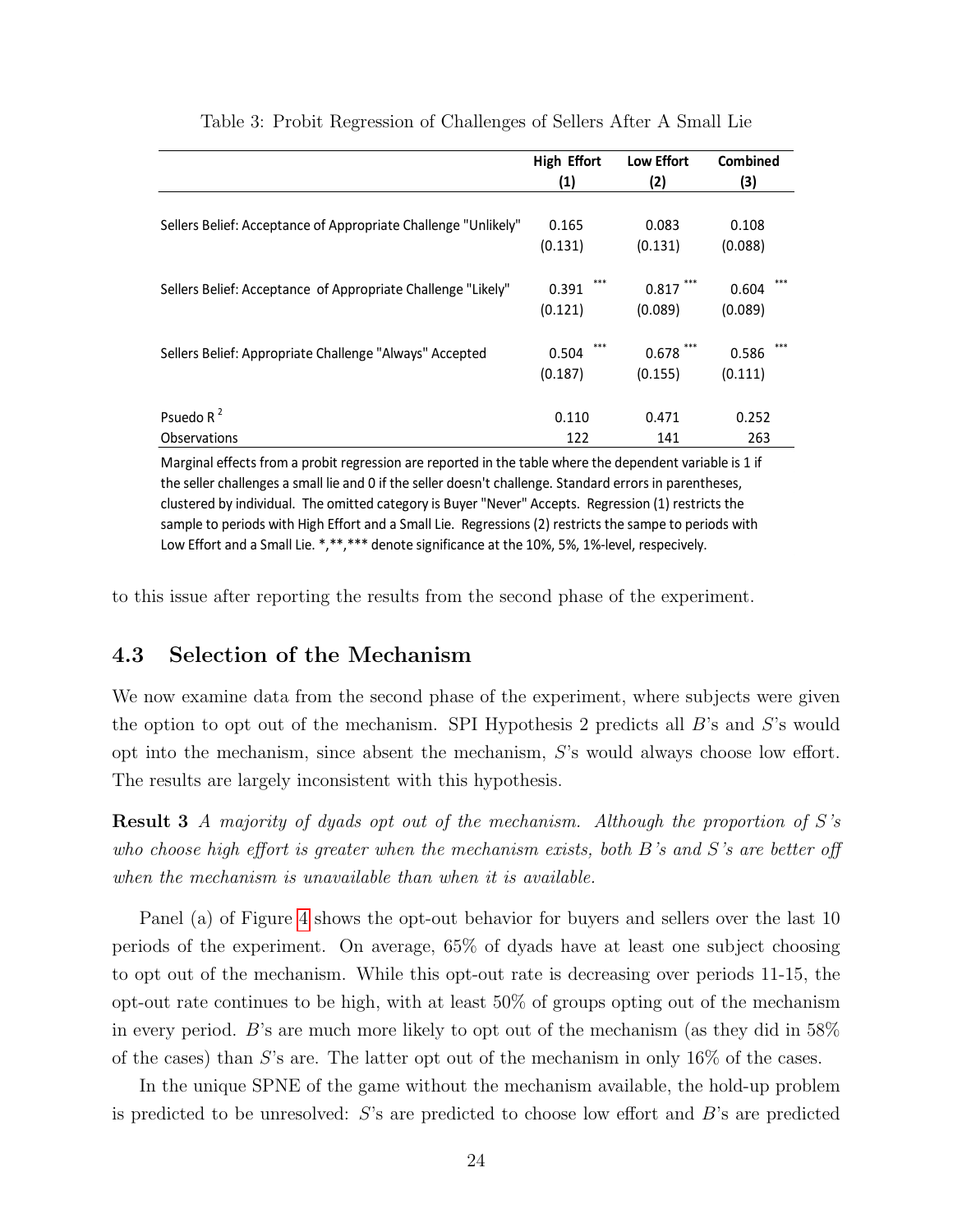to make the smallest possible announcement. As can be seen on the right hand side of panel (b), these predictions hold true. When either party opts out of the mechanism, 273 out of 298 sellers exert low effort. In 262 of these cases, B announces  $\hat{v} = 100$ . Of the 25 observations where the seller put in high effort,  $B$  was truthful in only 3 cases, made a small lie in 7 cases, and made the maximal lie of  $\hat{v} = 100$  in 15.

For those periods in which both subjects opted in, we conjectured that the mechanism would perform better than it did in the first phase of the experiment, since opting into the mechanism ought to serve as a positive signal to the other subject in the dyad. From the perspective of effort, this conjecture appears to hold; 114 out of 162 sellers (70%) who had access to the mechanism exerted high effort in periods 11-20 whereas high effort was observed in only 260 out of 460 cases (56.5%) in the first 10 periods. However, when the mechanism is kept, buyers still make small lies in 32 out of 48 cases (66%) after low effort and in 66 out of 114 cases (57%) after high effort. These lying rates are similar to the first 10 periods where the rate of small lies was  $61\%$  after low effort and  $54\%$  after high effort. Across both effort levels, small lies were challenged in only 13 out of 98 cases (13%), a rate that is similar to periods 8-10.

Empirically, both  $B$ 's and  $S$ 's earned *lower* average payoffs in periods in which both subjects opted in than in those in which at least one subject opted out: for observations in which the mechanism was available, average total surplus was  $56.4$  (36.8 for B's and 19.6 for S's), while for dyad-periods in which the mechanism was unavailable, average total surplus was 94.1 (57.4 for B's and 36.7 for S's).

Given that both  $B$ 's and  $S$ 's are worse off with the mechanism, an immediate question arises as to why B's opt out of the mechanism with greater frequency. One likely answer is that the S's can always avoid potential states of disagreement by exerting low effort and never challenging B. Thus, a seller can always guarantee a payment at least as high as the SPNE of the game without the mechanism with 100% certainty.

B's by contrast must contend with the potential that they will be challenged. Without the mechanism, B's can guarantee themselves a payoff of 50 by making the lowest possible announcement. With the mechanism, the buyer profit is influenced by (a) the probability that the seller exerts high effort and (b) the probability that the seller will challenge a truthful announcement or a small lie. As both these actions are dependent on the actions of the other player, the mechanism exposes the buyer to uncertainty that he cannot avoid through his choices.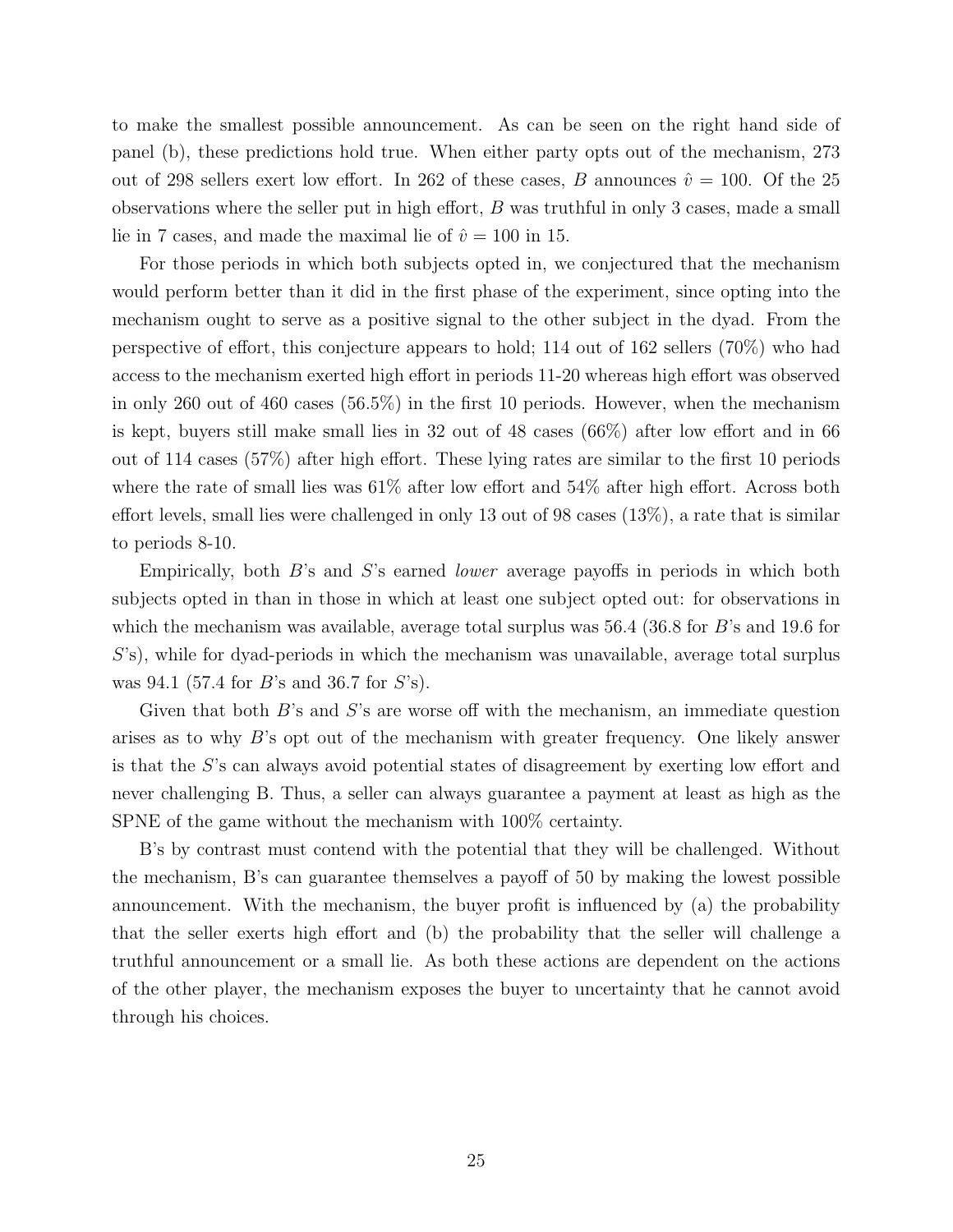

<span id="page-28-0"></span>(a) Proportion of buyers and sellers opting out of mechanism each period

#### (b) Buyer and seller outcomes with and without SPI mechanism



Figure 4: Behavior in Last 10 Periods (Second Phase) of Main Treatment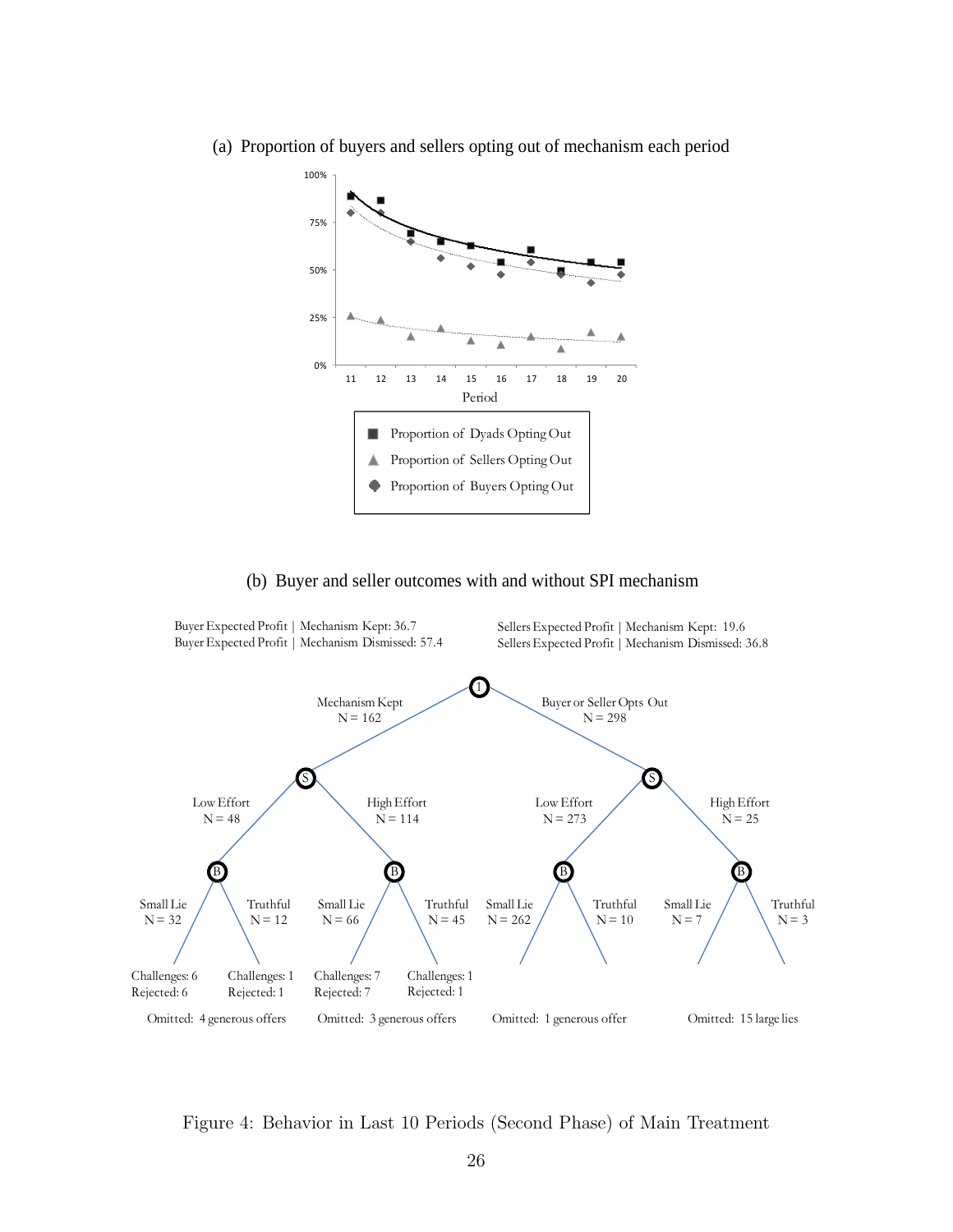# 5 Discussion of Main-Treatment Results

The data soundly reject SPI Hypotheses 1 and 2. However, the mechanism fails at all behavioral stages in a way that is "internally consistent." If  $B$ 's reject counter offers following appropriate challenges of small lies, then  $S$ 's have a good reason to shy away from challenging, because it is very costly for them. Yet, if S's do not appropriately challenge small lies, then B's have pecuniary incentives to underreport the value of the good. Indeed, the beliefs data support the above rationale for the failure of the mechanism. S's who believe that counter offers following appropriate challenges of small lies will be rejected are significantly less likely to make such challenges. B's who believe that they will not be challenged for small lies are considerably more likely to make small lies.

Further, S's are right to believe that B's will reject counter offers following appropriate challenges of small lies. Although many S's do not challenge such lies, some do. In these cases, the counter offer is almost always rejected, both parties incur large fines, and no trade takes place. Therefore, the aggregate welfare gains generated by the mechanism are negative. On average, it would be better for the parties to trade the good at low quality without the mechanism than to adopt the mechanism, which explains the observation that the players often do not adopt the mechanism when given the choice.

No matter what their beliefs are, it is a dominant strategy for  $B$ 's to accept counter offers following appropriate challenges of small lies. If B's acted in their pecuniary interests, they would not reject such counter offers and S's would not need to fear the high costs of unsuccessful challenges. The mechanism, therefore, would not unravel. Our results indicate that the key to understanding the failure of the mechanism is to understand  $B$ 's willingness to reject counter offers following appropriate challenges of small lies.

# 5.1 Exploring potential reasons for rejections of counter offers following appropriate challenges.

Mistakes— A natural initial hypothesis for the observed pattern of play is that subjects make errors in choosing which pure action to play and that they are more likely to choose pure actions that involve higher expected payoffs. In extensive form games, a useful way to model such errors is with an Agent Quantal Response Equilibrium (AQRE). AQRE is similar to a standard quantal response model with the additional assumption that at a given decision node, the player determines the expected payoff of each action by treating their future self as an independent player with a known probability distribution over actions.

In an AQRE, the rejection of counter offers after small lies can be partially explained by noting that the expected utility of accepting and rejecting a challenge are similar. Relative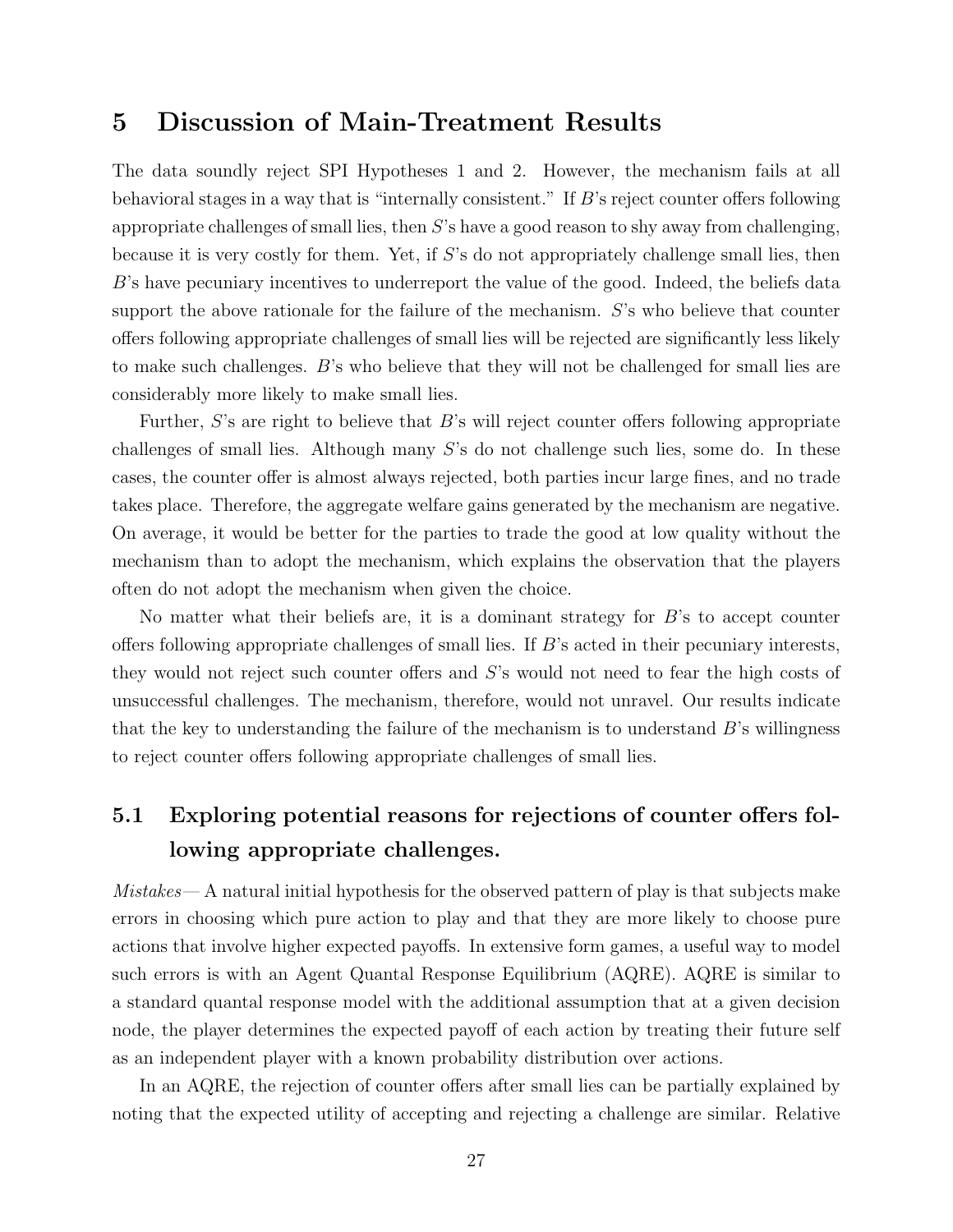to larger lies (where the difference between accepting and rejecting a challenge is large), AQRE predicts that buyers are more likely to reject challenges after a small lie. Forecasting the errors of  $B$ 's,  $S$ 's may be less likely to challenge small lies. Likewise,  $B$ 's who correctly forecast S's reluctance to challenge may be more likely to make small lies. Thus, the introduction of errors can generate deviations that are directionally consistent with a major feature of the data.

While the structure of AQRE can match portions of the pattern of play, it cannot match the magnitude of rejections. In any QRE model with symmetric noise, a choice that has higher expected utility must be chosen with higher frequency than one with a lower expected utility. Since accepting an appropriate challenge generates higher returns by construction, the maximum rejection rate that can be predicted is  $1/2$ . Given that  $94.4\%$  of appropriate challenges were rejected after high effort and a small lie, AQRE on its own has a hard time fully rationalizing the data. $^{10}$  $^{10}$  $^{10}$ 

 $Retaliation$ — A second plausible hypothesis is that  $B$ 's have a preference for retaliation. In our mechanism, after B's announcement has been challenged, B must immediately pay a fine F. B is then presented with two options. He can either buy the good (receiving  $v - \hat{p}(\hat{v}) - F$  and "reveal" that he has told a lie, or he can choose not to buy the good (receiving  $-F$ ) and "reveal" that he has told the truth. In the former case, S receives F as a reward and  $\hat{p}(\hat{v})$  as compensation for the good. In the latter case, he receives  $-F$ . The private cost to B of choosing the latter is  $v - \hat{p}(\hat{v})$ , but the cost to S is  $\hat{p}(\hat{v}) + 2F$ . If B receives a psychic reward of  $r(\hat{v}, v, F)$  for punishing a perceived unkind act, he will do so whenever

$$
r\left(\hat{v}, v, F\right) \ge v - \hat{p}\left(\hat{v}\right). \tag{6}
$$

The right-hand side of this inequality may be very small when  $\hat{v}$  is close to v. Thus for small lies, B may retaliate.

Further, given that only modest preferences for retaliation are necessary to induce B not to buy the good following an appropriate challenge,  $S$  may prefer to challenge  $B$ 's announcement only in the most egregious of circumstances: small lies may go unchallenged due to a fear of retaliation. Finally, B's may anticipate this fear. When deciding whether or not to announce  $\hat{v} = v(e)$ , if B is forward-looking and recognizes that S may not challenge small lies out of fear of retaliation, then he has an incentive to tell a lie.

The  $r(\hat{v}, v, F)$  representation of preferences for retaliation is reduced form. However, using a slight modification of Dufwenberg and Kirchsteiger (2004), we show in the appendix that a modest preference for negative reciprocity can support a sequential reciprocity equi-

<sup>10</sup>Level-k and other cognitive hierarchy models have a similar difficult time fitting the extent of rejection by B's since only type-0 individuals will reject an appropriate challenge.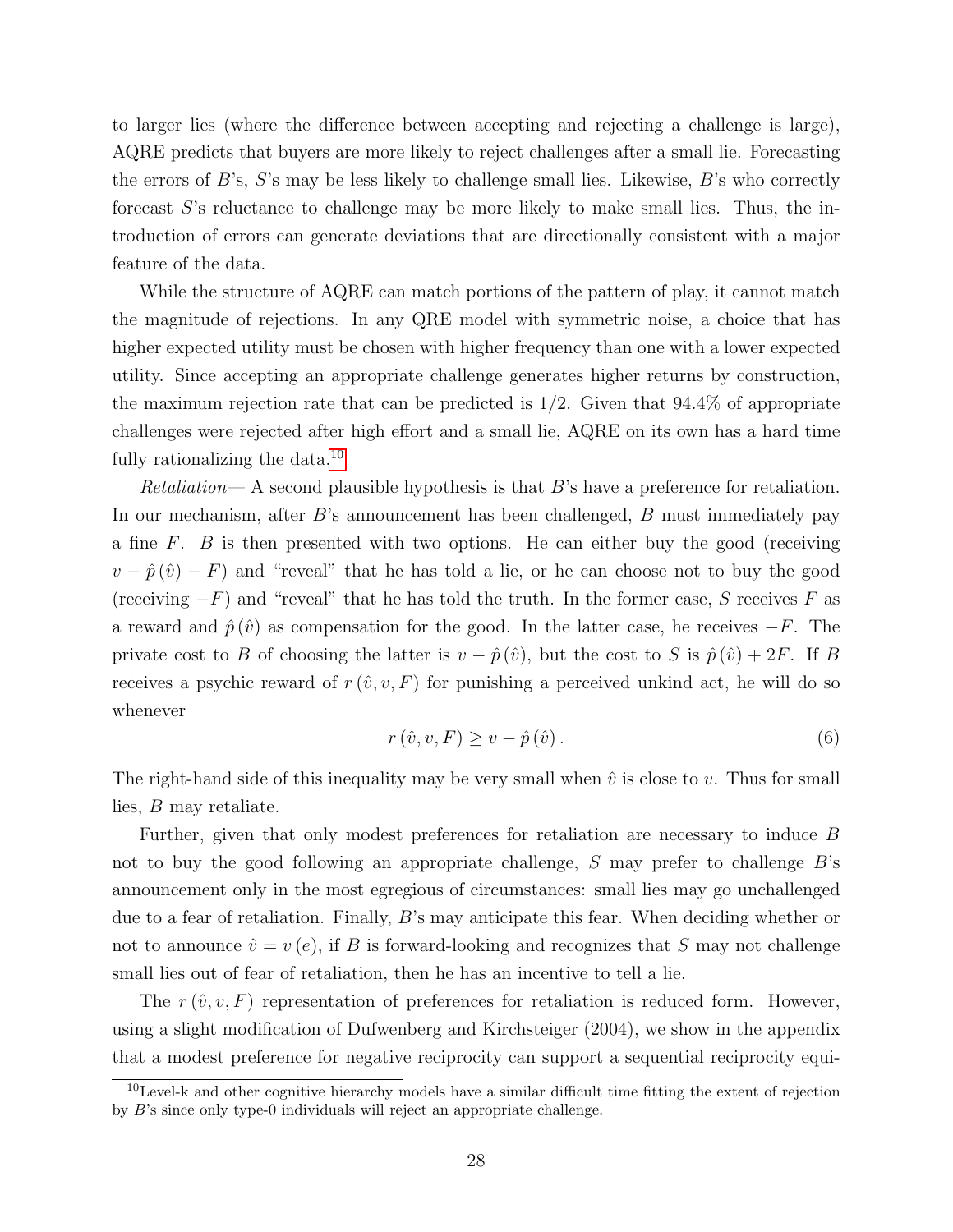librium in which  $B$  makes small lies, and  $S$  does not challenge these lies. We further demonstrate that when B's preferences for negative reciprocity are drawn from a distribution, and the realization is  $B$ 's private information, even a  $B$  who is fully self-interested may anticipate S's fear of challenging and also lie. This anticipation of fear may ultimately lead to a partial-pooling equilibrium in which S challenges with small probability, and disagreements are common. The losses generated in equilibrium may be enough for parties to opt out of the mechanism or for S to always choose low effort (and thus minimize his own private costs) under the mechanism.

#### 5.2 External Measures of Negative Reciprocity

Two weeks prior to the experiment, we collected data on individual preferences for negative reciprocity using the Personal Norms of Reciprocity (PNR) survey. If negative reciprocity is the key force responsible for the prevalence of lies, we should see a between-subject correlation between a measure of preferences for negative reciprocity and the propensity to make a small lie.

Based on a simple model with reciprocity and no noise discussed in the appendix, the relationship between negative reciprocity and small lies is expected to be weakly monotonic but potentially non-linear.<sup>[11](#page--1-0)</sup> Given this potential non-linear relationship, we construct a binary measure of negative reciprocity that is less sensitive to non-linearities in the relationship between negative reciprocity and small lies. The measure is constructed as follows: we first generate a negative reciprocity score constructed by applying principal-component analysis to the PNR survey using the procedures outlined in Perugini et. al. (2003). Individuals who are more negatively reciprocal score higher on this measure. We then divide these scores at the median to construct a binary variable that is 0 for less reciprocal individuals and 1 for more reciprocal individuals.

Table [4](#page-32-0) shows the marginal effects of the negative reciprocity measures in an extension of the probit regressions performed in Table [2.](#page-25-0) As in the earlier regression, the independent variable is a binary variable that is 1 if an individual makes a small lie in the period and 0 if the individual makes a truthful announcement. The regression includes controls for beliefs about (i) the likelihood of being challenged after a truthful announcement and (ii) the likelihood of being challenged after a small lie. These beliefs are coded as categorical

 $11$ This is due to two forces that exist in heterogenous models but not in models with a single type. First, in the absence of strategic incentives to mimic other types, the decision to lie is based on a set of threshold conditions where individuals with similar levels of reciprocity will pool on the same announcements. This will lead to discrete jumps in announcements over the type distribution. Second, in any equilibrium where  $S$ 's are reluctant to challenge, less reciprocal  $B$ 's will want to pretend to be more reciprocal. This mimicry will lead to mixing which implies even non-reciprocal types will lie with positive probability.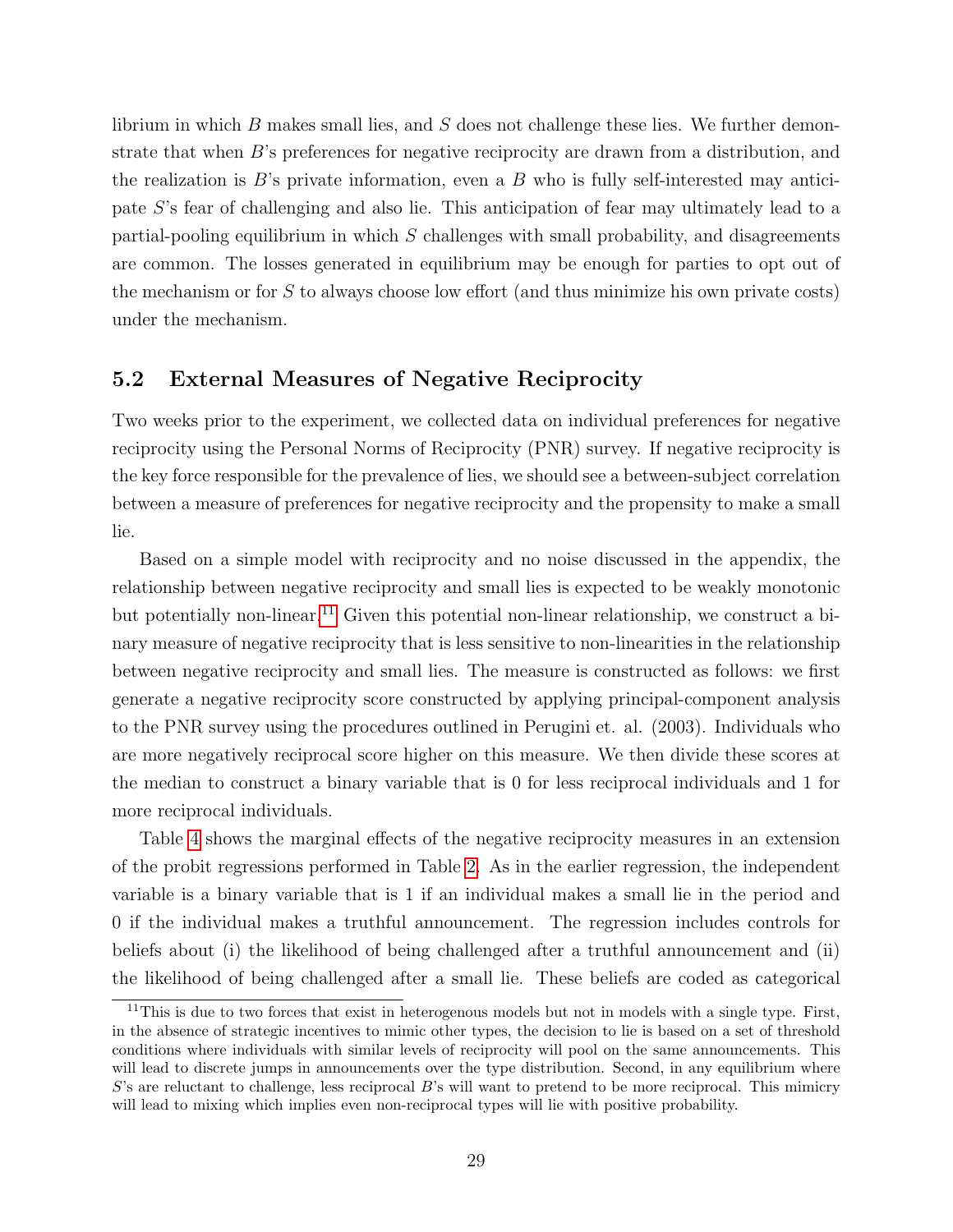data in the same way as they are done in the previous regressions.

Column (1) reports the marginal impact of negative reciprocity on the likelihood of making a small lie in periods where High effort occurs. As can be seen in column (1) individuals who are above the median of the negative reciprocity score are 28.5 percentage points more likely to make a small lie relative to those below the median, a difference that is significant (*p*-value  $\langle .01 \rangle$ ). Column (2) reports the marginal impact of negative reciprocity on the likelihood of making a small lie in periods when Low effort occurs. As in the High effort case, the impact of reciprocity on the propensity to lie is positive. However, it is not significant.

Pooling the data after high and low effort, column (3) shows that negative reciprocity has a significant impact on the likelihood of a small lie in the full sample. Across both high and low effort, individuals who are above the median of the negative reciprocity score are 21.9 percentage points more likely to make a small lie relative to those below the median, a difference that is significant (*p*-value  $= .015$ ).

<span id="page-32-0"></span>

|                                                       | <b>High Effort</b> | <b>Low Effort</b> | <b>Combined</b> |
|-------------------------------------------------------|--------------------|-------------------|-----------------|
|                                                       | (1)                | (2)               | (3)             |
|                                                       |                    |                   |                 |
| Negative Reciprocity Above Median                     | 0.285              | 0.125             | 0.219           |
|                                                       | (0.107)            | (0.121)           | (0.090)         |
| <b>Controls</b>                                       |                    |                   |                 |
| Buyer's Beliefs: Challenges of Smallest Lie           | Yes                | Yes               | Yes             |
| Buyer's Beliefs: Challenges of Truthful Announcements | Yes                | Yes               | Yes             |
| Psuedo R $2$                                          | 0.162              | 0.237             | 0.152           |
| Observations                                          | 230                | 180               | 410             |

| Table 4: Probit Regression of Small Lies by Buyers |  |  |  |
|----------------------------------------------------|--|--|--|
|----------------------------------------------------|--|--|--|

Marginal effects from a probit regression are reported in the table. Standard errors in parentheses, clustered by individual. The ommited category is Seller "Never" Challenges. Regression (1) restricts the sample to periods where High effort is chosen. Regression (2) restricts the sample to periods where Low effort is chosen. \*,\*\*,\*\*\* denote significance at the 10%, 5%, 1%‐level, respecively.

We might also expect a strong relationship between  $S$ 's willingness to challenge and his level of negative reciprocity. However, as described in the appendix, S preferences for reciprocity must be very strong in order to be willing to challenge a  $B$  that will surely retaliate. Thus, we would instead predict that negative reciprocity is a weak force in the decisions of the sellers. This is indeed the case: extending the probit regression in Table [3](#page-26-0) to include negative reciprocity shows that S's with negative reciprocity scores above the median are not significantly more likely to challenge after high effort ( $p$ -value = .770), low effort (*p*-value = .832), or in the combined sample (*p*-value = .640).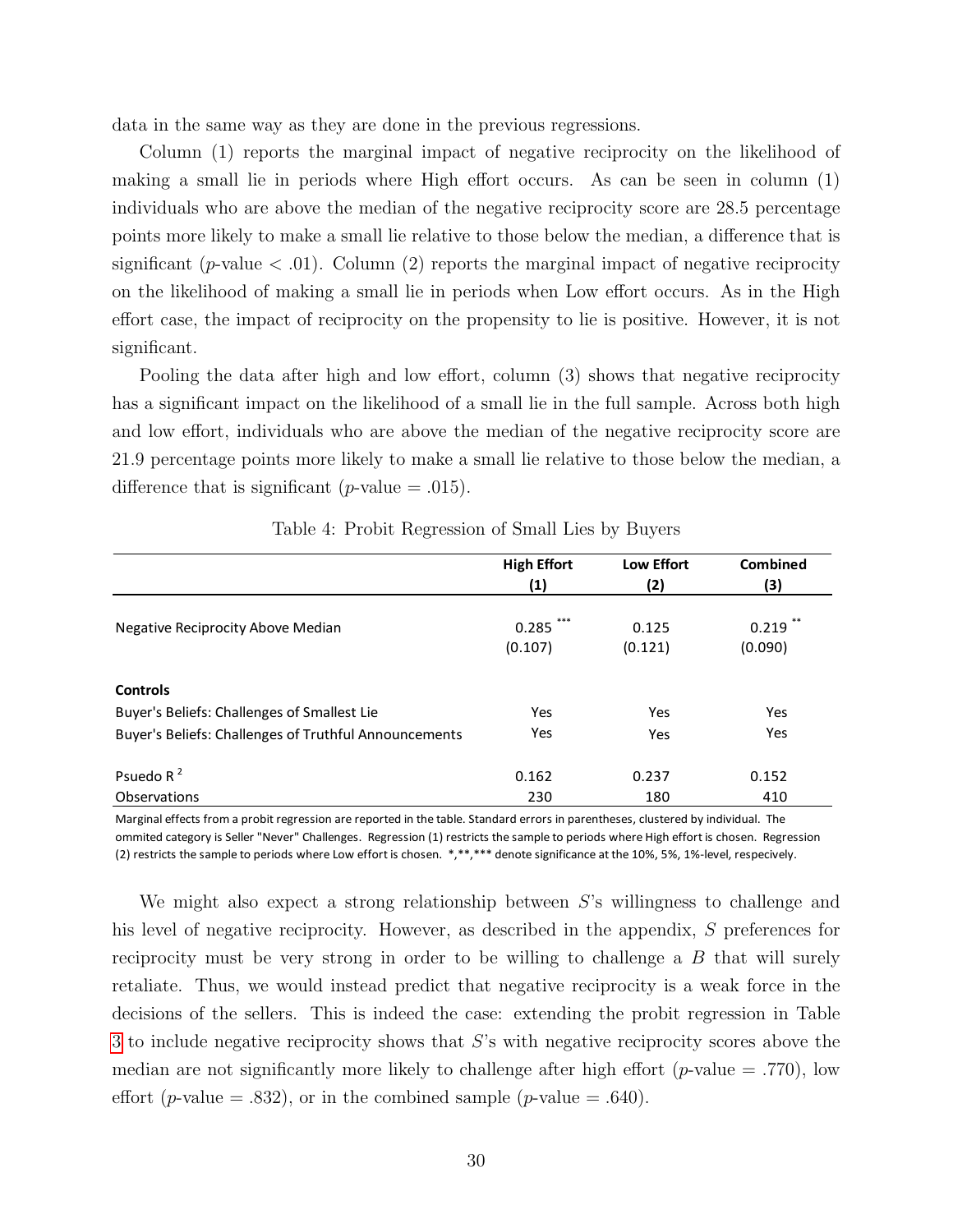Taken together, preferences for retaliation appear to be important for rationalizing the observed patterns of play. In the next section, we will take this idea seriously and explore a number of additional treatments that seek to improve the mechanism's performance in the presence of subjects with preferences for retaliation.

# 6 Toward a Retaliation-Robust Mechanism

The Maskin and Tirole mechanism is based on three conditions that must be satisfied in order for the mechanism to function: the counter-offer condition, the appropriate-challenge condition and the truth-telling condition. Sections 4 and 5 provide evidence that the counter-offer condition fails due to reciprocity leading to further violations in the appropriate challenge condition and the truth-telling condition.

In this section we run two additional treatments aimed at improving the mechanism. The first treatment, the High-Benefits Treatment, makes changes to the initial-price schedule that increases the expected value of truth-telling for B's relative to small lies. By making truthful reports more attractive it is predicted that the truth-telling condition will be satisfied for a larger subset of B's even if the other two conditions do not fully subscribe to the SPI hypothesis.

In the second treatment, the Low-Fine Treatment, our goal is to reduce the degree to which  $B$ 's want to retaliate by reducing the fine F. If  $B$ 's propensity to retaliate is related to the magnitude of his losses due to a challenge, or the extent to which rejecting the challenge reduces S's profit, reducing the fine should reduce the willingness of some  $B$ 's to reject appropriate challenges. Our second treatment thus targets the counter-offer condition and aims to increase truth-telling indirectly.

#### 6.1 High-Benefits Treatment

Under the SPI hypothesis, the appropriate-challenge condition predicts that S's always challenge a lie and never challenge a truthful or generous offer. As was seen in panel (b) of Figure [1,](#page-21-0) the seller's do not behave in accordance with this condition, because small lies are challenged infrequently.

While the appropriate-challenge condition is violated, the likelihood that  $S$  will challenge is decreasing in the size of  $B$ 's announcements. Thus, the empirical distribution of  $S$ 's challenges continues to satisfy at least one central property of the original appropriatechallenge condition: small lies are more likely to be challenged than truthful announcements. We take advantage of this property in the following High-Benefits treatment.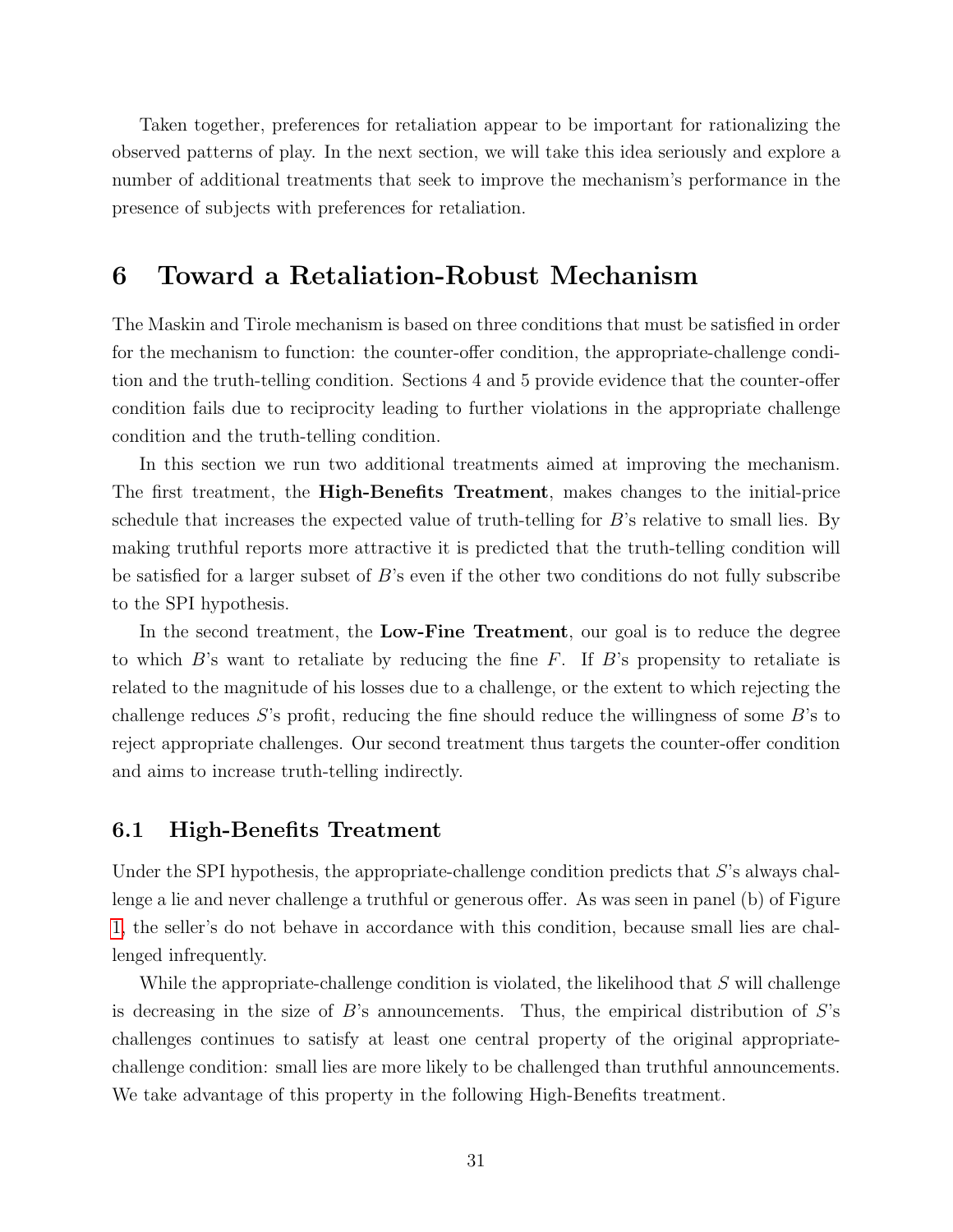The decision for a buyer to make a truthful announcement or a small lie is based on  $B$ 's expected utility for telling the truth relative to the expected utility of lying. This implies that any change in the SPI mechanism that increases the utility of truth-telling relative to small lies has the potential of inducing  $B$  to make a truthful report.

A buyer is less likely to be challenged after a truthful announcement than a small lie. This implies that if the value that a buyer receives when he is not challenged increases by a constant across all potential announcements, the expected value of announcing a truthful announcement will increase by more than the expected value of announcing a small lie. For example, if a B believes that a small lie will be challenged  $50\%$  of the time and a truthful announcement will never be challenged, then an increase in the value of not being challenged of 10 will increase the expected value of the small lie by  $5(10*.5)$  and increase the value of truth telling by 10.

In the High Benefits treatment we make precisely this type of shift in the value of not being challenged by decreasing the initial-price schedule  $p(v)$  uniformly across all announcement. The structure of this treatment is just as in the main treatment except that we decrease the price  $p(\hat{v})$  by 20:

$$
p(\hat{v}) = 50 + .75(\hat{v} - 100).
$$

As the change involves a constant shift in the initial-price schedule, it does not affect the predictions from the SPI hypothesis. This can be seen in Table [5,](#page-35-0) which summarizes the payoffs for each potential choice within the treatment. However, holding the challenge probabilities of the seller fixed, the treatment is predicted to increase the value of announcements where the buyer believes there is a low probability of being challenged relative to announcements where the buyer believes there is a high probability of being challenged. We thus expect more truthful announcements, fewer small lies, and (by backward induction) a higher proportion of S's exerting high effort.

The High-Benefits treatment consisted of two sessions with 26 subjects in each session, and we find the following:

Result 4 The High-Benefits Treatment has a larger proportion of S's who exert high effort than the Main Treatment. It also has fewer small lies and S's are more likely to challenge these lies. However, B's still retaliate against most challenges, leading to inefficiency. Thus, although the High-Benefits Treatment improves the efficiency of the mechanism relative to the Main Treatment, the mechanism's efficiency still remains very low.

Figure [5](#page-37-0) displays the results for the High-Benefits Treatment with data aggregated across all 10 periods: The left-hand side of the figure follows the pattern of play after S selects low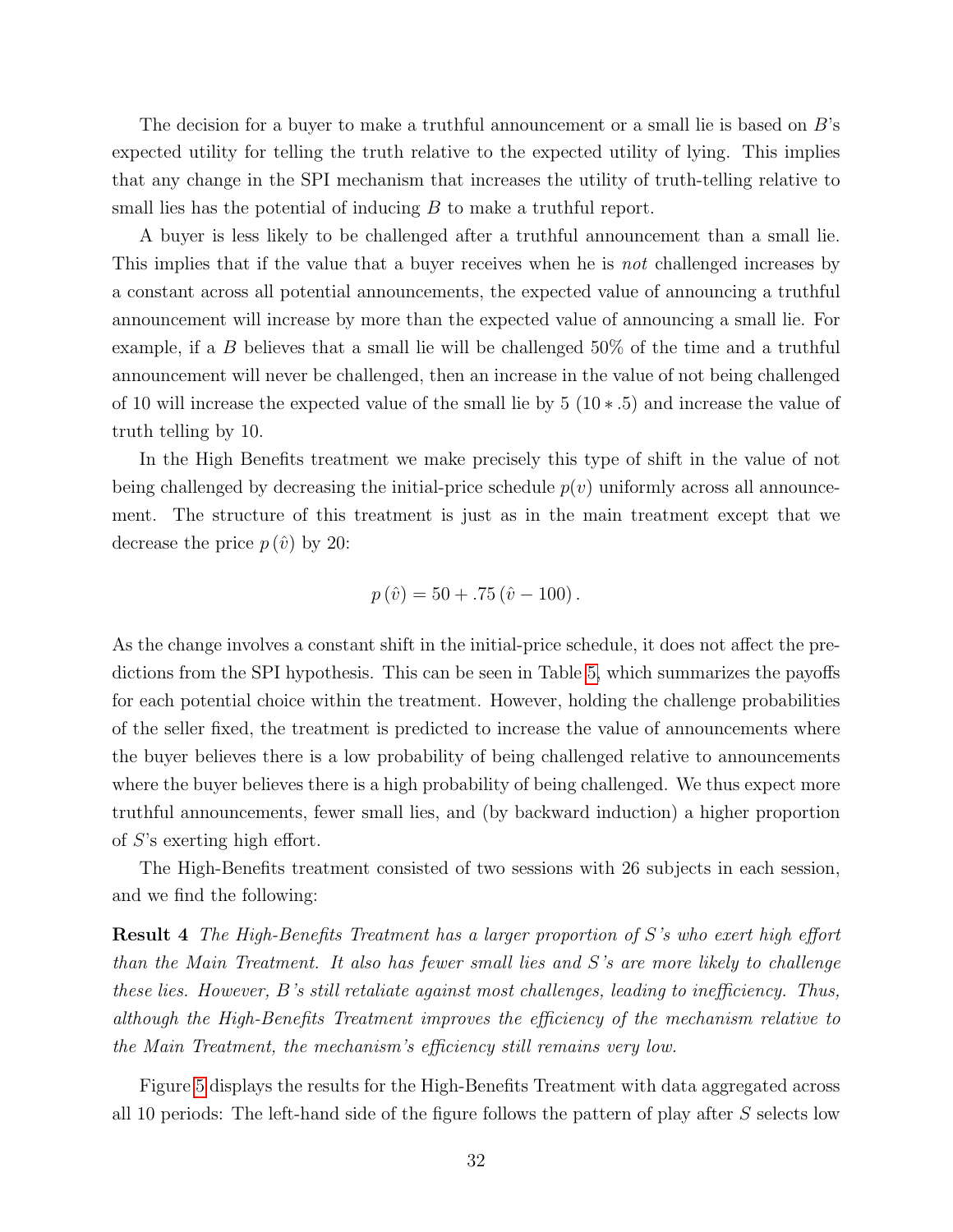|                         |                           |                                                              | Low Effort<br>(True Value = 120, Cost of Effort = 30)             |                                               |                                                                          | <b>High Effort</b><br>(True Value = 260, Cost of Effort = 120) |                                                             |                                                                   |
|-------------------------|---------------------------|--------------------------------------------------------------|-------------------------------------------------------------------|-----------------------------------------------|--------------------------------------------------------------------------|----------------------------------------------------------------|-------------------------------------------------------------|-------------------------------------------------------------------|
| Value<br>Announced<br>v | to Seller<br>$p(\hat{v})$ | Price Offered   Counter-Offer<br>Price<br>$\hat{p}(\hat{v})$ | <b>Buyer's Surplus if</b><br><b>No Challenge</b><br><b>Occurs</b> | Seller's Surplus if<br>No Challenge<br>Occurs | <b>Buyer's Net Profit of</b><br><b>Accepting Counter</b><br><b>Offer</b> | <b>Buyer's Surplus if</b><br><b>No Challenge</b><br>Occurs     | Seller's Surplus if<br><b>No Challenge</b><br><b>Occurs</b> | <b>Buyer's Net Profit of</b><br><b>Accepting Counter</b><br>Offer |
| 100                     | 50                        | 105                                                          | 70                                                                | 20                                            | 15                                                                       | 210                                                            | $-70$                                                       | 155                                                               |
| 120                     | 65                        | 125                                                          | 55                                                                | 35                                            | $-5$                                                                     | 195                                                            | $-55$                                                       | 135                                                               |
| 140                     | 80                        | 145                                                          | 40                                                                | 50                                            | $-25$                                                                    | 180                                                            | $-40$                                                       | 115                                                               |
| 160                     | 95                        | 165                                                          | 25                                                                | 65                                            | $-45$                                                                    | 165                                                            | $-25$                                                       | 95                                                                |
| 180                     | 110                       | 185                                                          | 10                                                                | 80                                            | $-65$                                                                    | 150                                                            | $-10$                                                       | 75                                                                |
| 200                     | 125                       | 205                                                          | $-5$                                                              | 95                                            | $-85$                                                                    | 135                                                            | 5                                                           | 55                                                                |
| 220                     | 140                       | 225                                                          | $-20$                                                             | 110                                           | $-105$                                                                   | 120                                                            | 20                                                          | 35                                                                |
| 240                     | 155                       | 245                                                          | $-35$                                                             | 125                                           | $-125$                                                                   | 105                                                            | 35                                                          | 15                                                                |
| 260                     | 170                       | 265                                                          | $-50$                                                             | 140                                           | $-145$                                                                   | 90                                                             | 50                                                          | $-5$                                                              |
| 280                     | 185                       | 285                                                          | $-65$                                                             | 155                                           | $-165$                                                                   | 75                                                             | 65                                                          | $-25$                                                             |
| 300                     | 200                       | 305                                                          | $-80$                                                             | 170                                           | $-185$                                                                   | 60                                                             | 80                                                          | $-45$                                                             |

<span id="page-35-0"></span>Table 5: Correspondence Between Announcement, Prices, and Outcomes in High-Benefits Treatment

Grey boxes in the "Buyer's Net Profit if No Challenge Occurs" columns show announcements for which a selfish buyer would accept the counter offer if challenged. A selfish buyer will make the lowest possible announcement that is not challenged. This will be an announcement of 260 after high effort and 120 after low effort. Thus the SPNE with selfish players in this treatment is the same as the Main treatment.

effort  $(N = 66)$  while the right-hand side of the figure follows the pattern of play following high effort  $(N = 194)$ . Directly comparable to Figure 1, panel (a) shows the distribution of announcements, panel (b) shows the likelihood of a challenge after each announcement, and panel (c) shows the frequency that a challenge is accepted or rejected.

Comparing the proportion of S's who exert high effort in the Main and High-Benefits treatments, the High-Benefits treatment has a larger proportion of S's who choose high effort. In the Main Treatment, S's select high effort in only 260 out of 460 observations (56.5%), while S's in the High-Benefits treatment choose high effort in 194 out of 260 observations (74.6%). This difference is significant in a simple regression where effort choice is regressed on the treatment variable with errors clustered at the individual level  $(p$ -value = 0.018). Similar results hold for a rank-sum test where an observation is the proportion of time that a subject chooses high effort (*p*-value  $= 0.037$ ).

Controlling for the difference in effort levels, the High-Benefits Treatment also has significantly fewer lies than in the Main Treatment. Panel (a) shows that small lies occur in only 11 out of 66 cases after low effort (16.7%) and 30 out of 194 cases after high effort (15.5%). These small lie rates are very low relative to the Main Treatment where lies occurred 61.0% of the time after low effort and 54.2% of the time after high effort. The difference in the propensity to make small lies between the two treatments is statistically significantly different in two separate probit regressions — one for low effort and one for high effort — where a binary variable that is 1 for a small lie and 0 for a truthful announcement is regressed on the treatment variable ( $p$ -value  $\lt$  0.01 for both regressions with errors clustered by individual). Alternatively, clustered versions of the Mann-Whitney rank sum test developed by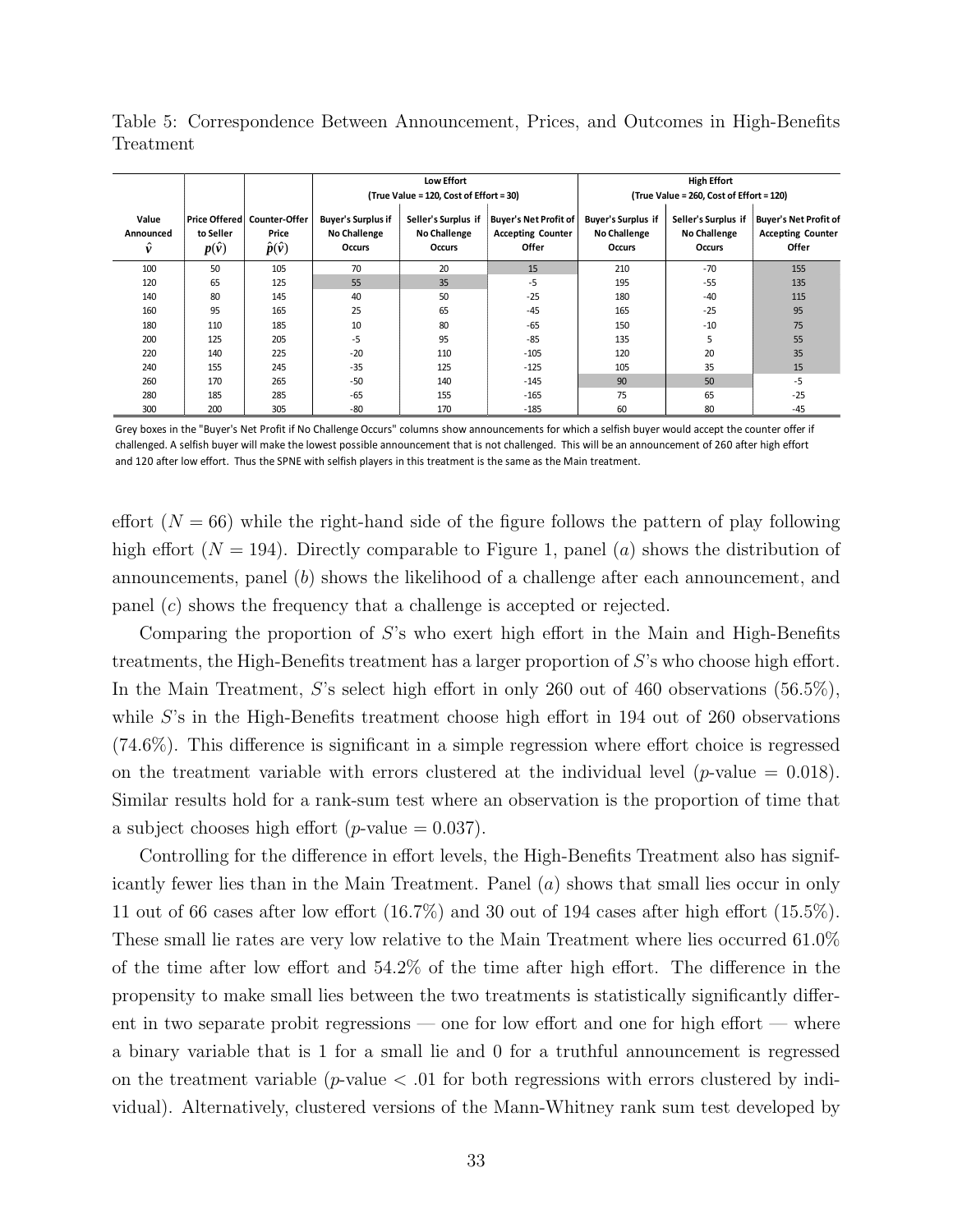Datta and Satten (2005) yield similar results (*p*-value  $< 0.01$  after both high and low effort). Interestingly, unlike the Main Treatment, B's in the High-Benefits Treatment now make generous announcements,  $\hat{v} > v(e)$ . For example, after high effort buyers make generous announcements in 37.6% of the cases. The large proportion of these generous offers suggests a new deviation from the SPNE model that did not occur in the Main Treatment. We return to this issue when we discuss the beliefs data below.

Looking at Panel (b) and comparing it to the main treatment,  $S$ 's are much more likely to challenge small lies in the High-Benefits Treatment: following high effort, announcements of 240 are challenged 58.3% of the time as compared to 17.7% of the time in the Main Treatment. These differences are statistically significant, based on a probit regression of an indicator that is 1 if S challenges and 0 otherwise on the treatment variable, with errors clustered at the individual level (*p*-value  $< 0.01$ ).

Despite the apparent increase in effort and decrease in small lies, retaliation is still frequent in our data. Panel  $(c)$  shows that B's reject the vast majority of legitimate challenges after both high and low effort (80% after high; 75% after low), just as in the Main Treatment. Thus, while the High-Benefits treatment increases truth-telling and the proportion of appropriate challenges, it does not reduce retaliation.

Taken together, the High-Benefits treatment has a larger proportion of truthful announcements and higher effort than the Main Treatment. However, the losses that occur due to disagreement in early periods of the experiment are larger than the gains that occur from improvements in effort and therefore the mechanism continues to reduce overall welfare. Looking at the first five periods of the experiment, for example, the average total surplus of a dyad pair is −7.9. Relative to the guaranteed gains of 90 for a pair without the mechanism and the potential surplus of 140 with the mechanism, the realized gains from the mechanism of  $\frac{-7.9-90}{140-90} = -195.8\%$  is strongly negative. The mechanism performs better in periods 6-10 where the average total surplus of a dyad pair is 97.9 (a realized gain of 15.8%) but these gains cannot offset the early losses that arise from disagreement.

Given the improvement in efficiency, the greater level of truth telling, and the reduction in disagreements over time, we might expect that  $B$ 's and  $S$ 's are more likely to opt into the mechanism in this treatment. However, we find no significant difference in the overall opt-out rates in the second phase of the experiment.

Result 5 In a majority of cases, the parties do not adopt the mechanism. This is largely due to B's dismissal of the mechanism which stems from Bs' high propensity to render the mechanism unprofitable by making generous announcements. Generous announcements are caused by Bs' beliefs that truthful announcements are challenged.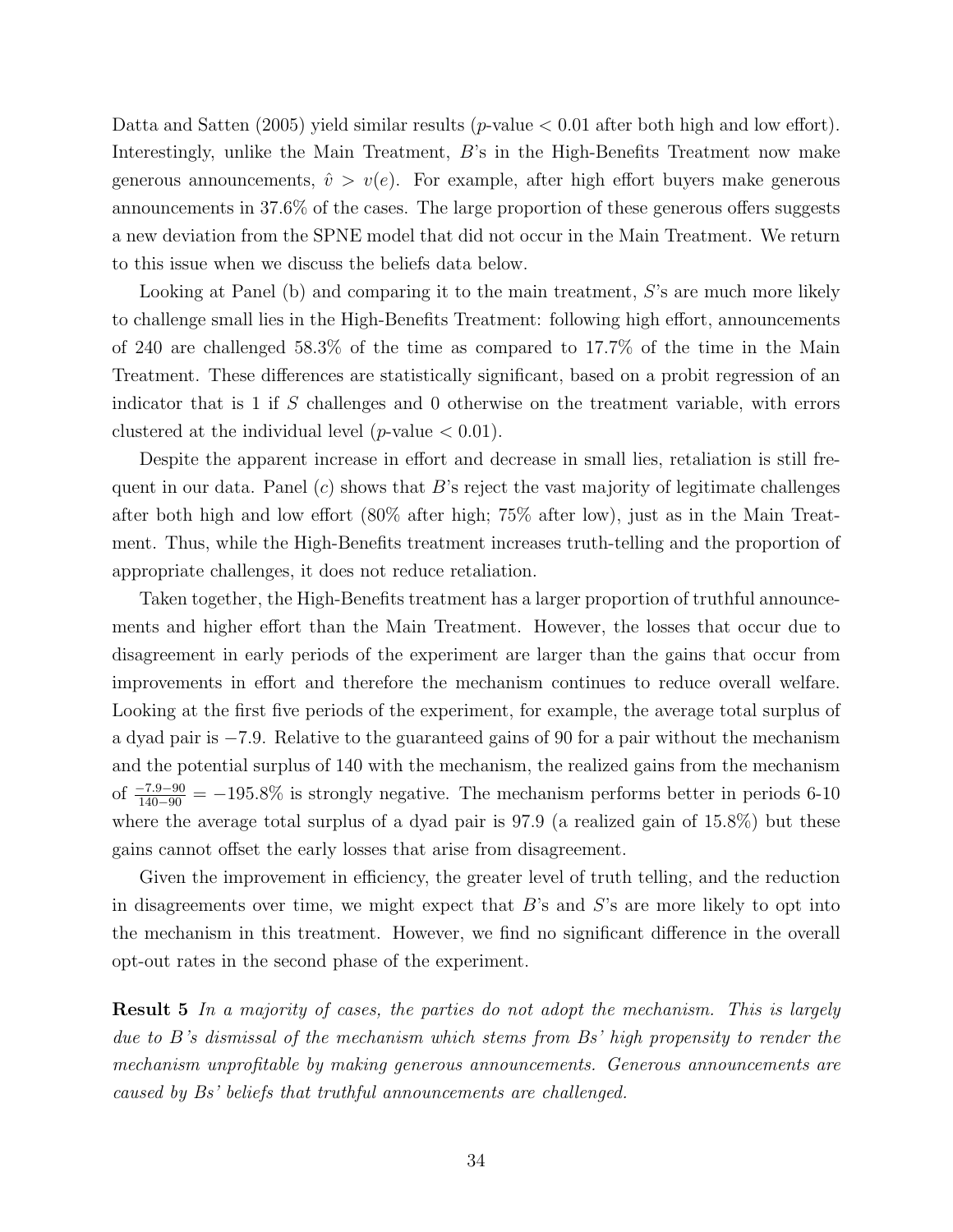<span id="page-37-0"></span>

#### (a) Distribution of Announcements after Low and High Effort

(b) Likelihood of a challenge after each announcement

40% 50% 60% 70% 80% 90% 100% Likelihood of challenges after low effort and buyer's announcement is observed 0% 10% 20% 30% 100 120 Greater than 120

Likelihood of challenges after high effort and buyer's announcement is observed



#### (c) Number of challenges accepted and rejected (c) Number of challenges accepted and

Number of challenges accepted and rejected after low effort, given announcement and a seller challenge

| Announcement | <b>Challenge Accepted</b> | <b>Challenge Rejected</b> |
|--------------|---------------------------|---------------------------|
| 100          |                           |                           |
| 120          |                           |                           |
| 140          |                           |                           |

Grey boxes are predicted action by SPI Hypothesis

Number of challenges accepted and rejected after high effort, given announcement and a seller challenge

| Announcement     | <b>Challenge Accepted</b> | <b>Challenge Rejected</b> |
|------------------|---------------------------|---------------------------|
| Less than 200    |                           |                           |
| 200              |                           |                           |
| 220              |                           |                           |
| 240              |                           | 11                        |
| 260              |                           |                           |
| Greater than 260 |                           |                           |

Grey boxes are predicted action by SPI Hypothesis

#### Figure 5: Pattern of Play in High-Benefits Treatment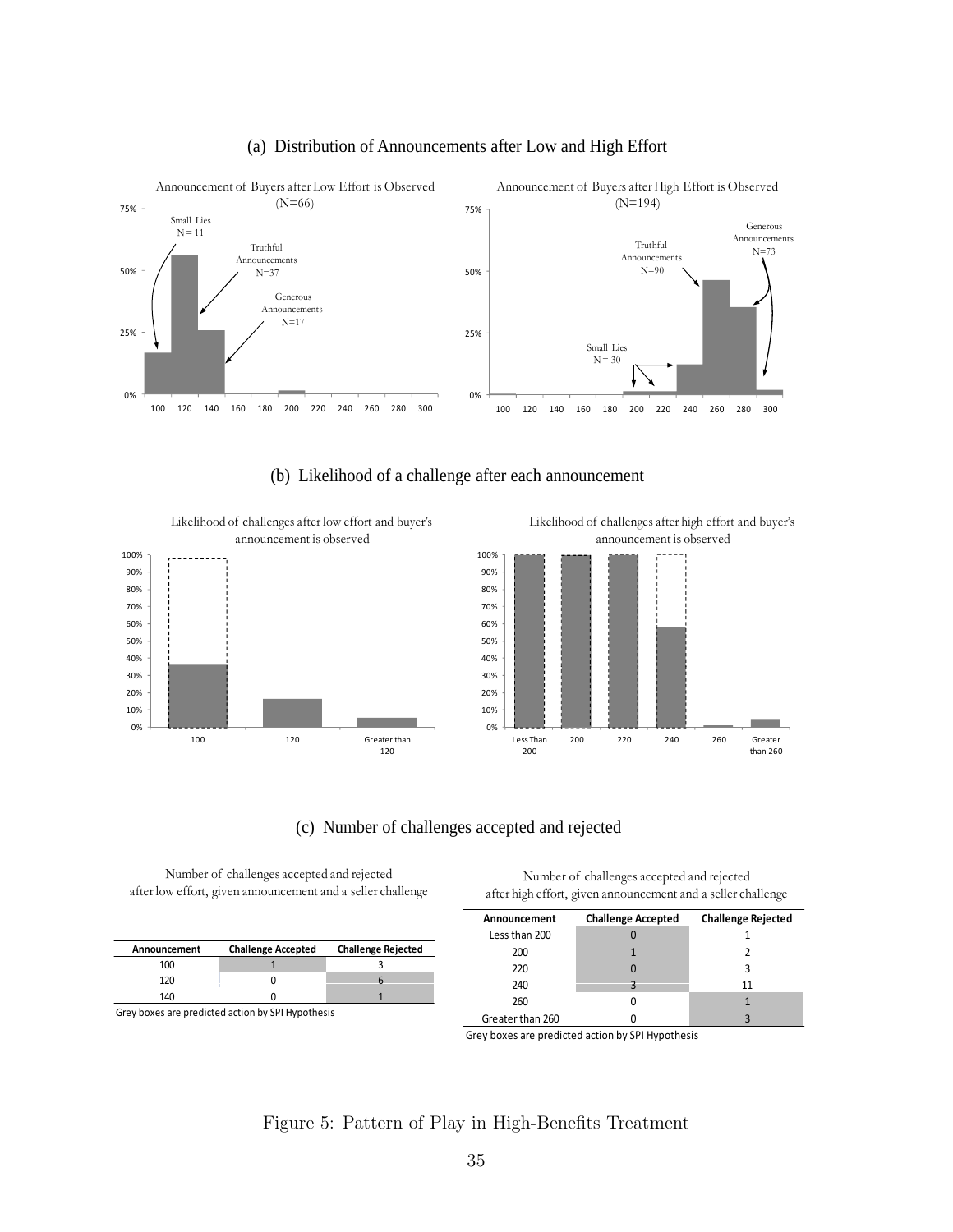Panel (a) of Figure [6](#page-39-0) shows the opt-out behavior of B's and S's over the ten periods of the treatment. As can be seen, B's opt out rate is 80.8% in period 11 and converges to 57.7% by period 20. The average opt-out rate of 64.6% is higher but not significantly different from the average opt-out rate of 57.6% in the Main treatment (*p*-value = 0.181).  $S$ 's opt-out rates in the High-Benefits Treatment is low at 3.4%, suggesting that the high opt-out rate is primarily due to the dismissal of the mechanism by  $B$ 's.

As with the Main Treatment, in periods without the mechanism, the hold-up problem is unresolved. As seen in panel (b), when either party opts out of the mechanism, 154 out of 171 S's exert low effort. In 134 of these cases B announces  $\hat{v} = 100$ . Of the 17 observations where high effort is observed, B makes a maximal lie of  $\hat{v} = 100$  in 9 of them.

For those periods in which both subjects opted in, high effort is observed in 79 out of 89 cases. Buyers who keep the mechanism make truthful announcements in 46 cases, generous offers in 25 cases, and small lies in only 8 cases. The increase in truthful announcements and generous offers results in only 2 challenges and raises the overall average surplus of a buyer and seller pair to 108.4 relative to 95.0 when the arbitrator is dismissed. However, the increase in average efficiency is enjoyed primarily by the sellers; looking at B's profits in isolation, B's expected profits actually decrease from 76.4 when the mechanism is dismissed to 71.1 when the mechanism is kept. Thus the decrease in  $S$ 's opt-out rate and the lack of change in B's opt-out rate can be explained in part by an asymmetric return on the mechanisms adoption.

The asymmetric return to the adoption of the mechanism is due primarily to  $B$ 's generous announcements. Relative to the SPNE without the mechanism where low effort is exerted and B announces a value of 100, the SPNE with the mechanism available leads to an increase in  $B$ 's payoffs of 20 and an increase in S payoffs of 30. When B makes a generous offer, however, he effectively transfers a large portion of the potential gains from the mechanism back to S. These transfers make the mechanism unattractive to B's from an expected value standpoint.

Why do the  $B$ 's behave in a manner that renders the mechanism unprofitable for them? One likely reason for  $B$ 's generous offers is that they have pessimistic beliefs about the likelihood of challenges by the seller after a truthful announcement. While S challenge truthful announcements very rarely (1 out of 90 cases after high effort; 6 out of 37 cases after low effort), a B who believes that truthful announcements may be challenged may choose to make a generous offer as a way of reducing the probability of a challenge. Our belief data support the hypothesis that  $B$ 's have such pessimistic beliefs. In comparison to the distribution of beliefs in the Main treatment where 66.1% of B's believed that a truthful announcement would never be challenged, only 41.7% of B's in the High Benefits Treatment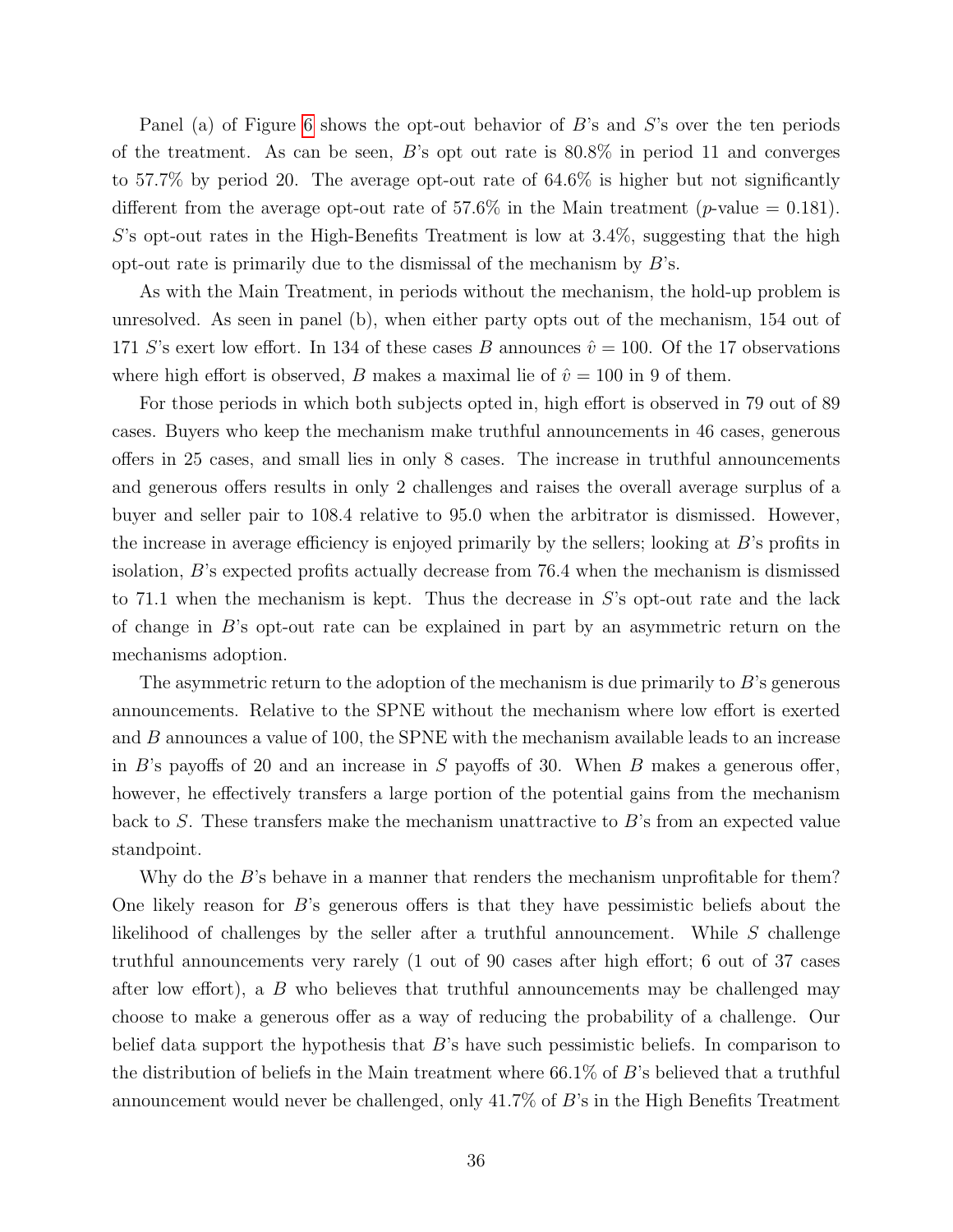

<span id="page-39-0"></span>(a) Proportion of buyers and sellers opting out of mechanism each period

#### (b) Buyer and seller outcomes with and without SPI mechanism



Figure 6: Behavior in Last 10 Periods of High-Benefits Treatment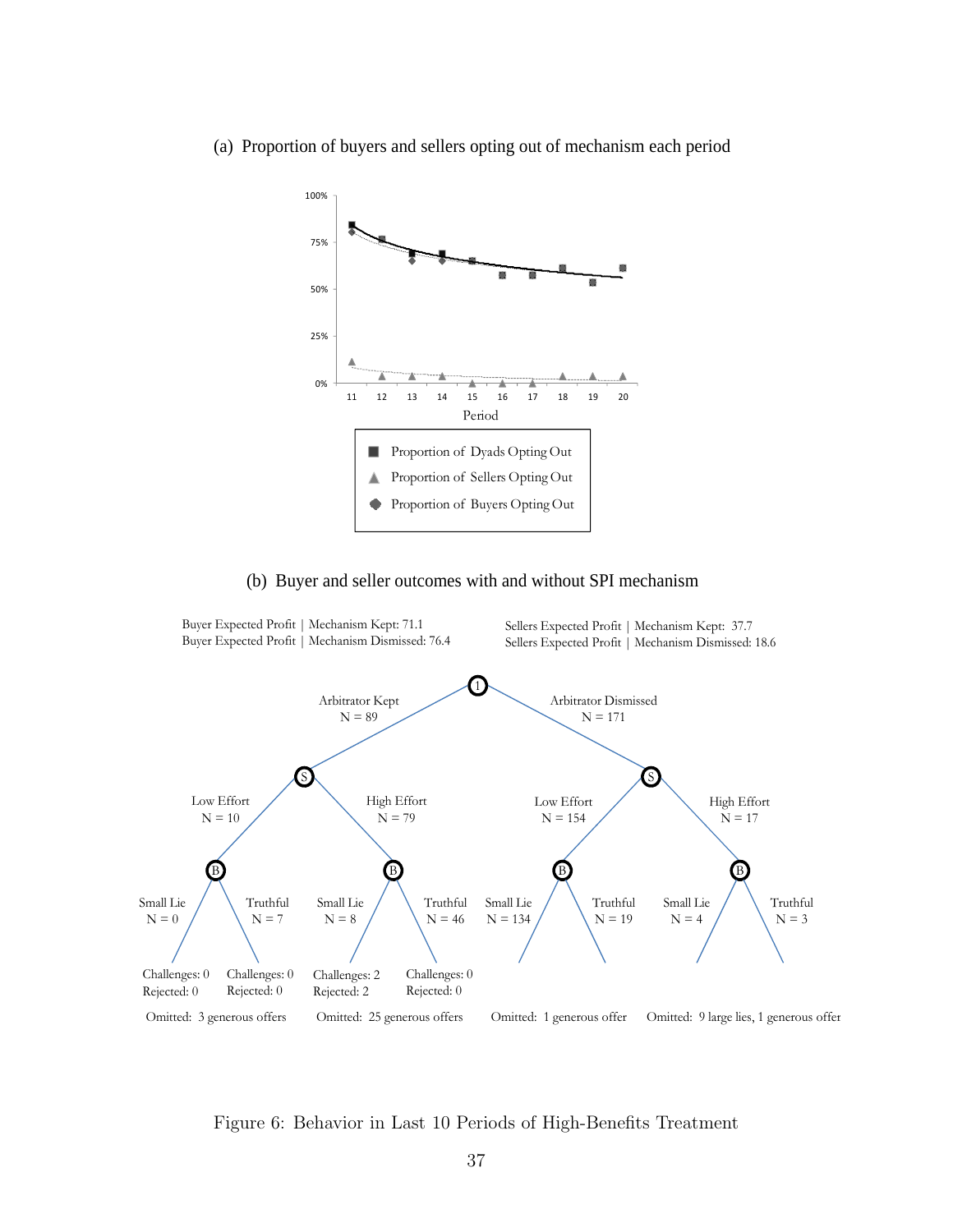believe that truthful announcements would never be challenged.

The shift in pessimism and the fear of inappropriate challenges in the High-Benefits treatment was not expected when we designed the treatment but it is consistent with  $B$ 's believing that at least some S's dislike unequal allocations of surplus. Unlike the Main treatment where B's and S's enjoyed an equal split of surplus along the equilibrium path, the High-Benefits treatment reduces the price that occurs without a challenge and gives B a payoff of 90 while S receives 50. If B's feel that S's have a distaste for such unequal allocations, they may make generous offers which lead to more equitable surplus splits. Thus B's beliefs about the distribution of other-regarding preferences in the population could explain the fear of inappropriate challenges.[12](#page--1-0)

To better understand the role that beliefs have in making generous announcements we look at how decisions of B's to make generous announcements depends on his belief about being challenged after truthful announcements. Table [6](#page-41-0) reports the results of a probit regression where the dependent variable is 1 if a buyer makes a generous offer and 0 if the buyer makes a truthful announcement. We regress this generous offer variable on B's belief about being challenged after a truthful announcement. Column (1) restricts the sample to high effort, column (2) restricts the sample to low effort, and column (3) uses the combined sample.

Beliefs about the likelihood of being challenged are a good predictor of B's likelihood of making a generous announcement. Based on the marginal effects of a probit regression, B's are 68.6 percentage points more likely to make a generous offer after high effort if they believe that being challenged is "Likely" relative to individuals who believe that challenges of truthful announcements will "Never" occur. Likewise, they are 99.5 percentage points more likely to make a generous offer after low effort if they believe that truthful announcements are "Likely."

If the fear of inappropriate challenges is a main driver of generous announcements and the dismissal of the mechanism, then eliminating the ability of  $S$  to challenge truthful announcements should eliminate generous offers and improve uptake of the mechanism. In the appendix, we report on an additional No-False-Challenge Treatment where we use an identical parametrization to the High-Benefits Treatment but augment the mechanism to not allow truthful announcements to be challenged. We find that this treatment eliminates generous offers in periods where high effort occurs and significantly increases truthful announcements by  $B$ 's. However, the proportion of  $B$ 's opting into the mechanism improves only slightly and the proportion of S's opting into the mechanism decreases. This suggests

 $12$ Note that  $B$ 's themselves do not appear to care about equity. When the mechanism does not exist generous offers are detected in only 2 of 171 cases.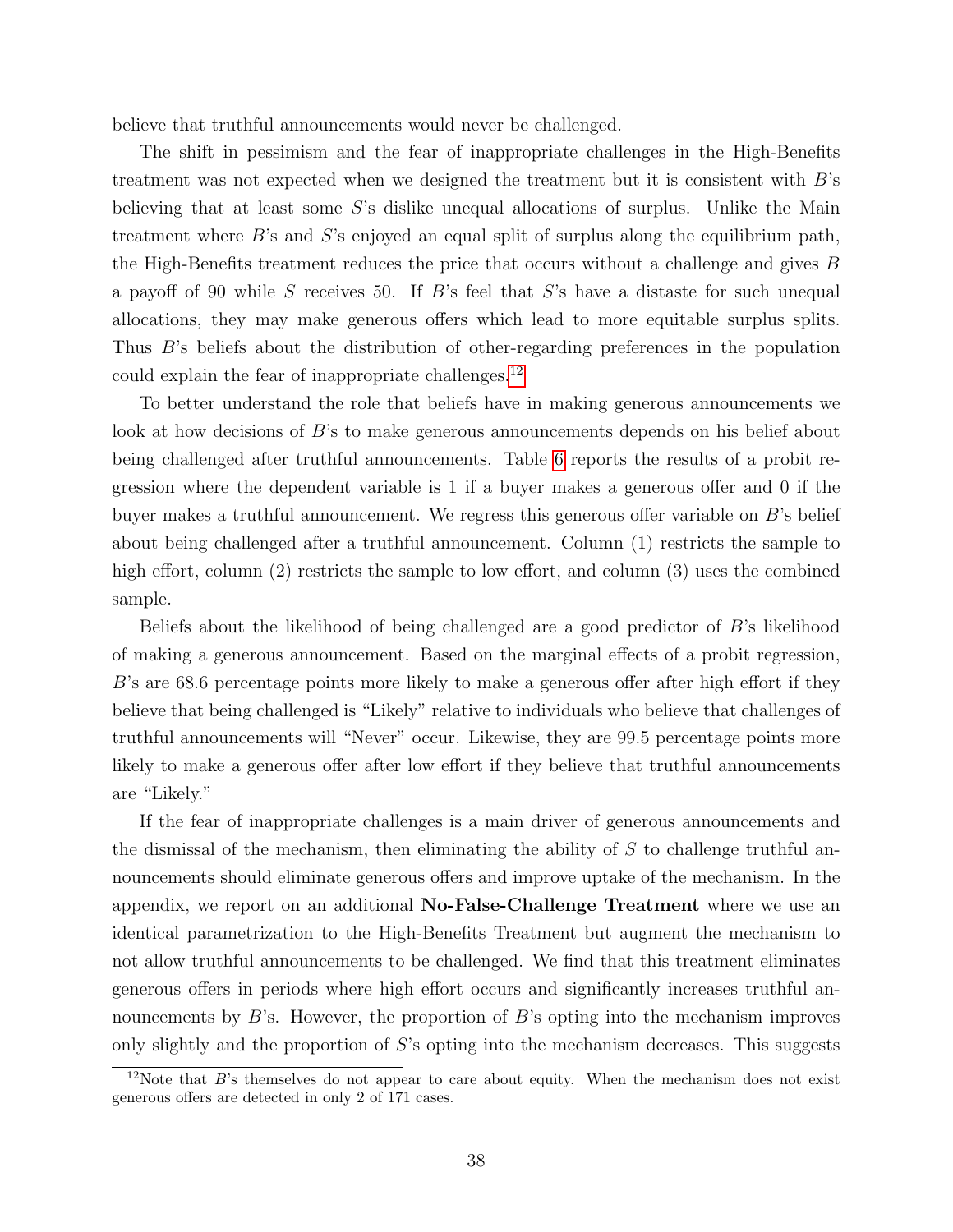<span id="page-41-0"></span>

|                                                                        | <b>High Effort</b> | <b>Low Effort</b> | Combined     |
|------------------------------------------------------------------------|--------------------|-------------------|--------------|
|                                                                        | (1)                | (2)               | (3)          |
| <b>Buyers Belief that Seller Will Challenge Truthful Announcement:</b> |                    |                   |              |
| "Unlikely"                                                             | ***<br>0.483       | ***<br>0.929      | ***<br>0.417 |
|                                                                        | (0.136)            | (0.049)           | (0.135)      |
| "Likely"                                                               | ***<br>0.686       | ***<br>0.995      | ***<br>0.678 |
|                                                                        | (0.081)            | (0.002)           | (0.080)      |
| "Always"                                                               | ***<br>0.503       | ***<br>0.965      | ***<br>0.498 |
|                                                                        | (0.190)            | (0.016)           | (0.166)      |
| Psuedo R <sup>2</sup>                                                  | 0.253              | 0.249             | 0.195        |
| Observations                                                           | 164                | 55                | 219          |

Table 6: Probit Regression of Generous Announcements by Buyer

Marginal effects from a probit regression are reported in the table where the dependent variable is 1 if buyer makes a generous announcement and 0 if buyer makes a truthful announcement. Standard errors in parentheses, clustered by individual. The ommited category is Seller "Never" Challenges. Regression (1) restricts the sample to observations with High Effort. Regressions (2) restricts the sample to observations with Low Effort. \*,\*\*,\*\*\* denote significance at the 10%, 5%, 1%‐level, respecively.

that it is hard to satisfy both parties concerns about the mechanism simultaneously.

In aggregate, the High-Benefits treatment does indeed increase the probability of truthful announcements and decrease the probability of small lies. However, B's pessimistic beliefs regarding the potential of being challenged leads them to make generous offers which shift surplus away from the buyer and toward the seller. This shift in surplus eliminates  $B$ 's incentives to use the mechanism and ultimately leads  $B$ 's to dismiss the mechanism when the mechanism is voluntary.

#### 6.2 Low-Fine Treatment

While the High-Benefits treatment improved truth-telling and increased the challenging of small lies, it did not directly attempt to deal with violations in the counter-offer condition. In this section we look at how reductions in the fine  $F$  might reduce  $B$ 's desire to reciprocate and potentially improve the performance of the mechanism.

The large fine in the Main treatment was chosen as we were interested in testing the general application of the Maskin and Tirole mechanism to a broad set of social choice functions. As many applications hinge on the assumption that fines can be made arbitrarily large, we selected a fine that was large as we expected this to increase the incentives of  $B$ 's to be truthful. However, for the particular hold-up problem explored in the experiment, a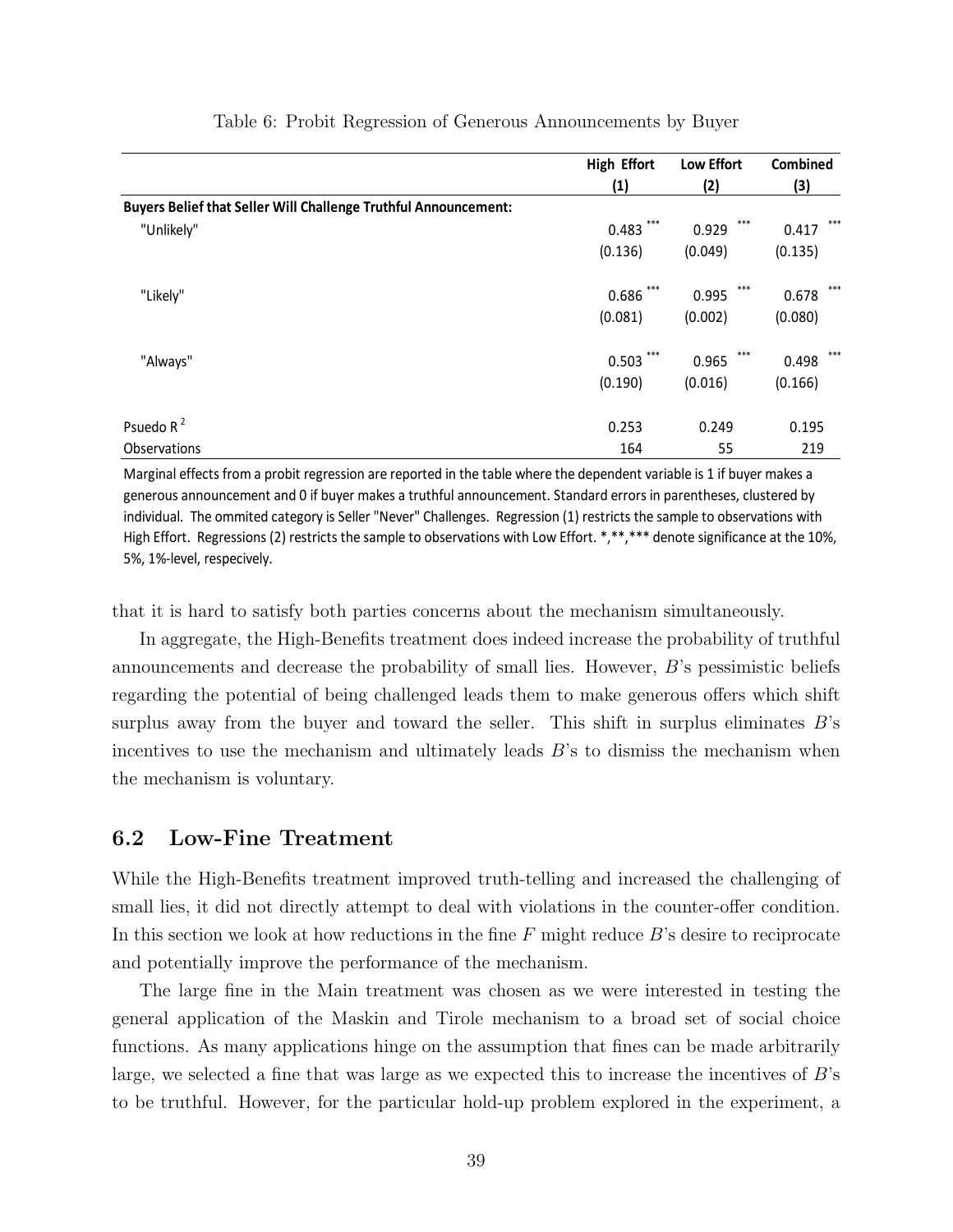smaller fine could also implement the first best in theory. If the mechanism functions better with a smaller fine, then our results would suggest that subgame-perfect implementation may work for problems where the fines can be kept low but may be unsuitable for cases where they are required to be very high.

There are a number of reasons to suspect that B's return to retaliation,  $r(\hat{v}, v, F)$ , may be increasing in F. First, as F goes up, B's losses due to a challenge increase. If B's return for retaliation scales with the amount he is harmed by a challenge, reducing  $F$  should reduce his incentive to retaliate. Second, as  $F$  goes up, the amount that  $B$  can hurt  $S$  for retaliating also increases. Thus, when the fine is lower, the amount of S's profit that can be destroyed by retaliation is declining. Taken together, this may well imply that a lower fine is associated with lower psychological returns to retaliation.

To explore whether a reduced fine reduces retaliation and improves S's incentives to challenge small lies, we ran an additional Low-Fine Treatment in which we used the same initial-price and counter-offer schedules as the High-Benefits treatment, but with the fine set at 80 rather than 250. Payoffs for this treatment are the same as in Table [5.](#page-35-0) The resulting mechanism still satisfies the Counter-Offer, Appropriate-Challenge, and Truth-Telling conditions. Our Low-Fine treatment consists of two sessions, each with 20 subjects. We find the following.

Result 6 In the Low-Fine treatment, S's effort choices and B's likelihood of making a small lie or a truthful announcement are similar to the High-Benefits Treatment. However, following high effort, a large proportion of B's make the lowest possible announcement,  $\hat{v} = 100$ . These "maximal lies" are more frequent among B's who are averse to gambles and who fear inappropriate challenges. S's almost always challenge small lies and B's still retaliate against the majority of these challenges.

Figure [7](#page-44-0) displays the results for the Low-Fine treatment with data aggregated across all 10 periods. The figure shows that S's exert high effort in 158 out of 200 cases (79.0%), a rate that is similar to the effort rates found in the High-Benefits treatment (74.6%). The small difference in these effort rates is not significantly different in a regression of effort choice on the treatment dummy with errors clustered at the individual level ( $p$ -value = 0.549).

Panel (a) shows that B's make a small lie in only 16 out of 158 cases after high effort and 11 out of 42 times after low effort. The aggregate small lie rate of 13.5% is similar to that found in the High-Benefits treatment (15.7%) and not significantly different in a probit regression where a dummy, which is 1 when an individual makes a small lie and 0 when he makes any other announcement, is regressed on the treatment dummy ( $p$ -value = .646, clustered by individual). B's make truthful announcements in 23 of 42 cases after low effort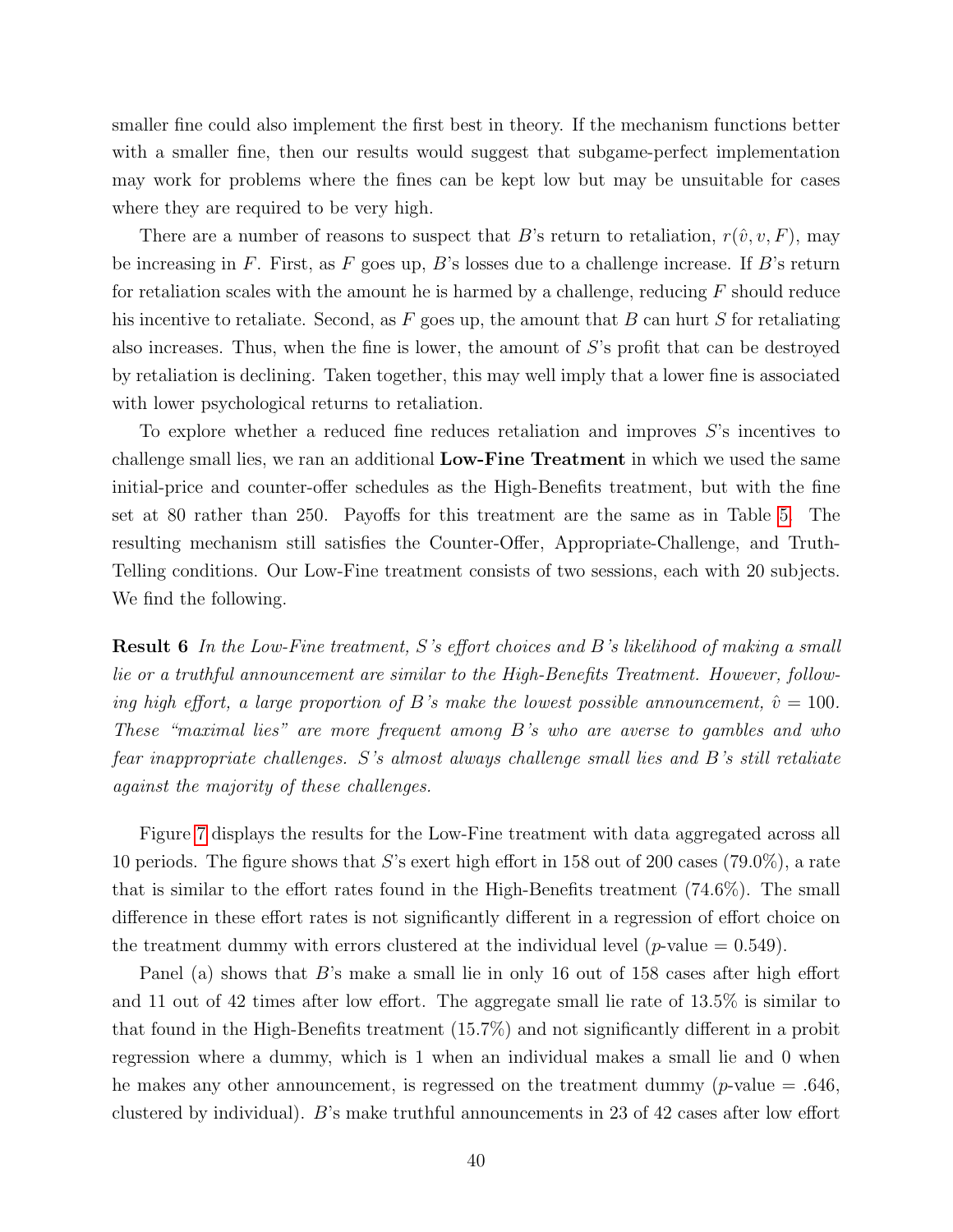and 46 of 158 cases after high effort. This aggregate truth-telling rate of 34.5% is lower than the 48.8% found in the high benefits treatment, but not significantly different using the same specification as above ( $p = .147$ , clustered by individual).

There are, however, striking differences in the announcement distribution between the Low-Fine Treatment and the High-Benefits treatment. After high effort, B's in the Low-Fine treatment make maximal lies in 65 out of 158 cases (41.1%) and make generous offers in only 25 out of 158 cases (15.8%). This contrasts strongly with the maximal lie rate of 0.5% and generous offer rate of 37.6% in the High Benefits Treatment. We discuss these maximal lies in detail after describing actions in the other stages of the game.

Seller's challenge rates in the Low-Fine treatment are very high, with all small lies and all maximal lies challenged after high effort and 81.8% of small lies challenged after low effort. The challenge rates of lies is significantly higher than the High-Benefits treatment in a probit regression where S's challenges are regressed on the treatment effect and the sample is restricted to lies or small lies with errors clustered at the individual level (all lies:  $p$ -value  $< .01$ ; small lies: p-value  $< .01$ ). The challenge rate of truthful announcements is higher in the Low-Fine treatment, but not significantly different using the same probit specification with the sample restricted to truthful announcements ( $p$ -value  $=$  .110) or both truthful and generous announcements ( $p$ -value = .074).

Looking at the acceptance rate of counter offers shown in panel (c), in 65 of the 68 case where B's made large lies and were challenged, B's accepted the counter-offer. Looking at the beliefs of the subset of 65 B's who made maximal lies, 69% believed they would "Always" be challenged and the remaining 31% believed they were "Likely" to be challenged. Thus, it appears that individuals who made these maximal lies expected to be challenged and expected to receive the payoff of 75 from this action.

Challenges of small lies are rejected in 9 out of 16 cases after high effort and in 7 out of 9 cases after high effort. While the aggregate rejection rate of challenges after small lies of 64% is 15.2 percentage points lower than the High-Benefits treatment, the difference is not significant in a probit regression that regresses the acceptance rate of small lies on the treatment (*p*-value  $= 0.232$ , errors clustered by individual). This suggests that retaliation has not been fully resolved in this treatment.

Why do the  $B$ 's in the Low-Fine treatment lie so often maximally? As with the generous offers in the High-Benefits Treatment, a likely reason for maximal lies is a fear that a truthful announcement would be challenged. An individual who makes a truthful announcement and will reject an inappropriate challenge will receive 90 if he is not challenged and −80 if he is challenged. By contrast, even if a maximal lie is always challenged, an individual making a maximal lie is guaranteed a profit of at least 75. As this is equal to the value an individual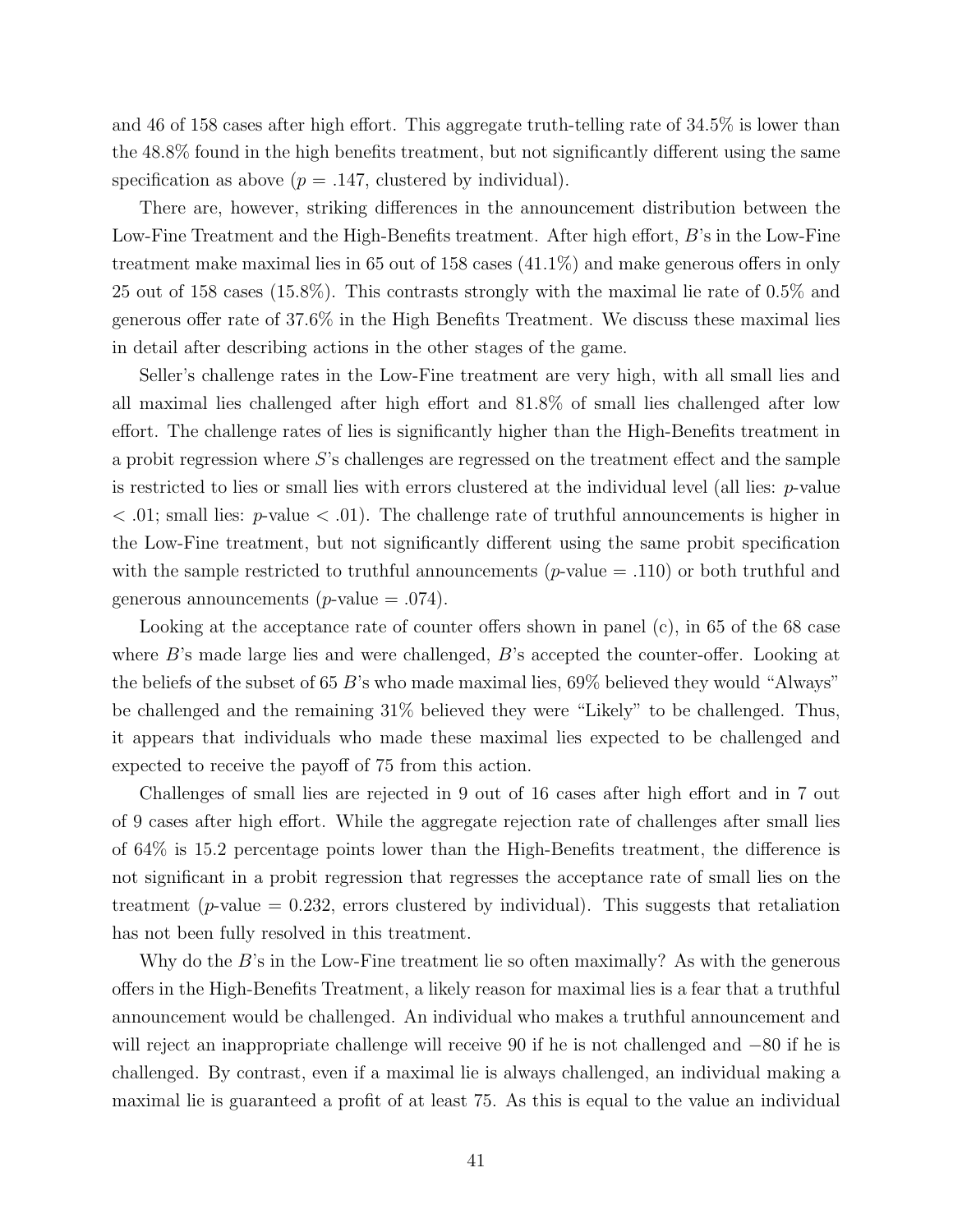<span id="page-44-0"></span>

#### (a) Distribution of Announcements after Low and High Effort

(b) Likelihood of a challenge after each announcement



40% 50% 60% 70% 80% 90% 100% announcement is observed 0% 10% 20% 30% Less Than 200 200 220 240 260 Greater than 260

Likelihood of challenges after high effort and buyer's

#### (c) Number of challenges accepted and rejected (c) Number of challenges accepted and

Number of challenges accepted and rejected after low effort, given announcement and a seller challenge

| Announcement | <b>Arbitration Accepted</b> | <b>Arbitration Rejected</b> |
|--------------|-----------------------------|-----------------------------|
| 100          |                             |                             |
| 120          |                             | ш                           |
| 140          |                             |                             |

Grey boxes are predicted action when buyers do not retaliate

Number of challenges accepted and rejected after high effort, given announcement and a seller challenge

| Announcement     | <b>Arbitration Accepted</b> | <b>Arbitration Rejected</b> |
|------------------|-----------------------------|-----------------------------|
| Less than 200    | 68                          |                             |
| 200              |                             |                             |
| 220              |                             |                             |
| 240              |                             |                             |
| 260              |                             |                             |
| Greater than 260 |                             |                             |

Grey boxes are predicted action when buyers do not retaliate

#### Figure 7: Pattern of Play in Low-Fine Treatment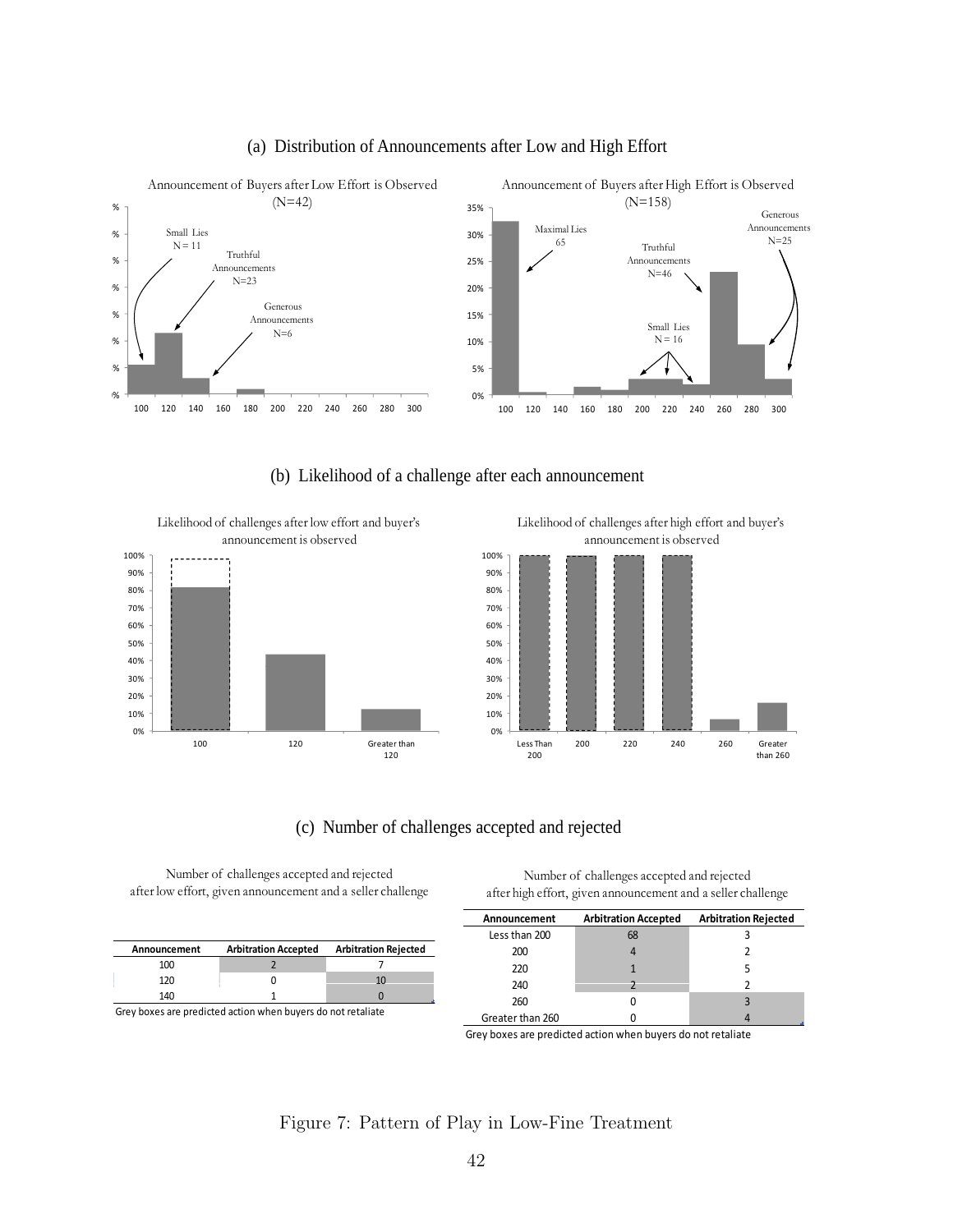|                       | <i>Averse to Fair Gambles</i> | <i>Accept Fair Gambles</i> |
|-----------------------|-------------------------------|----------------------------|
| Truthful Announcement | -39.                          |                            |
| <i>Maximal Lies</i>   | 62                            |                            |

<span id="page-45-0"></span>Table 7: The Relationship Between Maximal Lies and Aversion to Gambles.

will get for making a generous offer of 280 after high effort and not being challenged, an individual who fears that a truthful announcement will be challenged has strong incentives to make a maximal lie.

The hypothesis that fear of inappropriate challenges leads to maximal lies is supported by two pieces of evidence. First, for  $B$ 's who believed that they would never be inappropriately challenged, maximal lies occur in 28% of the observations. For B's who believe that inappropriate challenges were "Unlikely," "Likely," or would "Always" occur, maximal lies occurred in 46% of the observations. Thus, those with higher beliefs of being inappropriately challenged were substantially more likely to make maximal lies.

The hypothesis is further corroborated by relating the likelihood of a subject to make a maximal lie to our secondary measure of aversion to gambles. Using data from our follow-up lottery treatment, we divided subjects into two categories: those who accept all gambles for which the expected value of the gamble was above the certain payout of zero and those who rejected at least one of these gambles. Table [7](#page-45-0) shows the number of observations in which S's exerted high effort and B's announced either a maximal lie or the truth. B's who do not exhibit an aversion to fair gambles are more likely to announce truthfully than to make a maximal lie, while those who are averse to fair gambles are more likely to make a maximal lie. These differences are significant in a probit regression where we regress a binary variable that is 1 if the buyer makes a maximal lie after high effort and 0 if the buyer makes a truthful announcement after high effort on a binary variable of risk preferences that is 1 if the buyer accepts all positive expected value gamble in the lottery game and 0 if he rejects any of them  $(p$ -value  $< .01$ , errors clustered by individual).

As with the High-Benefits treatment,  $B$ 's in this treatment take strategic actions that shift surplus from  $B$  to  $S$  in the mechanism due to the fear of inappropriate challenges. We would thus expect similar opt-in and opt-out behavior in the second part of the experiment.

**Result 7** B's in the Low-Fine Treatment opt out of the mechanism in the majority of cases and in similar proportions as seen in the High-Benefits treatment. This aversion to the mechanism appears to be due to a fear that  $S$ 's will challenge truthful announcements.

 $B$ 's opt-out behavior is almost identical to that in the High-Benefits treatment with opt-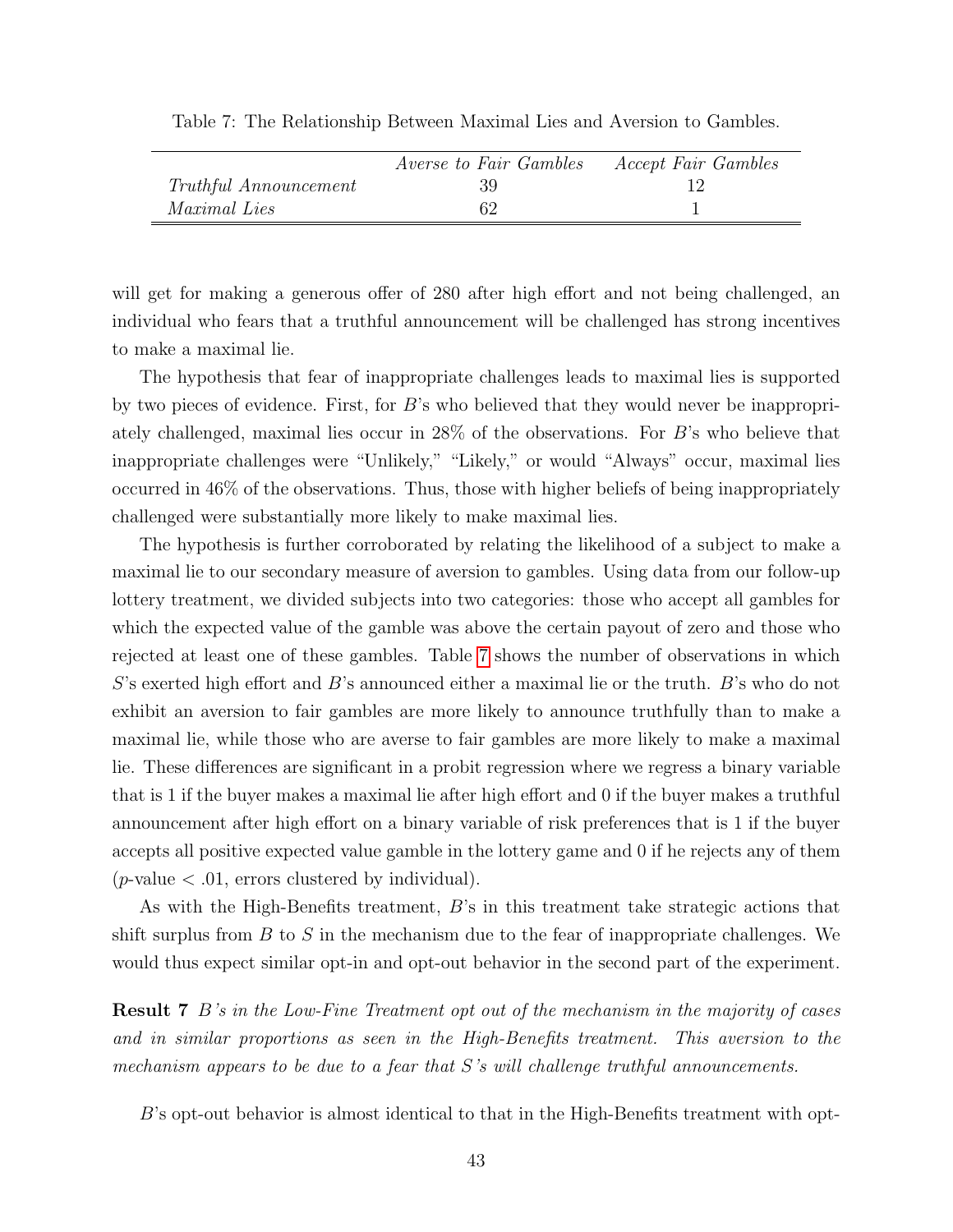out rates converging to 60% from above with an initial opt-out rate of 85%. The average opt-out rate of 64.0% in the Low-Fine treatment is not significantly different to the average opt-out rate of 64.6% in the High-Benefits treatment. S's opt-out rate of 3.5% is also not significantly different to the opt-out rate in the High-Benefits treatment.  $B$ 's who retain the mechanism have an average return of 59.1 while B's who opt out of the mechanism have an average return of 74.1. This loss of profit from  $B$ 's who retain the mechanism is due primarily to maximal lies and generous offers which transfer surplus to S.

Taken together, the Low-Fine treatment shares strong similarities to the High-Benefits treatment. Many  $B$ 's who fear that truthful announcements will be challenged make maximal lies which guarantee a payoff of 75 rather than making truthful announcements. This deviation transfers profit from  $B$  to  $S$  thereby eliminating their monetary incentive to enter into the mechanism.

# 7 Conclusion

SPI mechanisms have played a key role in the debate about the foundations and the relevance of incomplete contracts. If it were indeed possible to make all observable payoff-relevant information verifiable by third parties, the scope for incomplete contract theory would be radically curtailed. In this paper, we examined the performance of SPI mechanisms in the context of a hold-up problem where they yield complete truth-telling and efficient effort choices if they function as predicted. Because of their efficiency-enhancing properties both parties are predicted to be better off in the presence of the mechanism and thus be willing to adopt it voluntarily.

However, in contrast to these predictions we find that under the mechanism truth-telling typically occurs only in the minority of the cases. We document systematic deviations of the parties' actual behavior from the predicted strategies: sellers are often reluctant to challenge the buyers' lies. When they do challenge, the buyers retaliate to this by rejecting the counteroffer. The buyers frequently anticipate the sellers' reluctance to challenge, which makes lying a worthwhile strategy, and the sellers often anticipate the buyers' retaliatory behavior, which makes refraining from challenging rational. Taken together, this frequently leads to very bad welfare consequences and  $-$  if given the chance  $-$  the majority of the trading pairs opt out of the mechanism.

In response to these deviations we attempted to improve the mechanism by increasing the buyers' incentives for truth-telling (in the High Benefits treatment) or by decreasing their propensity for rejecting counter-offers (in the Low Fine treatment). However, these changes did not lead to major performance improvements. The mechanism still did not induce truth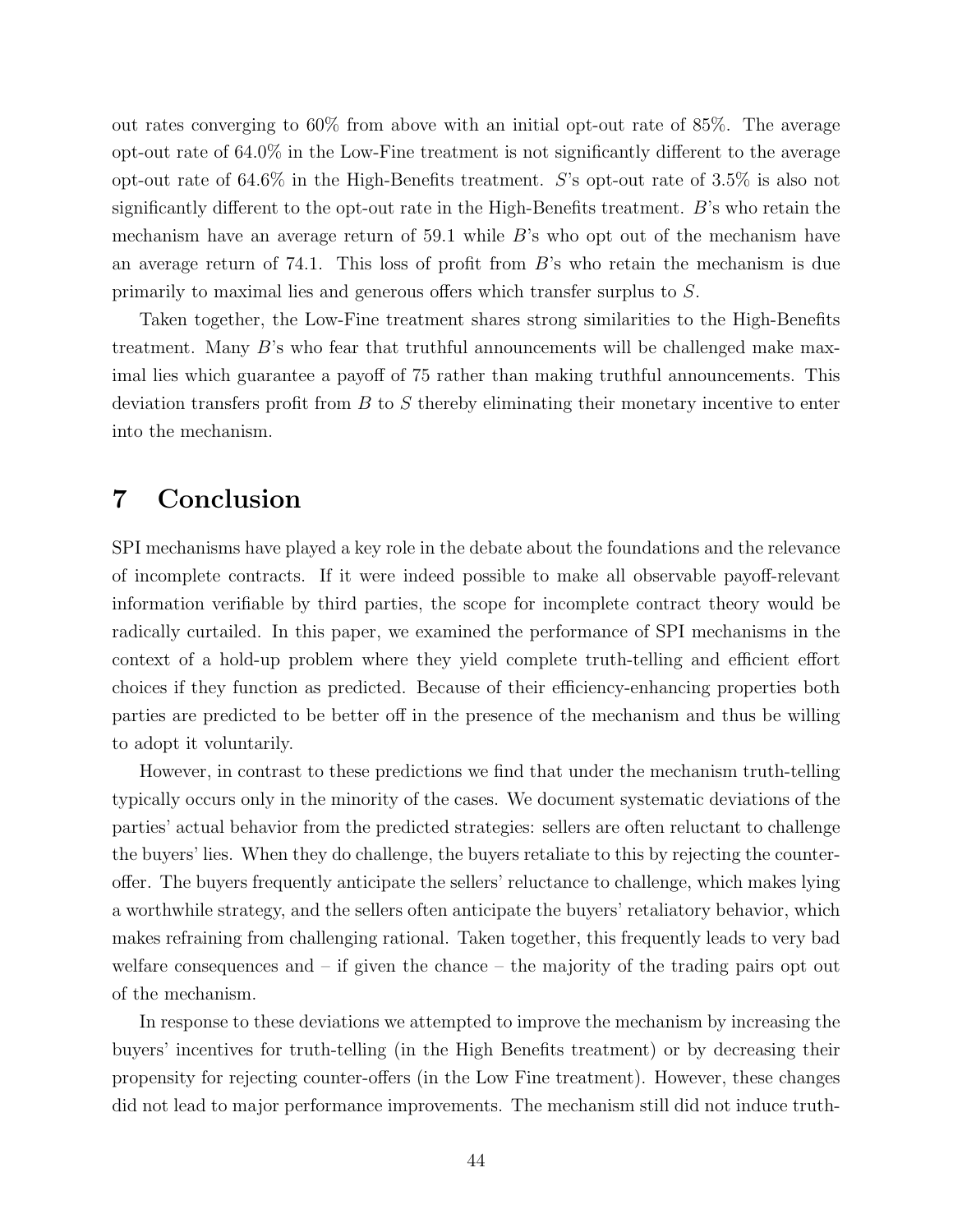telling in the majority of the cases and the welfare achieved under the mechanism remained rather low. While the incentive compatible redesigns of the mechanism alleviated some of the problems – for example by decreasing under-reporting in the High Benefits treatment – they also generated new ones. In a substantial number of cases the buyers feared that even truthful announcements would be challenged. This fear led buyers to over-report the value of the good and/or to make maximal lies, which transferred most of the additional surplus generated from inducing high effort to the seller. The shift of surplus from buyer to seller eliminated the buyers' incentives to use the mechanism and ultimately led the buyers to dismiss the mechanism in periods where it's usage was voluntary.

Our paper explicitly documents several vulnerabilities of subgame-perfect implementation. First, the parties' willingness to retaliate to payoff-decreasing behaviors by the other party points to the importance of social preferences and negative reciprocity for the functioning of SPI mechanisms. Recall that in our experiments the buyers could impose a large loss on the sellers by rejecting the counteroffer at a low cost to themselves. The buyers made frequent use of this opportunity which is one of the key reasons for the unraveling of the SPI mechanism. In this context, it is important to point out that the low-cost of generating large losses for other parties is not an arbitrary design choice but instead an essential characteristic of subgame-perfect implementation in most environments – a point emphasized by Baliga & Sjöström  $(2008).^{13}$  $(2008).^{13}$  $(2008).^{13}$  Thus, social preferences are likely to severely limit the efficacy of the Maskin-Tirole mechanism and all other mechanisms with the feature that decisions of one side of the market are used to punish or reward actions from the other side of the market.

While the first point stresses the vulnerability of SPI mechanisms to the existence of social preferences, the second point stresses their vulnerability to irrational beliefs. Recall that many buyers in the High Benefits and the Low Fine treatment feared that truthful announcements will be challenged although such challenges almost never occurred. These fears manifested themselves in different ways, depending on the size of the fine. In the Low Fine treatment where the fine was small and the incentive compatibility constraint was almost binding, the buyers frequently made maximal lies as a way of limiting the potential damage that irrational partners might cause. In the High Benefits treatment where fines were large, the buyers were willing to give up significant rents in an attempt to placate their partner. Both approaches eliminated the surplus buyers gained by implementing the first best outcome and led buyers to abandon the mechanism.

Our research opens two general avenues for future study. First, in relation to implemen-

<sup>&</sup>lt;sup>13</sup>Baliga and Sjöström write: "By changing his strategy, an agent can have a large impact on another agent's payoff without materially changing his own. Such mechanisms may have little hope of practical success if agents are inclined to manipulate each others' payoffs due to feelings of spite or kindness."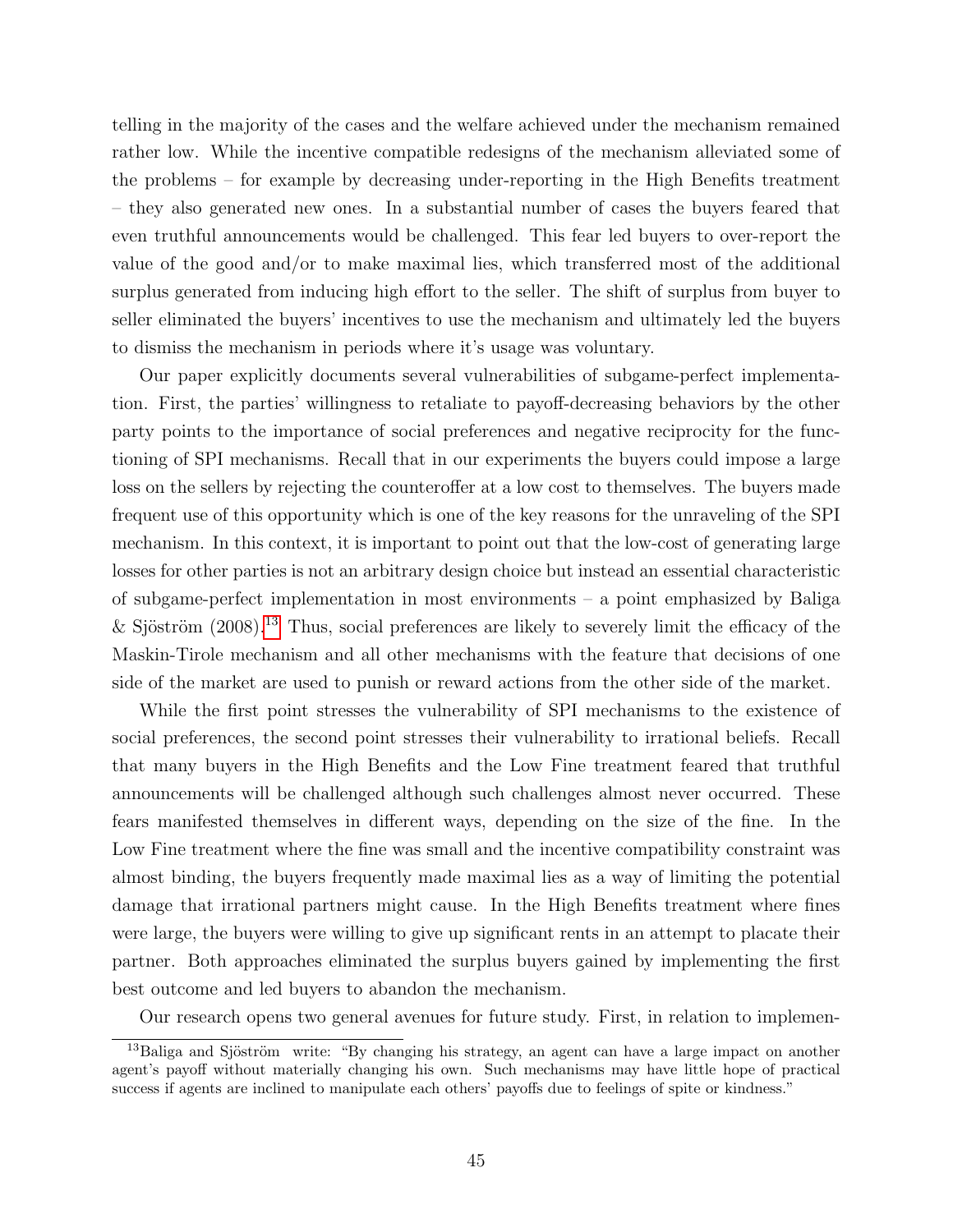tation, it is an interesting theoretical question to derive optimal implementation mechanisms in the presence of social preferences and negative reciprocity. Our work in this paper already suggests that the distribution of payments and the size of fines are important components in adoption, but further work is needed to more broadly understand implementation with intention-based and other types of social preferences. Recent theoretical work by Bierbrauer & Netzer (2014) shows that the design of optimal mechanisms can be heavily influenced by intentions-based preferences.

Second, irrational beliefs about other parties' also appears to be a major force in the functioning of the mechanism considered here. This strategic risk has been given limited attention in the theoretical literature. We conjecture that one reason simple contracts may be the norm for exchange is that they limit the exposure of individuals to strategic risk.

# References

- Acemoglu, D., P. Antras, and E. Helpman (2007): "Contracts and Technology Adoption," The American Economic Review, 97(3), 916–943.
- Aghion, P., and P. Bolton (1992): "An Incomplete Contracts Approach to Financial Contracting," The Review of Economic Studies, 59(3), 473–494.
- Aghion, P., E. Fehr, R. Holden, and T. Wilkening (2014): "Subgame Perfect Implementation under Approximate Common Knowledge: Evidence from a Laboratory Experiment," Working Paper.
- Aghion, P., D. Fudenberg, R. Holden, T. Kunimoto, and O. Tercieux (2012): "Subgame-Perfect Implementation Under Value Perturbations," Quarterly Journal of Economics, 127(4), 1843–1881.
- ANDREONI, J., AND H. VARIAN (1999): "Pre–play contracting in the Prisoners' Dilemma," Proceedings of the National Acadamy of Science of the United States of America, 96, 10933–10938.
- ANTRAS, P. (2003): "Firms, Contracts, and Trade Structure," Quarterly Journal of Economics, 118(4), 1375–1418.
- ARIFOVIC, J., AND J. LEDYARD (2004): "Scaling up Learning Models in Public Good Games," Journal of Public Economic Theory, 6(2), 203–238.
- Attiyeh, G., R. Franciosi, and R. M. Isaac (2000): "Experiments with the Pivot Process for Providing Public Goods," Public Choice, 102(1-2), 95–114.
- Baker, G., R. Gibbons, and K. J. Murphy (1994): "Subjective Performance Measures in Optimal Incentive Contracts," The Quarterly Journal of Economics, 109(4), 1125–1156.

<sup>- (2002): &</sup>quot;Relational Contracts and the Theory of the Firm," The Quarterly Journal of Economics, 117(1), 39–84.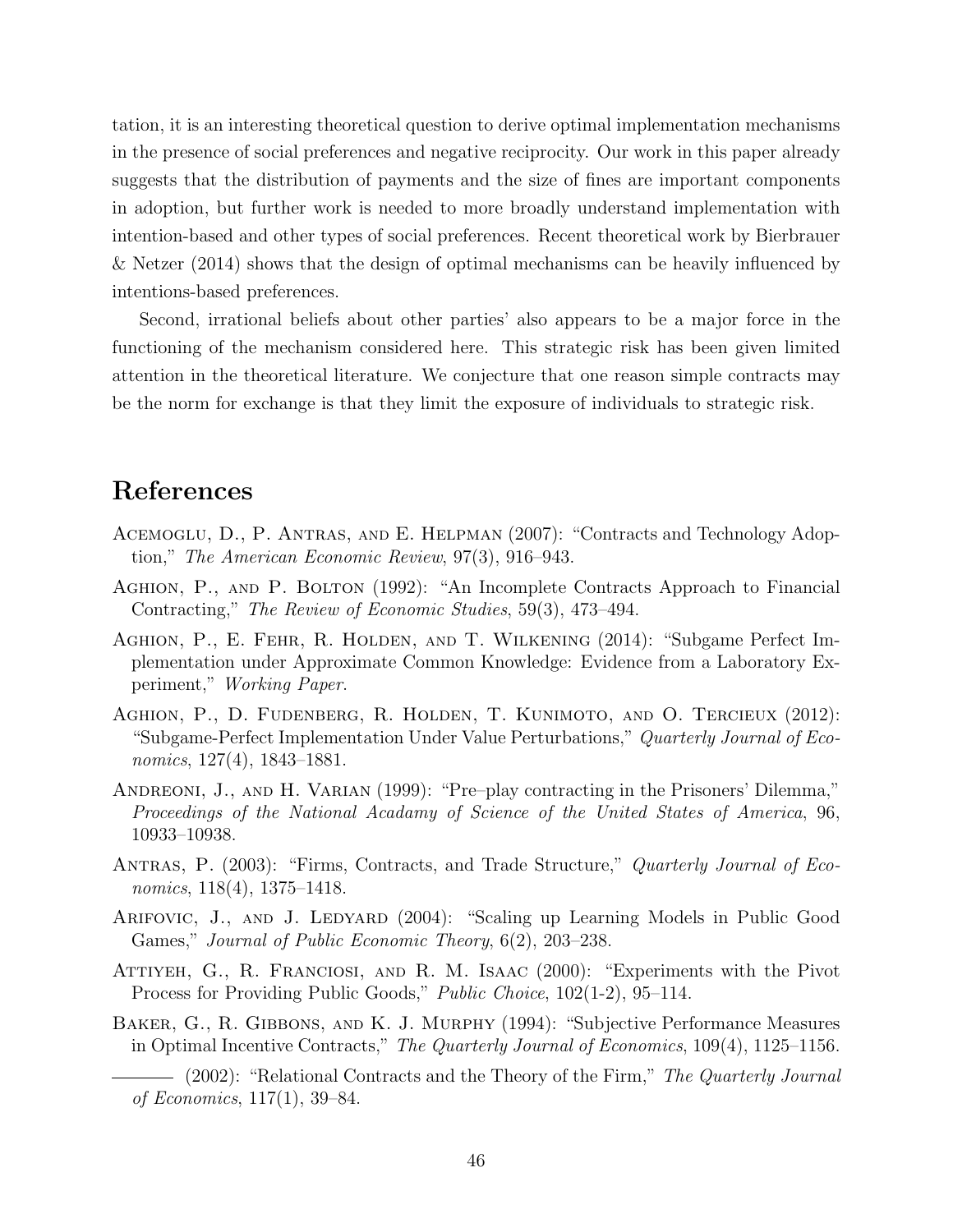- BALIGA, S., AND T. SJÖSTRÖM (2008): "Mechanism Design (New Developments)," in The New Palgrave Dictionary of Economics. Second Edition., ed. by S. N. Durlauf, and L. E. Blume. Palgrave Macmillan.
- Besley, T., and M. Ghatak (2001): "Government Versus Private Ownership of Public Goods," The Quarterly Journal of Economics, 116(4), 1343–1372.
- BIERBRAUER, F., AND N. NETZER (2014): "Mechanism Design and Intentions," University of Zurich Department of Economics Working Paper, No. 66.
- Blanco, M., D. Engelmann, A. K. Koch, and H. T. Normann (2010): "Belief Elicitation in Experiments: Is There a Hedging Problem?," Experimental Economics, 13(4), 412–438.
- Blount, S. (1995): "When Social Outcomes Aren't Fair: The Effect of Causal Attributions on Preferences," Organizational Behavior and Human Decision Processes, 63(2), 131–144.
- Board, S., and M. Meyer-ter Vehn (2014): "Relational Contracts in Competitive Labor Markets," Working Paper, pp. 1–55.
- BOLTON, G. E., AND A. OCKENFELS (2000): "ERC: A Theory of Equity, Reciprocity, and Competition," American Economic Review, 90(1), 166–193.
- BRACHT, J., C. FIGUIRES, AND M. RATTO (2008): "Relative Performance of Two Simple Incentive Mechanisms in a Public Goods Experiment," Journal of Public Economics,  $92(12), 54 - 90.$
- CHEN, Y., AND C. PLOTT (1996): "The Groves–Ledyard Mechanism: An Experimental Study of Institutional Design," Journal of Public Economics, 59(3), 335–364.
- Chen, Y., and F. Tang (1998): "Learning and Incentive-Compatible Mechanisms for Public Goods Provision: an Experimental Study," Journal of Political Economics, 106(3), 633–662.
- Cohn, A., E. Fehr, B. herrmann, and F. Schneider (2014): "Social Comparison and Effort Provision: Evidence from a Field Experiment," Hournal of the European Economic Association, 12(4).
- COX, J. C., D. FRIEDMAN, AND V. SADIRAJ (2008): "Revealed Altruism," *Econometrica*, 76(1), 31–69.
- DATTA, S., AND G. A. SATTEN (2005): "Rank-Sum Tests for Clustered Data," Journal of the American Statistical Association, 100(471), 908–915.
- DEWATRIPONT, M., AND J. TIROLE (1994): "A Theory of Debt and Equity: Diversity of Securities and Manager-Shareholder Congruence," The Quarterly Journal of Economics, 109(4), 1027–54.
- DOHMEN, T., A. FALK, D. HUFFMAN, AND U. SUNDE (2008): "Representative Trust and Reciprocity: Prevelence and Determinants," Economic Inquiry, 46(1), 84–90.
- DONNER, A., AND N. KLAR (2000): *Design and Analysis of Cluster Randomization Trials* in Health Research. Arnold, London.
- DUFWENBERG, M., AND G. KIRCHSTEIGER (2004): "A Theory of Sequential Reciprocity," Games and Economic Behavior, 47(2), 268–298.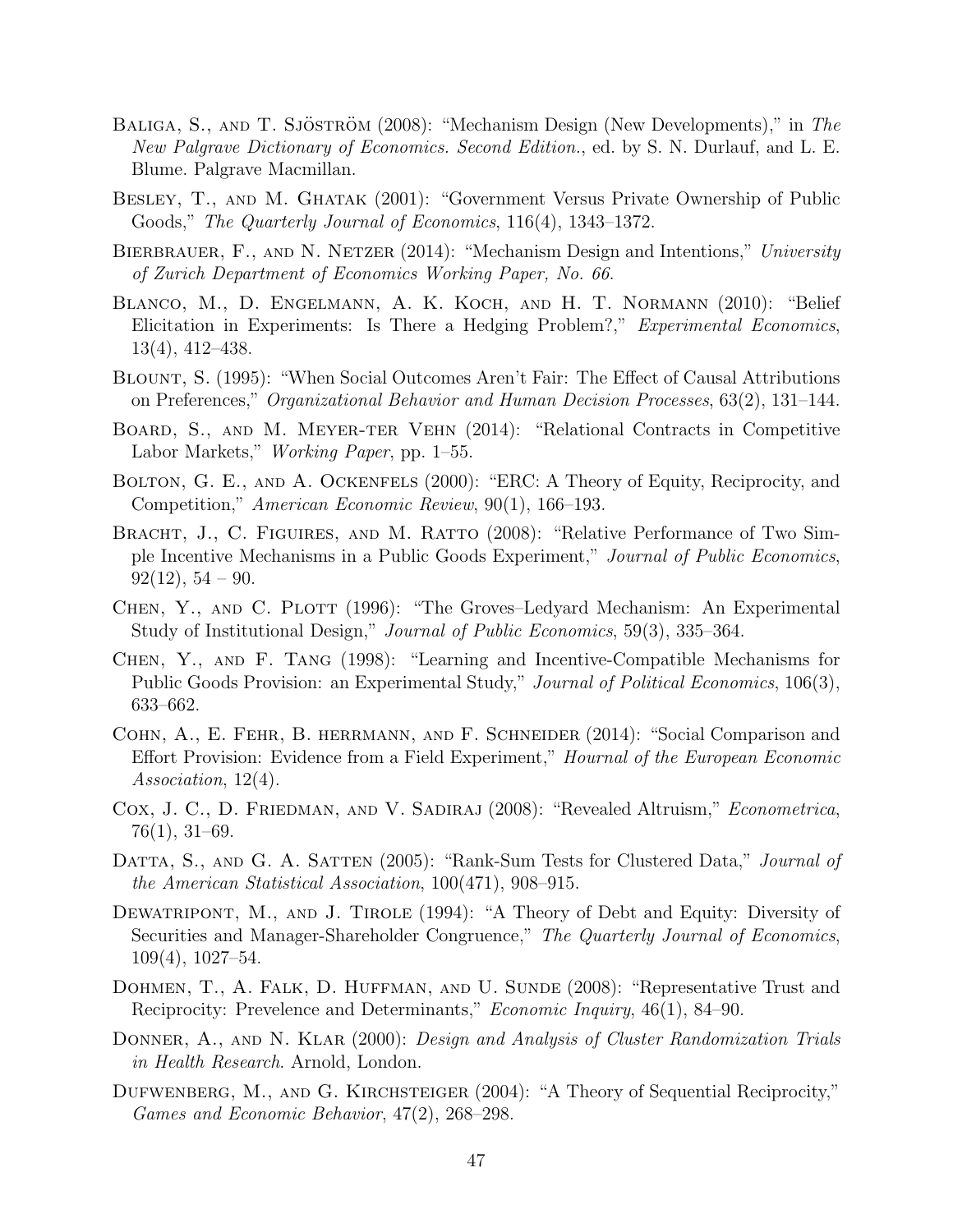- Dufwenberg, M., A. Smith, and M. Van Essen (2011): "Hold-Up: With a Vengeance," Economic Inquiry, 51(1).
- ENGLMAIER, F., AND S. LEIDER (2012): "Contractual and Organizational Structure with Reciprocal Agents," American Economic Journal: Microeconomics, 4(2), 146–183.
- FALK, A., E. FEHR, AND U. FISCHBACHER (2008): "Testing Theories of Fairness Intentions Matter," Games and Economic Behavior, 62(1), 287–303.
- FALK, A., AND U. FISCHBACHER (2006): "A Theory of Reciprocity," Games and Economic Behavior, 54(2), 293–315.
- FALKINGER, J., E. FEHR, S. GÄCHTER, AND R. WINTER-EBRNER (2000): "A Simple Mechanism for the Efficient Provision of Public Goods: Experimental Evidence," American Economic Review, 90(1), 247–264.
- FEHR, E., AND L. GOETTE (2007): "Do Workers Work More If Wages Are High? Evidence From a Randomized Field Experiment," The American Economic Review, 97(1), 298–317.
- Fehr, E., H. Herz, and T. Wilkening (2013): "The Lure of Authority: Motivation and Incentive Effects of Power," The American Economic Review, 103(4), 1325–59.
- FEHR, E., AND K. M. SCHMIDT (1999): "A Theory of Fairness, Competition, and Cooperation," The Quarterly Journal of Economics, 114(3), 817–868.
- Fischbacher, U. (2007): "z-Tree: Zurich Toolbox for Ready-Made Economic Experiments," Experimental Economics, 10(2), 171–178.
- Greiner, B. (2004): "The Online Recruitment System ORSEE 2.0 A Guide for the Organization of Experiments in Economics," Working Paper Series in Economics 10, University of Cologne, Department of Economics.
- Gromb, D. (1993): Is One Share/One Vote Optimal?, Financial Markets Group: LSE Financial Markets Group discussion paper series. London School of Economics.
- Grossman, S. J., and O. D. Hart (1986): "The Costs and Benefits of Ownership: A Theory of Vertical and Lateral Integration," The Journal of Political Economy, 94(4), 691–719.
- (1988): "One share-one vote and the market for corporate control," Journal of Financial Economics, 20(1–2), 175–202.
- HARSTAD, R. M., AND M. MARESE (1981): "Implementation of Mechanism by Processes: Public Good Allocation Experiments," Journal of Economic Behavior & Organization, 2(2), 129–151.
- (1982): "Behavioral explanations of efficient public good allocations," Journal of Public Economics, 19(3), 367–383.
- HART, O. (1995): Firms, Contracts, and Financial Structure. Oxford University Press, USA, New York.
- HART, O., AND J. MOORE (1990): "Property Rights and the Nature of the Firm," Journal of Political Economy, 98(6), 1119–1158.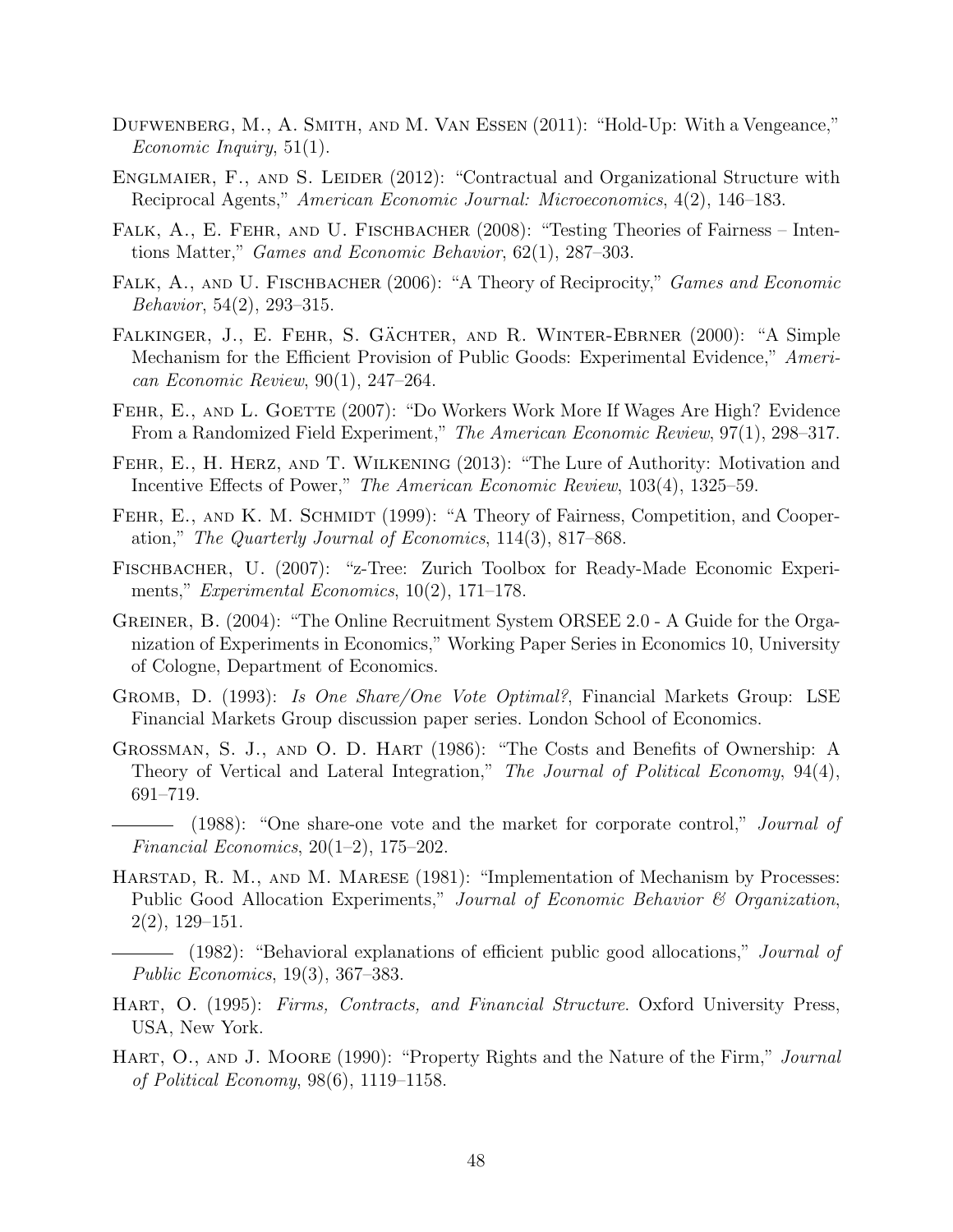(1998): "Default and Renegotiation: A Dynamic Model of Debt," The Quarterly Journal of Economics,  $113(1)$ ,  $1-41$ .

- HART, O., A. SHLEIFER, AND R. W. VISHNY (1997): "The Proper Scope of Government: Theory and an Application to Prisons," The Quarterly Journal of Economics, 112(4), 1127–1161.
- Healy, P. J. (2006): "Learning Dynamics for Mechanism Design: An Experimental Comparison of Public Goods Mechanisms," Journal of Economic Theory, 129(1), 114 – 149.
- HOPPE, E. I., AND P. W. SCHMITZ (2011): "Can Contracts Solve the Hold-Up Problem? Experimental Evidence," Games and Economic Behavior, 73(1), 186–199.
- KATOK, E., M. SEFTON, AND A. YAVAS (2002): "Implementation by Iterative Dominance and Backward Induction: An Experimental Comparison," Journal of Economic Theory, 104(1), 89–103.
- KUBE, S., M. MERÉCHAL, AND P. CLEMENS (2013): "Do Wage Cuts Damage Work Morale? Evidence From a Natural Field Experiment," Journal of the European Economic Association, 11(4), 853–870.
- LEVIN, J. (2003): "Relational Incentive Contracts," The American Economic Review, 93(3), 835–857.
- MacLeod, B., and J. Malcomson (1989): "Implicit Contracts, Incentive Compatibility, and Involuntary Unemployment," Econometrica, 57(2), 447–480.
- (1998): "Motivation and Markets," The American Economic Review, 88(3), 388– 411.
- Maskin, E. (2002): "On Indescribable Contingencies and Incomplete Contracts," European Economic Review, 46(4), 725–733.
- MASKIN, E., AND J. TIROLE (1999): "Unforeseen Contingencies and Incomplete Contracts," The Review of Economic Studies, 66(1), 83–114.
- Masuda, T., Y. Okano, and T. Saijo (2014): "The Minimum Approval Mechanism Implements the Efficient Public Good Allocation Theoretically and Experimentally," Games and Economic Behavior, 83(1), 73–85.
- MOORE, J. (1992): Advances in Economic Theory: Sixth World Congress Volume I chap. Implementation, contracts, and renegotiation in environments with complete information, pp. 182–282. Cambridge University Press.
- Moore, J., and R. Repullo (1988): "Subgame Perfect Implementation," Econometrica, 56(5), 1191–1220.
- NETZER, N., AND A. VOLK (2014): "Intentions and ex-post implementation," Mimeo.
- NÖLDEKE, G., AND K. SCHMIDT (1995): "Option Contracts and Renegotiation: A Solution to the Hold-Up Problem," RAND Journal of Economics, 26(2), 163–179.
- Nunn, N. (2007): "Relationship-Specificity, Incomplete Contracts, and the Pattern of Trade," The Quarterly Journal of Economics, 122(2), 569–600.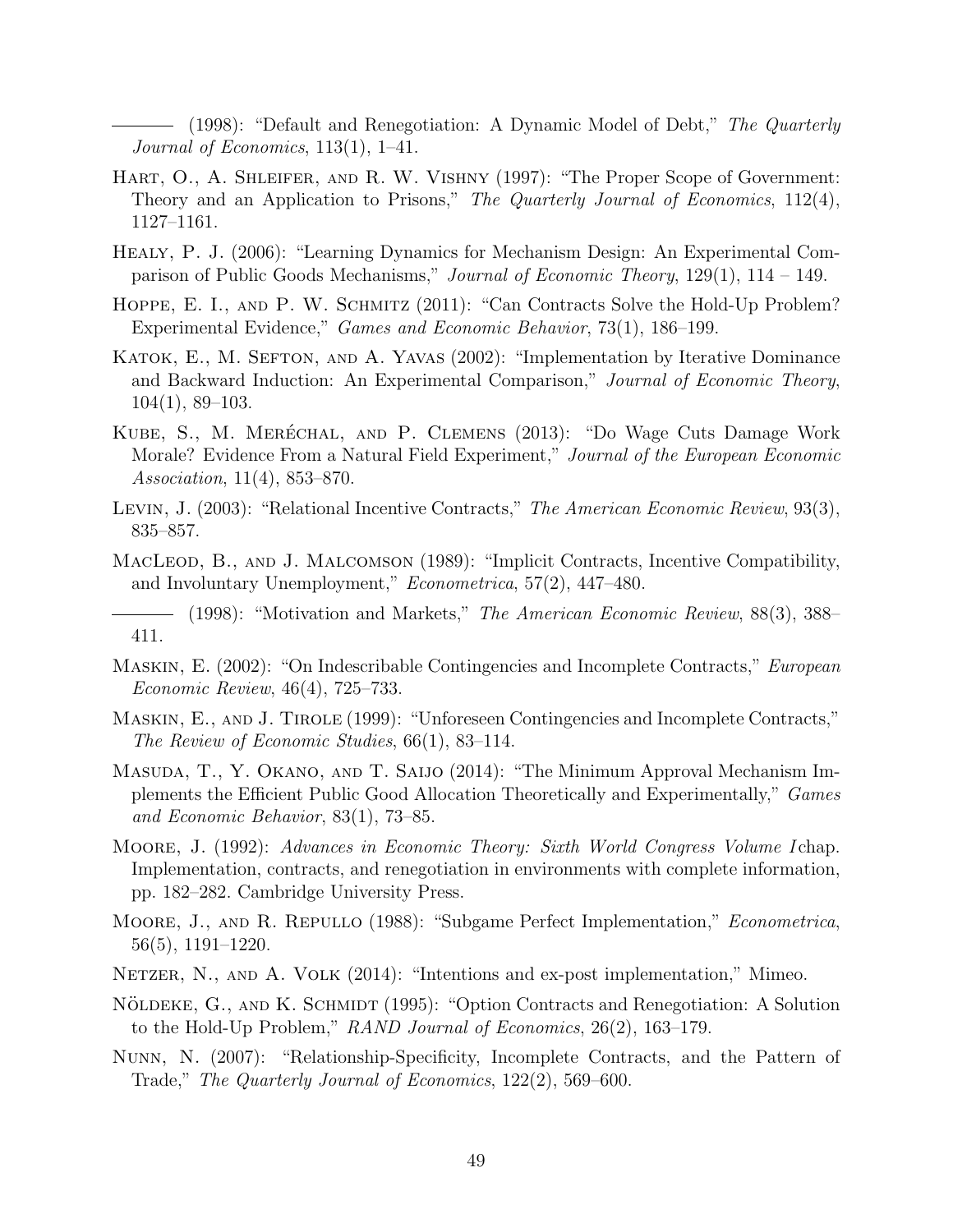- OFFERMAN, T. (2002): "Hurting Hurts More Than Helping Helps," European Economic Review, 46(8), 1423–1437.
- PERUGINI, M., M. GALLUCCI, F. PRESAGHI, AND A. P. ERCOLANI (2002): "The Personal Norm of Reciprocity," European Journal of Personality, 17(4), 251–283.
- SCHMIDT, K. M. (1996a): "The Costs and Benefits of Privatization: An Incomplete Contracts Approach," Journal of Law, Economics, and Organization, 12(1), 1–24.
- (1996b): "Incomplete contracts and privatization," European Economic Review, 40(3–5), 569–579.
- SEFTON, M., AND A. YAVAS (1996): "Abreu-Matsushima Mechanisms: Experimental Evidence," Games and Economic Behavior, 16(2), 280–302.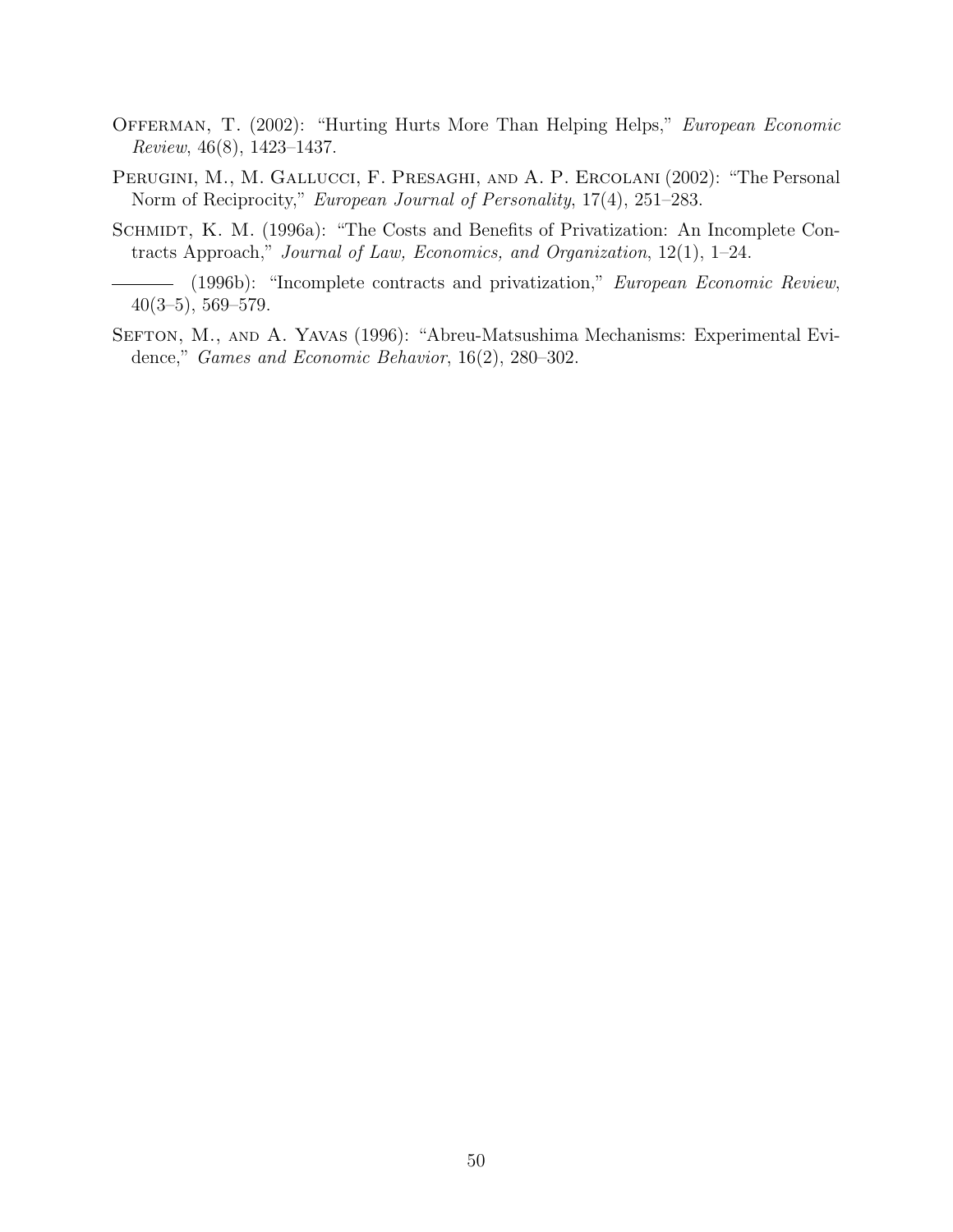# 8 Appendix A: Retaliation Equilibrium

This section uses an extensive-form psychological games framework to study the expected effects of retaliation on equilibrium play. As in Dufwenberg et. al. (2011), we use a simplified version of Dufwenberg and Kirchsteiger (2004) which explicitly excludes kindness and concentrates solely on the effects of negative reciprocity. We start by studying a version of the model where B's and S's are homogeneous in their level of negative reciprocity. We then study the properties of a mixed strategy sequential-reciprocity equilibrium that exists when there is heterogeneity in buyers' preferences for negative reciprocity. The purpose of the appendix is to provide a potential other-regarding preference framework that is consistent with the empirical observation that retaliation occurs. Alternative reciprocity models in the spirit of Falk and Fischbacher (2006) or Cox et. al. (2008) can generate similar equilibrium predictions. Likewise, outcome-based models in which players care about the distribution of payments, such as Fehr and Schmidt (1999) and Bolton and Ockenfels (2000) can generate predictions consistent with some of our findings.

#### 8.1 The Baseline Model

We initially consider the exogenously imposed Maskin and Tirole mechanism when B's and  $S$ 's preferences for negative reciprocity are common knowledge. Let  $H$  be the set of histories that lead to a subsequent subgame and let  $A_i$  be the set of behavioral strategies of  $i \in \{B, S\}$ where each strategy assigns a probability distribution over the set of possible choices of  $i$  for each history  $h \in H$ . Define  $A = \prod_i A_i$  as the set of potential strategies and let  $\pi_i : A \to \mathbb{R}$ denote the assignment of endnodes to monetary payoffs.

Similar to Dufwenberg and Kirchsteiger (2004), we assume that individuals care not only about their monetary payoff but also care about retaliating against perceived unkind acts. To this end, we augment an individual's utility function with negative reciprocity payoffs. The reciprocity payoff depends on i's beliefs about other players' strategies and beliefs. Let  $B_{ij} = A_j$  be the set of possible beliefs of player i about the strategy of player j. Let  $C_{iji} = B_{ji} = A_i$  be the set of possible beliefs of player i about the beliefs of player j's beliefs about player i's own strategy.

As B's and S's beliefs about their counterparty's strategy may change as play proceeds, it is important to track how each player's behavior, beliefs, unkindness, and perception of others' unkindness differ across histories. Let  $a_i(h)$  be the (updated) strategy that prescribes the same choices as  $a_i$  except for the choices that define history h which are made with probability one. Further define  $b_{ij}(h)$  as the updated beliefs about the strategies of the other party and  $c_{ij}$  (h) as the updated beliefs about the beliefs of the other party regarding player i's strategy.

For a given history  $h$ , an individual i's expected utility is given by:

$$
U_{i}(a_{i}(h), b_{ij}, c_{iji}) = \pi_{i}(a_{i}(h), b_{ij}(h)) + \theta_{i} \cdot \kappa_{ij}(a_{i}(h), b_{ij}(h)) \cdot \bar{\lambda}_{iji}(b_{ij}(h), c_{iji}(h))
$$

where  $\pi_i(a_i(h), b_{ij}(h))$  is is monetary payoff and  $\theta_i \kappa_{ij} \bar{\lambda}_{ij}$  reflects his psychological utility from retaliation. The retaliation term is made up of three components:  $\theta_i \geq 0$  is a sensitivity parameter, which reflects the relative size of monetary utility and psychologi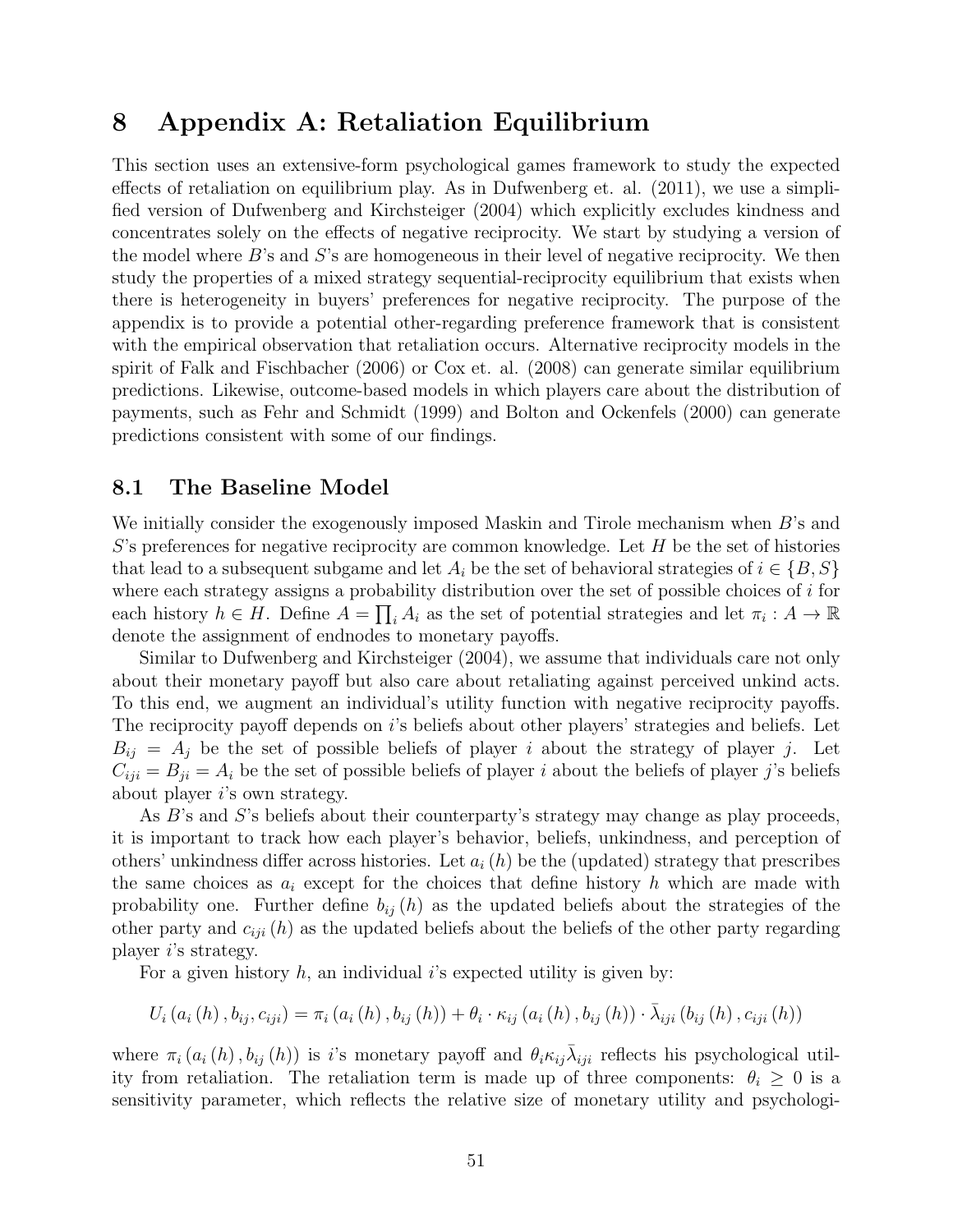cal utility.  $\kappa_{ij}$   $(a_i(h), b_{ij}(h))$  is i's unkindness for taking action profile  $a_i(h)$  and is based on the expected monetary payoff of player  $j$  in the current subgame relative to other subgames that might have occurred if  $i$  had taken different actions in previous nodes. Finally,  $\bar{\lambda}_{iji}$   $(b_{ij}(h), c_{iji}(h))$  is player *i*'s perception about the unkindness of player *j* given his current and future actions.

In order to assess the unkindness of his potential strategies at a given history  $h$ , and individual assesses the expected return that the other party receives from a given strategy profile,  $\pi_j(b_{ij}(h))$  relative to a reference payoff  $\pi_i^{ref}$  $j^{ref}(b_{ij}(h))$  in a linear fashion:

$$
\kappa_{ij}(a_i(h), b_{ij}(h)) = \pi_j(a_i(h), b_{ij}(h)) - \pi_j^{ref}(b_{ij}(h)).
$$

The reference payoff,  $\pi_i^{ref}$  $j_j^{ref}(b_{ij}(h))$ , may be exogenous or based on the expected returns of different potential actions in future subgames. For example, the reference point may be the payments along the truth-telling path, the "equitable" splitting of the surplus 50/50 between B and S (as in Falk and Fischbacher (2006)), or (as in Dufwenberg and Kirchsteiger (2004)), a function of the material payoffs that player i believes j would receive if i had chosen a different action profile. In the calibration exercises, we assume that the reference point is the payments on the truth-telling path. However, our only restriction is that  $\pi_i^{ref}$  $j^{ref}\left( b_{ij}\left( h\right) \right) >$  $\min \{\pi_j(a_i(h), b_{ij}(h)) | a_i(h) \in A_i\}$ , so that there are at least some states for which an action is perceived as unkind.

Having defined unkindness, we now define retaliation.<sup>[14](#page--1-0)</sup> An individual forms beliefs about the perceived unkindness of the other party based on their actions and his beliefs about the actions the other party would have taken over all nodes. As before, define  $\pi_i^{ref}$  $j^{ref}\left( {c_{iji}\left( h \right)} \right)$  as an exogenous or endogenous reference point about equitable payoffs and define:

$$
\lambda_{iji} (b_{ij} (h), c_{iji} (h)) = \pi_i (b_{ij} (h), c_{iji} (h)) - \pi_j^{ref} (c_{iji} (h)).
$$

We restrict attention to the case where an individual forms negative beliefs about the other party and assume that utility is formed over  $\bar{\lambda}_{iji} = \min\{0, \lambda_{iji}(\bar{b}_{ij}(h), c_{iji}(h))\}$ , since unkind acts are more salient in our experiment, and the experimental evidence for preferences for reciprocity is not as strong as for negative reciprocity.

A retaliation equilibrium is defined as follows:

**Definition 1** The profile  $a^* = (a_i^*)_{i \in \{B,S\}}$  is a **retaliation equilibrium** if for all  $i \in \{B,S\}$ and for each history h it holds that

- 1.  $a_i^*(h) \in \arg \max_{a_i \in A_i(h, a^*)} U_i(a_i(h), b_{ij}(h), c_{iji}(h))$
- 2.  $b_{ij} = a_j^*$
- 3.  $c_{iji} = a_i^*$

<sup>&</sup>lt;sup>14</sup>Dufwenberg et. al. (2011) call this vengeance. As we have used retaliation in the paper and differ from their model in the choice of reference points, we have stuck with our own terminology.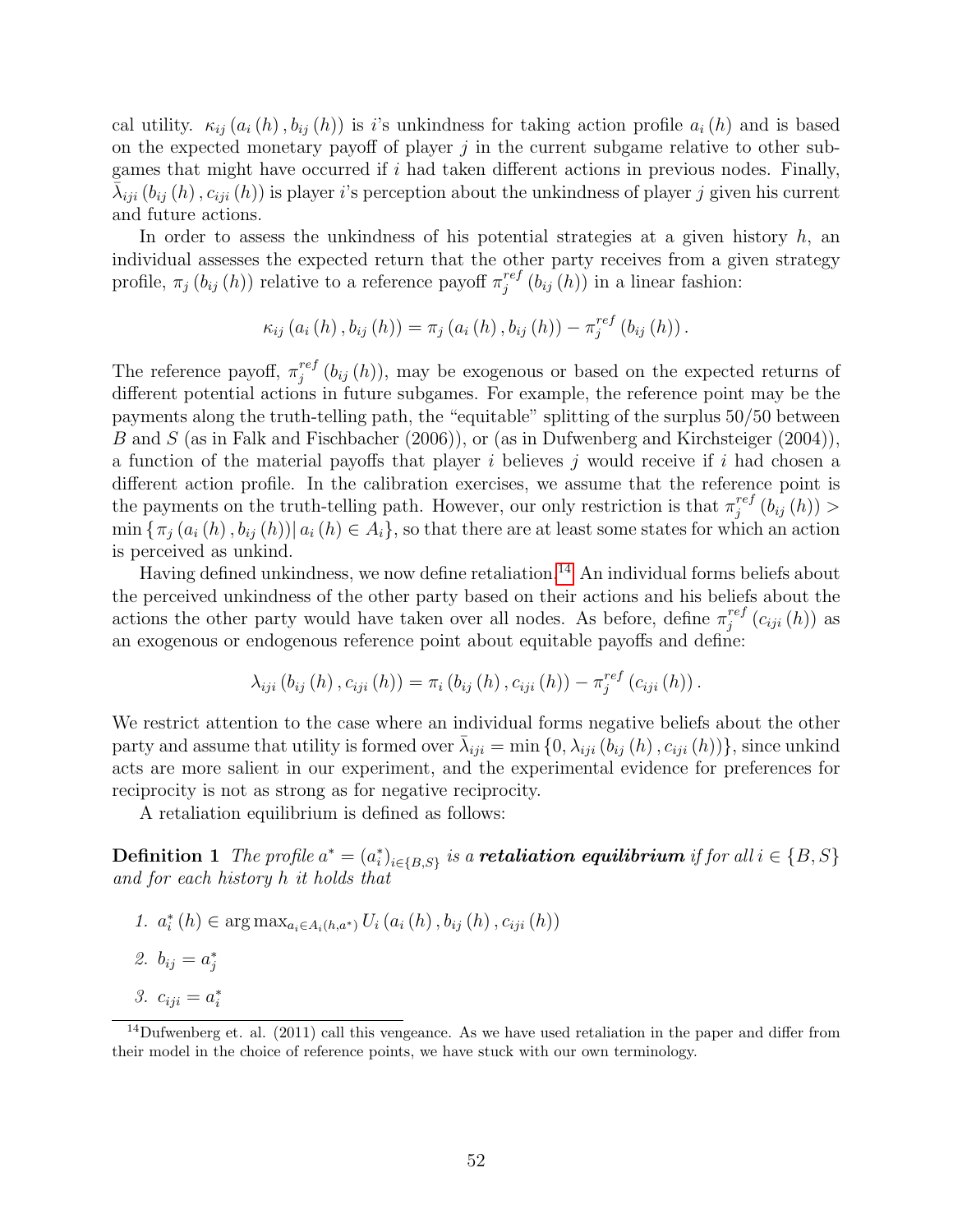#### 8.2 Retaliation Equilibrium with a Single Buyer Type

Having defined our model of retaliation, we now study the retaliation equilibria of the Maskin and Tirole game when B's and S's preferences for negative reciprocity are known. Let  $\theta_B$ and  $\theta_S$  be, respectively, B's and S's sensitivity parameters. Further assume that there is common knowledge about the utility function of B and S and thus that  $\theta_B$  and  $\theta_S$  are commonly known.

Recall that the timing on Maskin and Tirole's SPI mechanism is as follows:

- 1. S chooses  $e \in \{e_L, e_H\}$ , generating a value  $v(e)$
- 2. *B* observes *v* and announces  $\hat{v}$
- 3. S can challenge (or not)  $\hat{v}$
- 4. B can accept (or reject) the counter offer  $\hat{p}(\hat{v})$

In specifying an equilibrium, we begin with B's decision to accept/reject a counter offer for all histories in which this subgame is reached.

**Lemma 1** Consider the history  $h = \{e, \hat{v}, \text{challenge}\}\$  with  $\hat{v} < v$ . Then, for each announcement  $\hat{v}$ , there exists a  $\theta_B^*$  such that for all  $\theta_B \ge \theta_B^*$ , B will reject the counter offer.

**Proof.** Consider S's decision at history  $h = \{e, \hat{v}\}\$ . If S does not challenge, B's payoff is  $v - p(\hat{v})$ . If S does challenge, B's payoff is either  $-F$  in the case of rejection or  $v - \hat{p}(\hat{v}) - F$ in the case of acceptance. By design, when  $\hat{v} \lt v$ , B's payoff is lower after a challenge than  $(i)$  the truth-telling path and  $(ii)$  the payment he would receive in the case that no challenge occurred. Thus, for any possible belief  $S$  has about  $B$ 's next action, challenging is interpreted as an unkind act by S and  $\lambda_{BSB} < 0$ . It follows that B will increase his utility by decreasing the returns of S.

At the last node, rejecting the challenge is a less kind act than accepting the challenge. Thus, at history  $h = \{e, \hat{v}, challenge\}$ , B will reject if:

$$
\theta_B \lambda_{BSB} \left[ \kappa_{BS} \left( \text{reject} | \hat{h} \right) - \kappa_{BS} \left( \text{accept} | \hat{h} \right) \right] \geq \pi_B \left( \text{accept} | \hat{h} \right) - \pi_B \left( \text{reject} | \hat{h} \right).
$$

For all lies, the right-hand side of this inequality is positive and  $\kappa_{BS}\left(reject|\hat{h}\right)-\kappa_{BS}\left(accept|\hat{h}\right)=$  $\pi_s\left(reject|\hat{h}\right)-\pi_s\left(accept|\hat{h}\right)$  is negative. Thus, there exists a  $\theta_B>0$  who is indifferent between accepting and rejecting the challenge. As  $\hat{v}$  decreases (i.e., the lie size increases),  $\pi_B\left(accept|\hat{h}\right)$  increases and  $\pi_S\left(accept|\hat{h}\right)$  decreases. Thus, the threshold  $\theta_B$  must increase as  $\hat{v}$  decreases. By the intermediate value theorem, it follows that for each announcement  $\hat{v}$ , there exists a cutoff  $\theta_B^*(\hat{v})$  such that B's with  $\theta_B \ge \theta_B^*$  will reject the challenge of a S. Further, the cutoff  $\theta_B^* (\hat{v})$  is increasing as the size of the lie increases.

The above lemma shows that for each buyer type  $\theta_B$ , there is a cutoff lie size for which B will reject a challenge but accept a challenge for a lower announcement. Let  $\hat{v}^*(\theta_B)$  be this cutoff lie. If  $\theta_S = 0$ , and  $\theta_B$  is commonly known, an announcement of  $\hat{v}^*(\theta_B)$  will not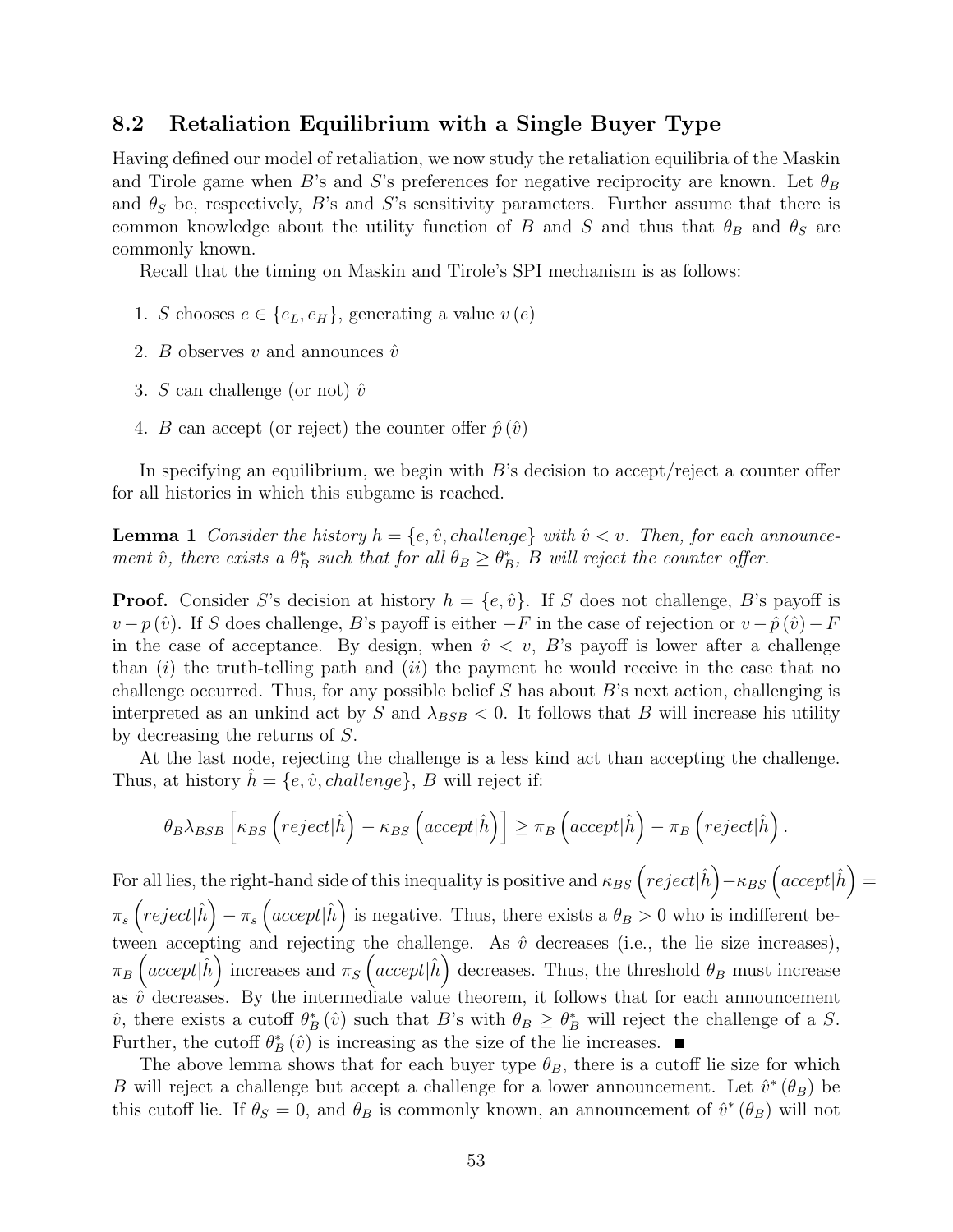| $\hat{v}^*(\theta_B)$ | Main               | High-Benefits      | Low-Fine          |
|-----------------------|--------------------|--------------------|-------------------|
| 260                   | $[0 - 0.020)$      | $[0 - 0.019]$      | $[0 - 0.067)$     |
| 240                   | $[0.020 - 0.048]$  | $[0.019 - 0.045]$  | $[0.067 - 0.171)$ |
| 220                   | $[0.048 - 0.078)$  | $[0.045 - 0.073]$  | $[0.171 - 0.283]$ |
| 200                   | $[0.078 - 0.109]$  | $[0.073 - 0.103]$  | $[0.283 - 0.409]$ |
| 180                   | $[0.109 - 0.143]$  | $[0.103 - 0.134]$  | $[0.409 - 0.550)$ |
| 160                   | $[0.143 - 0.178]$  | $[0.134 - 0.167]$  | $[0.550 - 0.709]$ |
| 140                   | $[0.178 - 0.216]$  | $[0.167 - 0.203]$  | $[0.709 - 0.891)$ |
| 120                   | $[0.216 - 0.256]$  | $[0.203 - 0.241)$  | $[0.891 - 1.10]$  |
| 100                   | $[0.256 - \infty)$ | $[0.241 - \infty)$ | $[1.10-\infty)$   |

<span id="page-56-0"></span>Table 8: Cutoff lies by B's following high effort as a function of his sensitivity parameter.

be challenged. B thus has an incentive to announce  $\hat{v}^*(\theta_B)$  since a larger lie will lead to a challenge and a smaller lie will not be challenged but generates less surplus for B.

Table [8](#page-56-0) shows the intervals of  $\theta_B$  that generate each potential  $\hat{v}^*(\theta_B)$  under three parameterizations. In order to make the intervals easily comparable, we have used the payments on the truth-telling path as a reference point and scaled  $\theta_B$  by 320. This is the difference in payments between a rejected challenge after a lie and the truth-telling payment in the Main treatment and can be thought of as normalizing  $\theta_B$  by  $\lambda_{BSB}$  so that a number corresponds to the psychic utility the buyer gains by destroying \$1 of the sellers profit after a challenge. The difference between the cutoff lie and the truth is increasing in  $\theta_B$  and the magnitude of  $\theta_B$  that results in a small lie in the Main Treatment and the High-Benefits treatments is small. By contrast, the parameter must be much higher to generate challenges in the Low-Fine treatment.

Under most constructions of the reference points, announcements equal to this cutoff lie and less than the truth-telling announcement will be considered unkind actions by S. This is due to the fact that in these subgames either (i) S does not challenge or (ii) S challenges and the challenge is rejected. As the payment to  $S$  is below the payment along the truth-telling path and S's payment will always be below B's, all feasible announcements in  $\hat{v} \in [\hat{v}^*, v)$  are regarded as unkind if the reference point is the payment along the truth-telling path or the equitable split of surplus.

Table [9](#page-57-0) shows the intervals of  $\theta_{\mathcal{S}}$  that will reject announcements at or below each potential announcement threshold if it is known with probability one that B will reject. For comparison, we have again used the truth-telling equilibrium payments as a reference point and scaled  $\theta$  by 320. The magnitude of S's sensitivity parameter required for S to challenge any lie that will be rejected is very large. This is due to the fact that S's private cost of having a challenge rejected is very high. As we will discuss in the next section, when there is heterogeneity in the sensitivity to reciprocity, some lies in each announcement bracket may be made by  $B$ 's who will accept a challenge. In this case, the expected loss of challenging in equilibrium will be much lower and  $S$ 's reciprocity has much more of an expected impact.<sup>[15](#page--1-0)</sup>

<sup>&</sup>lt;sup>15</sup>For example, if there is a 50 percent chance that a challenge will be accepted, a  $S$  in the Main Treatment will challenge an announcement of 200 if  $\theta_S \geq .487$  as opposed to 7.696 in the case of 100 percent rejections.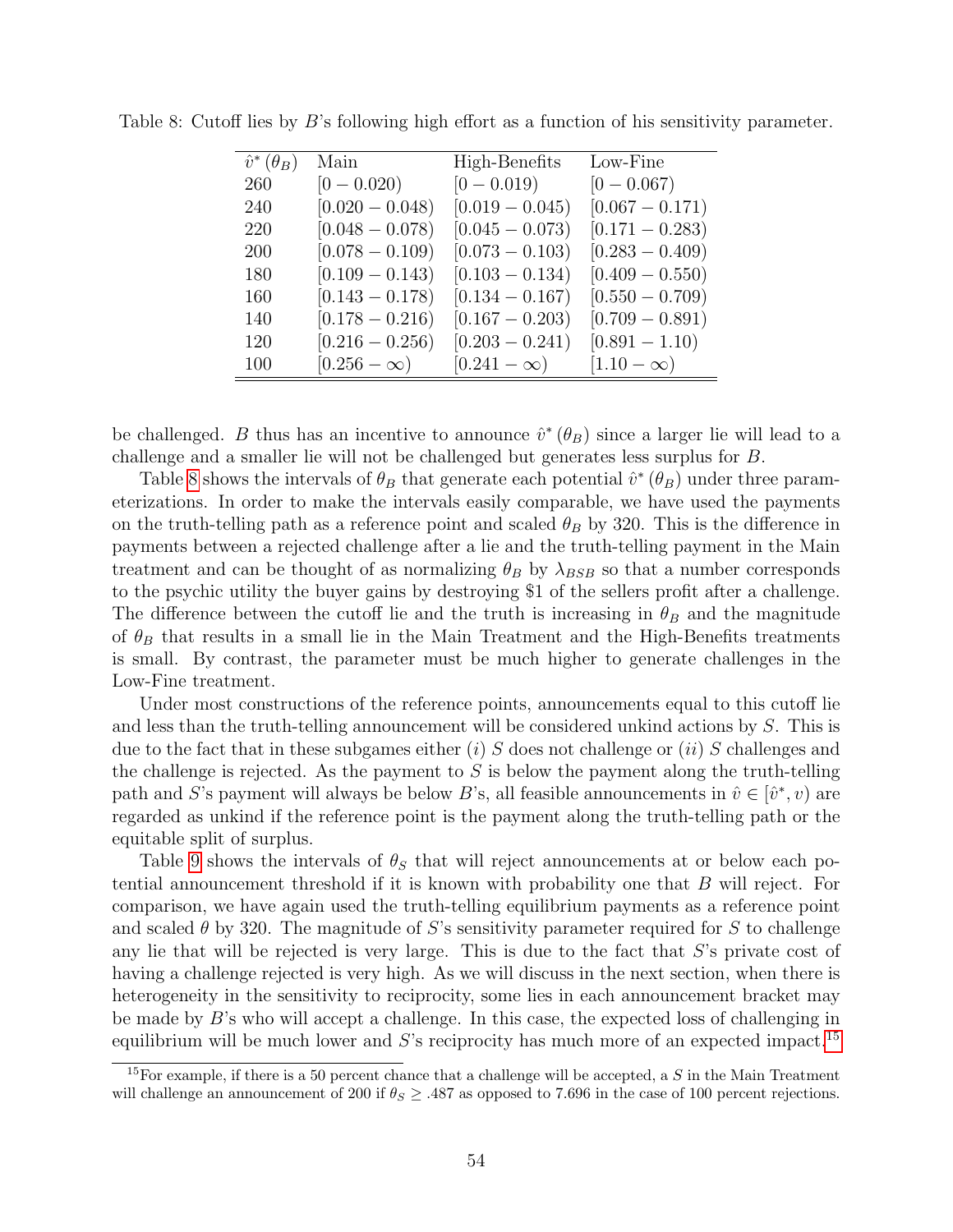| $\hat{v}^*(\theta_B)$ | Main     | High-Benefits | Low-Fine |
|-----------------------|----------|---------------|----------|
| 260                   | $\infty$ | $\infty$      | $\infty$ |
| 240                   | 27.065   | 24.338        | 27.099   |
| 220                   | 12.495   | 11.243        | 11.733   |
| 200                   | 7.696    | 6.926         | 6.780    |
| 180                   | 5.333    | 4.800         | 4.406    |
| 160                   | 3.943    | 3.547         | 3.047    |
| 140                   | 3.035    | 2.729         | 2.188    |
| 120                   | 2.402    | 2.157         | 1.607    |
| 100                   | 1.939    | 1.739         | 1.195    |
|                       |          |               |          |

<span id="page-57-0"></span>Table 9: Level of S's sensitivity parameter necessary to reject an announcement and all lower announcements.

Values shown for the case where S believes his challenge will be rejected with probability 1.

As some of B's lies may be challenge, B's utility is maximized when he makes the largest lie possible that he would reject if challenged and that the S will therefore not challenge. By construction of the retaliation equilibrium,  $B$ 's announcement will be the one which minimizes

$$
\hat{v} = \arg\min_v v
$$

subject to (1)  $v \geq v^*$  and (2)  $U_s(e, v, \text{nochallenge}|e, v) \geq U_s(e, v, \text{challenge}, \text{reject}|e, v)$ . Condition  $(1)$  simply restricts lies to the set of all lies in which B will prefer to reject the counter offer rather than accept it. Condition  $(2)$  rules out announcements that B knows will be challenged despite the fact that  $B$  will reject the challenge.

As we can see from  $B$ 's problem,  $B$ 's announcement is influenced both by his own sensitivity parameter and by the parameter of  $S$ . If  $B$  has a large sensitivity parameter and  $\theta_S = 0$ , he will make very large lies and count on S not to challenge them. If on the other hand  $\theta_{\rm S} > 0$  and B fears that he will be challenged if he makes a sufficiently large lie, he will reduce the size of his lie. In the extreme case where the reference point is above the truth-telling equilibrium and  $\theta_S$  is very large, he may make generous announcements to avoid the cost of inappropriate challenges.

Given the fact that low announcements may be made by  $B$ , it is straightforward to see why low effort may be an equilibrium outcome of the game. Faced with a  $B$  who has a high sensitivity parameter, it may be the case that S prefers low effort as a way to mitigate the effect of lies. This will be the case, for instance, if  $B$ 's optimal announcement after high effort is less than 220.

Our retaliation equilibrium can thus rationalize the following empirical regularities:

- 1. Lie sizes are (weakly) increasing in the negative reciprocity of B.
- 2. The size of B's lies may be constrained by S's preferences for negative reciprocity.
- 3. S's who believe B's are reciprocal may choose low effort.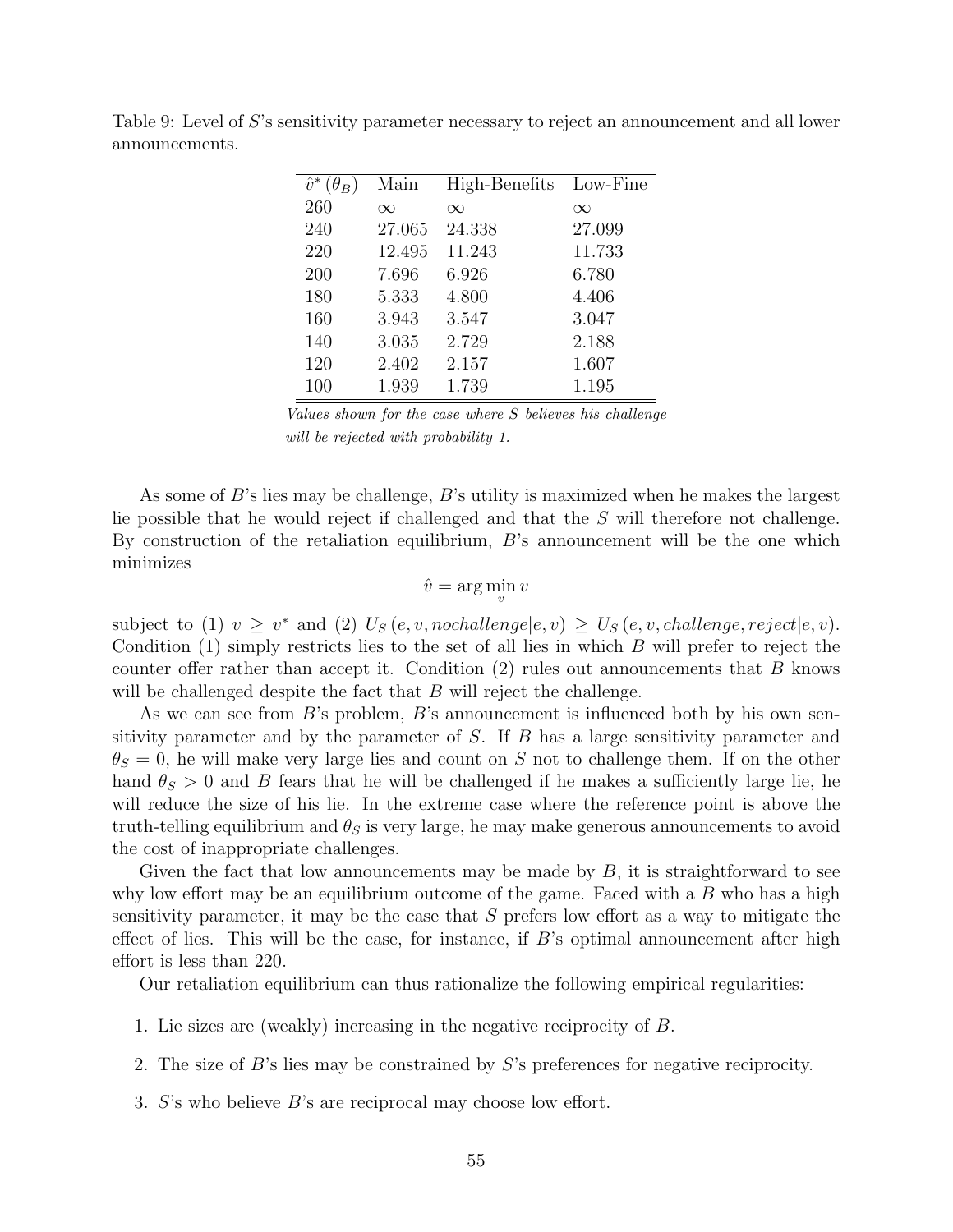#### 8.3 Retaliation Equilibria with a Distribution of Types

Thus far we have discussed the retaliation equilibrium in the case of a single B and a single S type. In this section, we demonstrate that when there is heterogeneity in the population, a partial-pooling equilibrium may exist in which some non-reciprocal individuals pretend to be reciprocal types. In this equilibrium, challenging a  $B$  does not lead to rejection with probability one. As such, the cost of challenges decreases and S's reciprocity plays a much bigger role in shaping the equilibrium.

As our goal is illustrative, we study the simplest environment in which partial-pooling equilibrium emerge. Consider a version of the Main treatment in which there is a fraction  $\mu < \frac{1}{2}$  of reciprocal B's with  $\theta_B^r = 0.4$  and a fraction  $1 - \mu$  with  $\theta_B^{nr} = 0$ . Further, assume there is a single type of seller,  $\theta_{S}$ , who will not challenge an announcement of 240 if B's reject counter offers following an announcement of 240 with probability one.

We now argue that there is no separating equilibrium or pooling equilibrium. To see that there are no separating equilibrium, suppose that all reciprocal types choose to announce 240 and all non-reciprocal types announce 260. In this case, S will never challenge the announcement of 240. As such, a non-reciprocal B prefers to announce 240 instead and receive a payoff of 85 instead of 70. Thus, a set of strategies where the reciprocal types announce 240 and the non-reciprocal types announce 260 is not an equilibrium. To see that no pooling equilibrium exists, consider a candidate pooling equilibrium where all buyers announce 240. In this case, a seller who challenges B will receive  $-370$  with probability  $\mu$ and 495 with probability  $1 - \mu$ . Since  $\mu < \frac{1}{2}$ , the expected value of challenging is higher than not challenging and thus all announcements of 240 are challenged. As non-reciprocal types would then prefer to announce 260, this also cannot be an equilibrium. Finally, the case where all types announce 260 can not be an equilibrium since reciprocal types prefer to announce 240 whether or not they are challenged.

While no separating and pooling equilibrium exist, a strategy in which the non-reciprocal types mix between announcing 240 and 260 can be sustained as part of a partial-pooling equilibrium. In this equilibrium, S's challenge  $4.48\%$  of the time making the non-reciprocal buyers indifferent between announcing 240 and 260. The non-reciprocal buyers mix between announcements of 240 and 260 such that S's receive the same utility from challenging and not challenging.[16](#page--1-0) Reciprocal buyers always announce 240. Both reciprocal and non-reciprocal buyers will accept counter offers for announcements below 220 and thus we assume for convenience that S's have an out of equilibrium belief that an announcement below 240 is from a non-reciprocal type and that a counter-offer would be accepted.

**Remark 1** When there is heterogeneity in  $\theta_B$ , a mixed-strategy retaliation equilibrium may exist in which non-reciprocal B's mix between lying and making truthful announcements and S's mix between challenging and not challenging small lies.

While we have analyzed the mixing strategy with only two groups of  $B$ 's, we note that the mixed-strategy retaliation equilibrium is a common outcome when there is heterogeneity in preferences for reciprocity, and these preferences are private information. As long as there

<sup>&</sup>lt;sup>16</sup>In the case of  $\theta_S = 0$ , the mixing probabilities are such that a proportion  $\frac{370\mu}{495(1-\mu)}$  of non-reciprocal individuals announce 240. The mixing proportion decreases as  $\theta_S$  increases.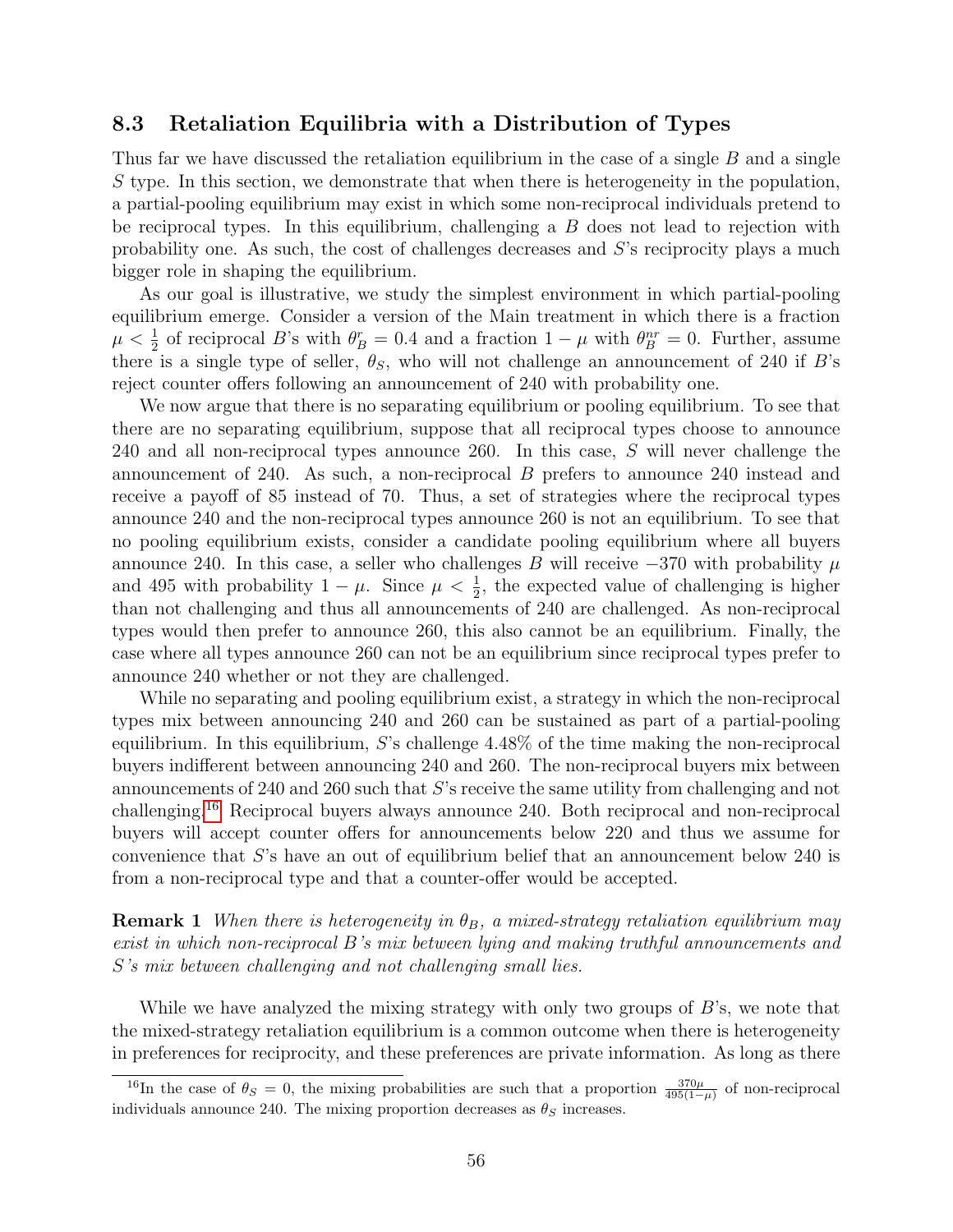are some reciprocal types in the environment, it will always be the case that non-reciprocal  $B$ 's will mimic the reciprocal types. This leads  $S$ 's to challenge some small lies and generates destructive disagreement in equilibrium. We thus see mixing and destructive disagreement as a near-ubiquitous feature of the SPI mechanism.

Taking the intuition from both the initial model and the extension to unobserved heterogeneity, our model of retaliation predicts the following:

- 1. Small lies are predicted to exist in all treatments. With unobserved heterogeneity, some of these small lies will be challenged and rejected.
- 2. In the High-Benefits treatment, S's have a lower cutoff sensitivity for which they are willing to challenge a small lie. With unobserved  $B$  heterogeneity, this results in fewer lies in equilibrium.
- 3. In the Low-Fine treatment, B's require much higher levels of negative reciprocity to reject challenges. We thus expect fewer small lies in this treatment.
- 4. In the High-Benefits treatment, if some S's view the "equitable" split of surplus (rather than the truth-telling split) as the reference point, they may challenge a truthful announcement. B's may make generous announcements to avoid this potential outcome.

# 9 Appendix B: The No-False-Challenge Treatment

In the Buyer-Advantage treatment, we found that a fear of inappropriate challenges was a potential driver for  $B$ 's to make generous announcements. In this appendix we report on an additional control treatment that eliminates the ability of  $S$ 's to challenge  $B$  when he has made a truthful announcement. Such a mechanism would not be feasible in practice, because it requires that S's action space following an announcement depends on whether the announcement was truthful. However, here it helps to understand the extent to which deviations from truth-telling are due to a fear of inappropriate challenges.

In the follow-up No-False-Challenge Treatment, we use an identical parametrization to the High-Benefits Treatment but augment the mechanism with the following rules: if after observing low effort  $B$  announces the true value of 120, he cannot be challenged, and the game ends. Likewise, after observing high effort, if  $B$  announces the true value of 260, he cannot be challenged, and the game ends. We conducted 3 sessions of the No-False-Challenge Treatment with 22, 24, and 26 subjects respectively in these sessions.

Figure [8](#page-60-0) shows the proportion of generous and truthful announcements in the High-Benefits treatment and the No-False-Challenge treatments for both low and high effort along with 95% confidence intervals clustered by individual. As can be seen, after both high and low effort, there is a dramatic decrease in generous offers and a significant increase in truthful announcements in the No-False-Challenge treatment. The treatment effects is also significant in a probit regression that regresses a binary variable that is 1 if an individual makes a generous announcement and 0 if an individual makes a truthful offer on the treatment (*p*-value  $\lt$  .01, errors clustered by individual). The announcement distributions are also significantly different in clustered version of the chi-squared test developed by Donner & Klar (2000) (*p*-value  $< .01$ ).